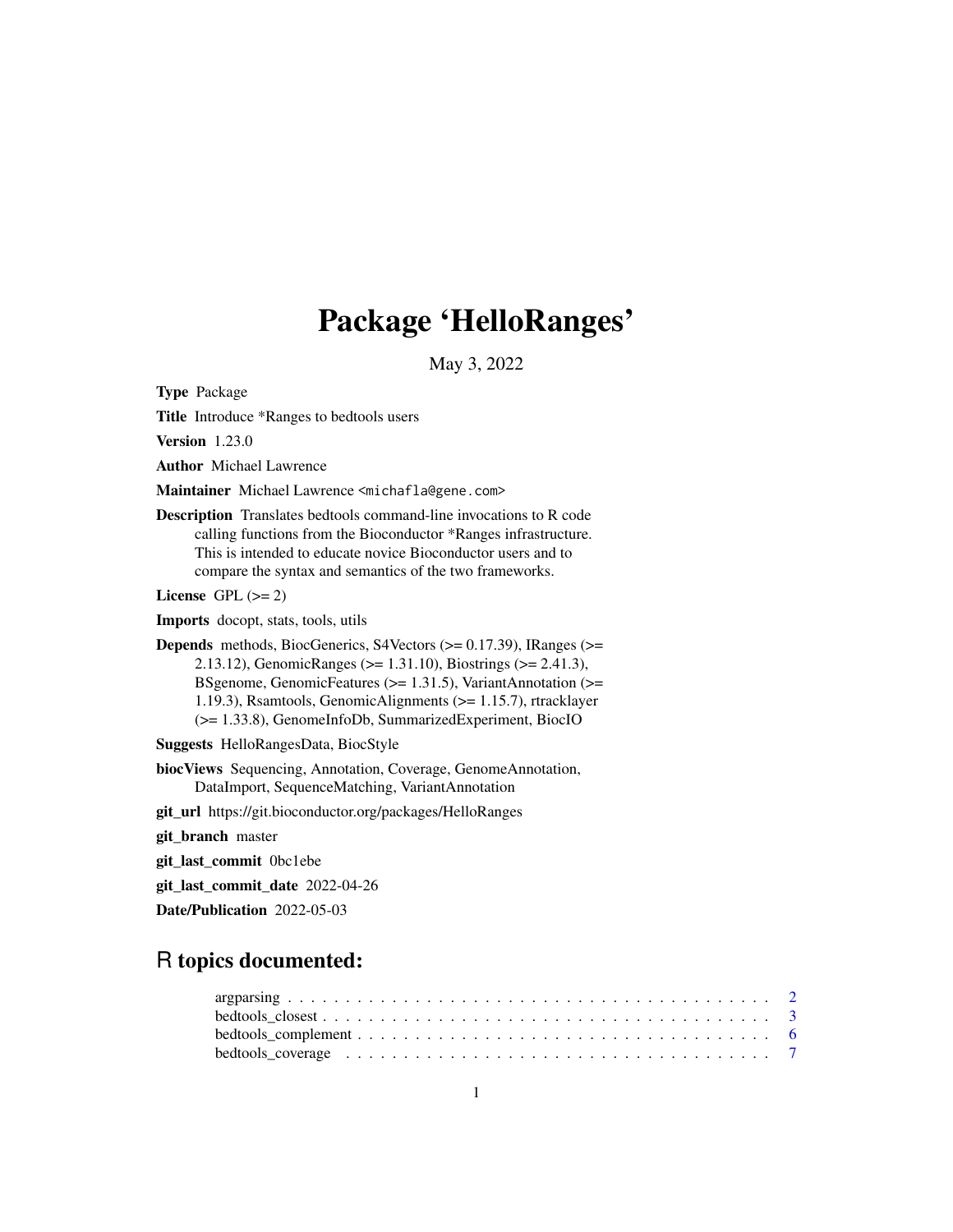### <span id="page-1-0"></span>2 argparsing and  $\alpha$  argparsing and  $\alpha$  argparsing and  $\alpha$  argparsing and  $\alpha$  argparsing and  $\alpha$

| Index | 42 |
|-------|----|

<span id="page-1-1"></span>

argparsing *Argument parsing details*

#### Description

HelloRanges uses **[docopt](https://CRAN.R-project.org/package=docopt)** for parsing the argument string passed as the cmd argument to functions like bedtools\_intersect. bedtools has its own style of argument formatting. Here we document the subtle differences.

#### Details

Here are the specific differences:

- [docopt](https://CRAN.R-project.org/package=docopt) requires that multi-character arguments are prefixed by two hyphens, e.g., '--bed'. However, bedtools expects only a single hyphen. It turns out **[docopt](https://CRAN.R-project.org/package=docopt)** is robust to the singlehyphen case, except for the first argument. Since the typical convention is to first indicate the file, e.g., '-a' or '-i', this incompatibility does not often arise in practice.
- [docopt](https://CRAN.R-project.org/package=docopt) does not allow values of argument to be space-separated, while bedtools often expects space separation for multi-valued arguments. As a compromise, HelloRanges expects the values to be comma-separated. Thus, '-b b.bed c.bed' needs to be '-b b.bed,c.bed'.
- Most shells support nested commands within parentheses, e.g., '-b < (grep foo file.bed)', but [docopt](https://CRAN.R-project.org/package=docopt) does not support that. Instead, nested commands should be enclosed in double quotes, e.g., '-b < "grep foo file.bed"'. Such constructs are supported via [pipe](#page-0-0).

### Author(s)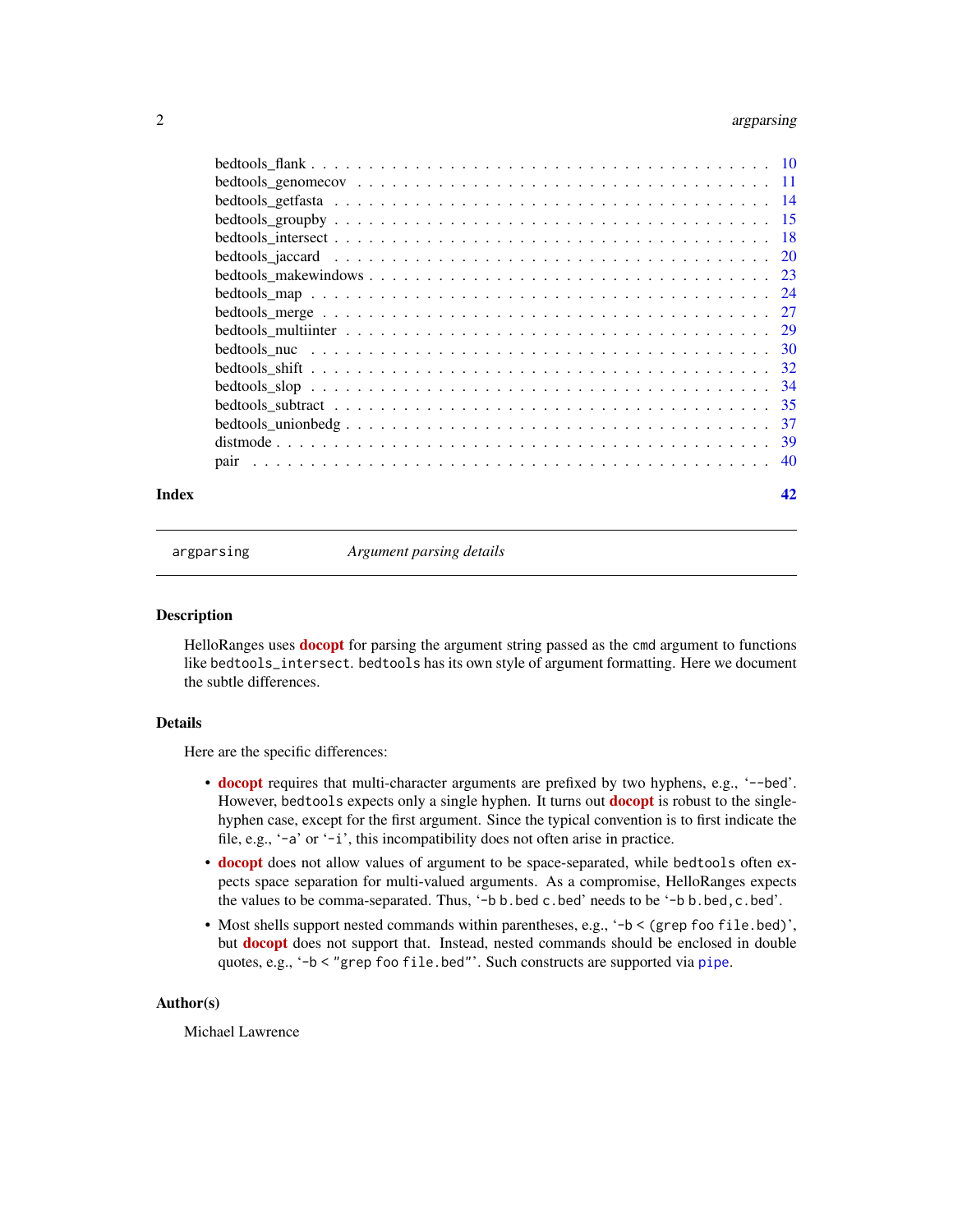#### <span id="page-2-0"></span>Description

Finds the features in one dataset that are closest to those in another. Supports restriction by strand, upstream, downstream, and overlap. There are several methods for resolving ties. Optionally returns the distance.

#### Usage

```
bedtools_closest(cmd = "--help")
R_bedtools_closest(a, b, s = FALSE, S = FALSE, d = FALSE,
                  D = c("none", "ref", "a", "b"), io = FALSE, iv = FALSE,id = FALSE, fu = FALSE, fd = FALSE,
                  t = c("all", "first", "last"), mb = c("each", "all"),k = 1L, names = NULL, filenames = FALSE, N = FALSE)
do\_bedtools\_closest(a, b, s = FALSE, S = FALSE, d = FALSE,D = c("none", "ref", "a", "b"), io = FALSE, iv = FALSE,id = FALSE, fu = FALSE, fd = FALSE,
                    t = c("all", "first", "last"), mb = c("each", "all"),k = 1L, names = NULL, filenames = FALSE, N = FALSE)
```
#### Arguments

| cmd | String of bedtools command line arguments, as they would be entered at the<br>shell. There are a few incompatibilities between the <b>docopt</b> parser and the bed-<br>tools style. See argument parsing.                                                                                                                                                                                                                                                          |
|-----|---------------------------------------------------------------------------------------------------------------------------------------------------------------------------------------------------------------------------------------------------------------------------------------------------------------------------------------------------------------------------------------------------------------------------------------------------------------------|
| a   | Path to a BAM/BED/GFF/VCF/etc file, a BED stream, a file object, or a ranged<br>data structure, such as a GRanges. Each feature in a is compared to b in search<br>of nearest neighbors. Use "stdin" for input from another process (presum-<br>ably while running via Rscript). For streaming from a subprocess, prefix the<br>command string with "<", e.g., " <grep any="" data="" file.bed".="" foo="" is<br="" streamed="">assumed to be in BED format.</grep> |
| b   | Like a, except supports multiple datasets, either as a vector/list or a comma-<br>separated string. Also supports file glob patterns, i.e., strings containing the<br>wildcard, "*".                                                                                                                                                                                                                                                                                |
| S   | Require same strandedness. That is, find the closest feature in b that overlaps a<br>on the <i>same</i> strand. By default, overlaps are reported without respect to strand.<br>Note that this is the exact opposite of Bioconductor behavior.                                                                                                                                                                                                                      |
| S   | Require opposite strandedness. That is, find the closest feature in b that overlaps<br>a on the <i>opposite</i> strand. By default, overlaps are reported without respect to<br>strand.                                                                                                                                                                                                                                                                             |
| d   | In addition to the closest feature in b, report its distance to a as an extra column.<br>The reported distance for overlapping features will be 0.                                                                                                                                                                                                                                                                                                                  |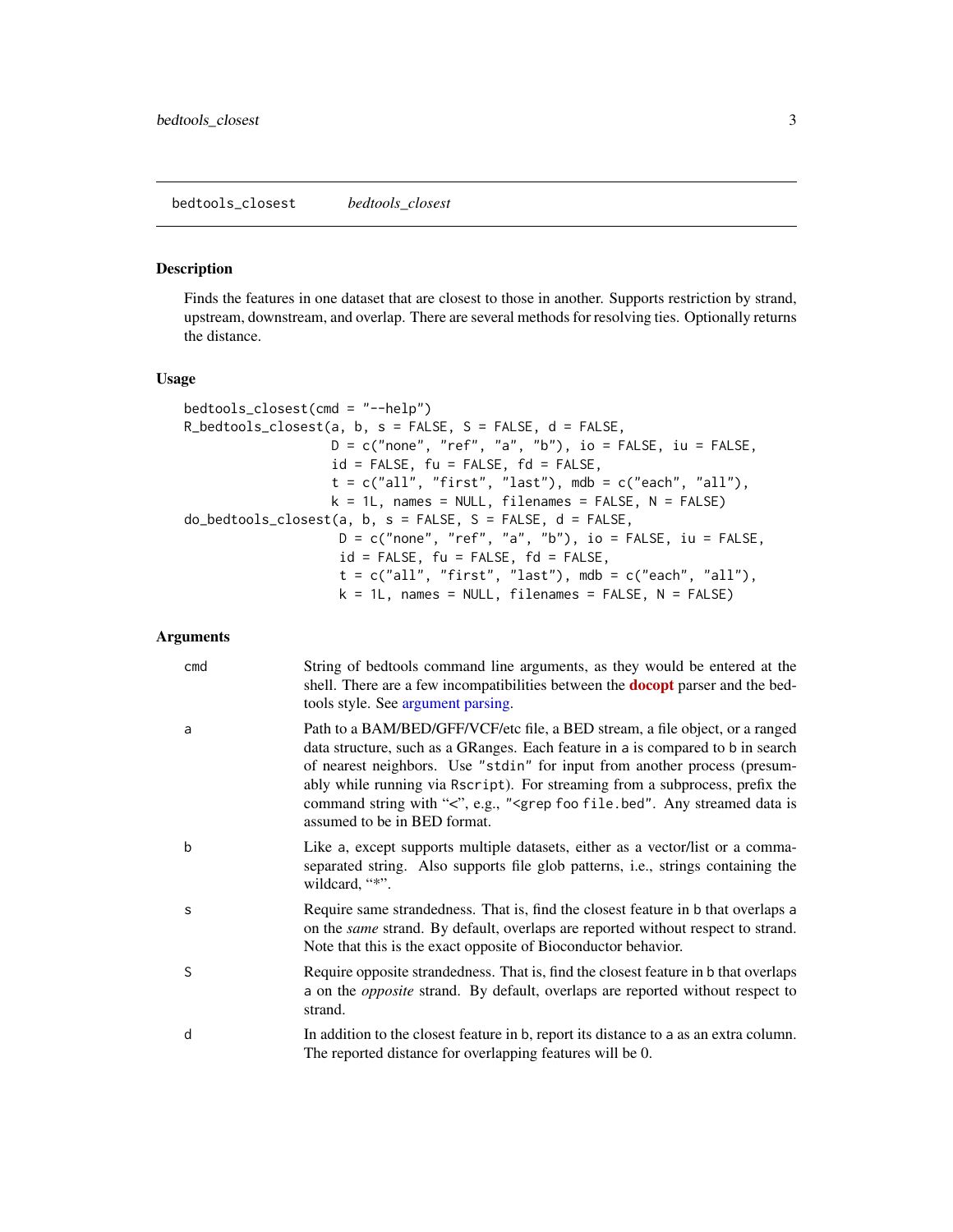<span id="page-3-0"></span>

| D         | Like d, report the closest feature in b, and its distance to a as an extra column.<br>However unlike d, D conveys a notion of upstream that is useful with other argu-<br>ments. See details.                                                |
|-----------|----------------------------------------------------------------------------------------------------------------------------------------------------------------------------------------------------------------------------------------------|
| io        | Ignore features in b that overlap a. That is, we want close, yet not touching<br>features only.                                                                                                                                              |
| iu        | Ignore features in b that are upstream of features in a. This option requires D<br>and follows its orientation rules for determining what is "upstream".                                                                                     |
| id        | Ignore features in b that are downstream of features in a. This option requires D<br>and follows its orientation rules for determining what is "downstream".                                                                                 |
| fu        | Choose first from features in b that are upstream of features in a. This option<br>requires D and follows its orientation rules for determining what is "upstream".                                                                          |
| fd        | Choose first from features in b that are downstream of features in a. This op-<br>tion requires D and follows its orientation rules for determining what is "down-<br>stream".                                                               |
| t         | Specify how ties for closest feature should be handled. This occurs when two<br>features in b have exactly the same "closeness" with a. By default, all such<br>features in b are reported. The modes options are "all", "first" and "last". |
| mdb       | How multiple databases should be resolved, either "each" (find closest in each<br>b dataset independently) or "all" (combine all b datasets prior to the search).                                                                            |
| k         | Not supported yet. Report the k closest hits. Default is 1. If t is "all", all ties<br>will still be reported.                                                                                                                               |
| names     | When using multiple databases, provide an alias for each to use instead of their<br>integer index. If a single string, can be comma-separated.                                                                                               |
| filenames | When using multiple databases, use their complete filename instead of their in-<br>teger index.                                                                                                                                              |
| N         | Not yet supported, but related use cases are often solved by passing a single<br>argument to nearest. Require that the query and the closest hit have different<br>names. For BED, the 4th column is compared.                               |

#### Details

As with all commands, there are three interfaces to the closest command:

bedtools\_closest Parses the bedtools command line and compiles it to the equivalent R code.

- R\_bedtools\_closest Accepts R arguments corresponding to the command line arguments and compiles the equivalent R code.
- do\_bedtools\_closest Evaluates the result of R\_bedtools\_closest. Recommended only for demonstration and testing. It is best to integrate the compiled code into an R script, after studying it.

The generated code includes calls to utilities like [nearest,](#page-0-0) [precede](#page-0-0) and [follow.](#page-0-0) [nearest](#page-0-0) lacks the ability to restrict its search by direction/overlap, so some complex code is generated to support all of the argument combinations.

Arguments io, iu, id, fu, and fd require a notion of upstream/downstream to be defined via D, which accepts one of these values: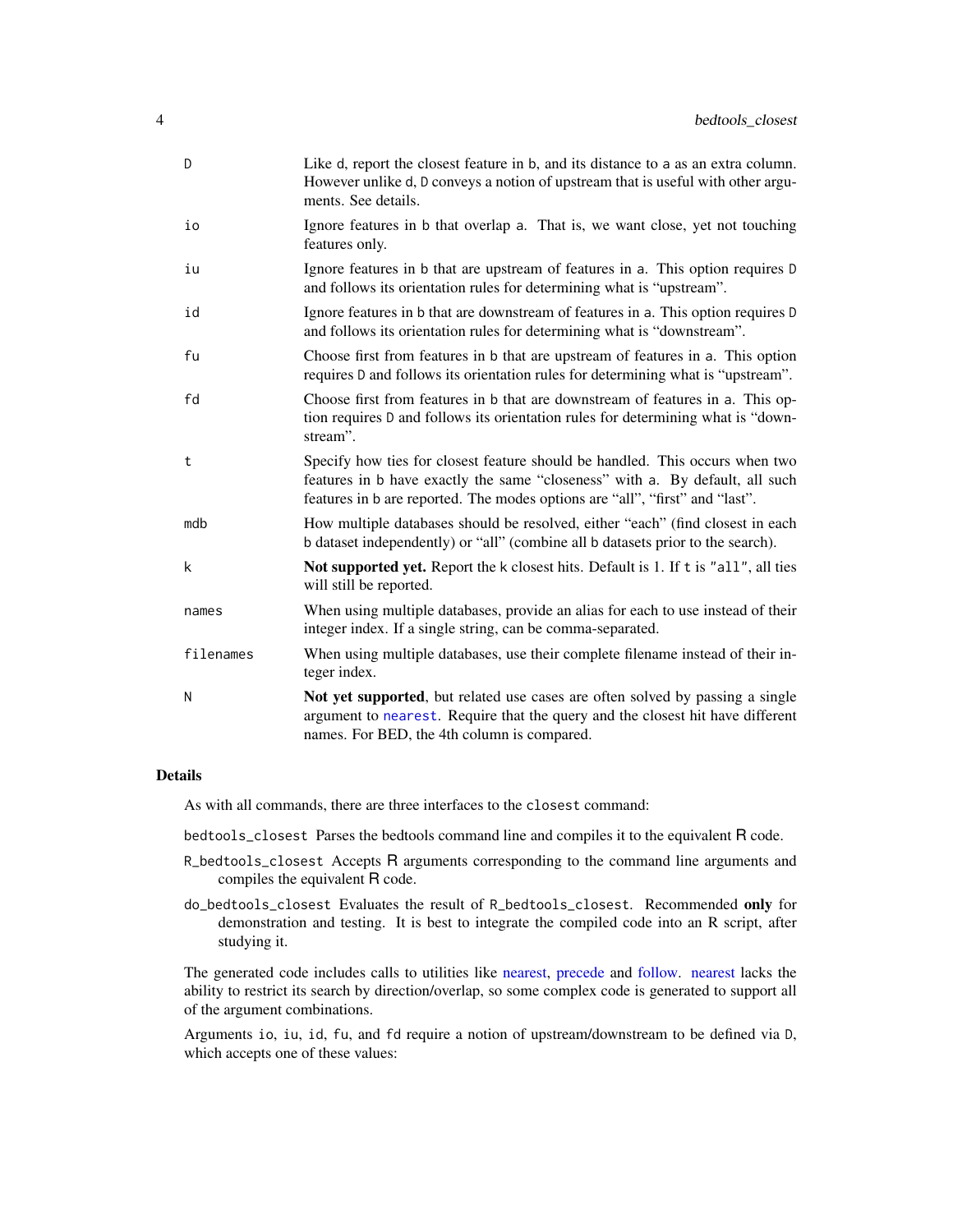- <span id="page-4-0"></span>ref Report distance with respect to the reference genome. B features with a lower (start, stop) are "upstream".
- a Report distance with respect to A. When A is on the strand, "upstream" means B has a higher (start,stop).
- b Report distance with respect to B. When B is on the strand, "upstream" means A has a higher (start,stop).

#### Value

A language object containing the compiled R code, evaluating to a Pairs object with the closest hits from a and b. If d or D is TRUE, has a metadata column called "distance".

#### Author(s)

Michael Lawrence

### References

<http://bedtools.readthedocs.io/en/latest/content/tools/closest.html>

#### See Also

[nearest-methods](#page-0-0) for the various ways to find the nearest ranges.

### Examples

```
## Not run:
setwd(system.file("unitTests", "data", "closest", package="HelloRanges"))
## End(Not run)
## basic
bedtools_closest("-a a.bed -b b.bed -d")
## strand-specific
bedtools_closest("-a strand-test-a.bed -b strand-test-b.bed -s")
## break ties
bedtools_closest("-a close-a.bed -b close-b.bed -t first")
## multiple databases
bedtools_closest("-a mq1.bed -b mdb1.bed,mdb2.bed,mdb3.bed -names a,b,c")
## ignoring upstream
bedtools_closest("-a d.bed -b d_iu.bed -D ref -iu")
```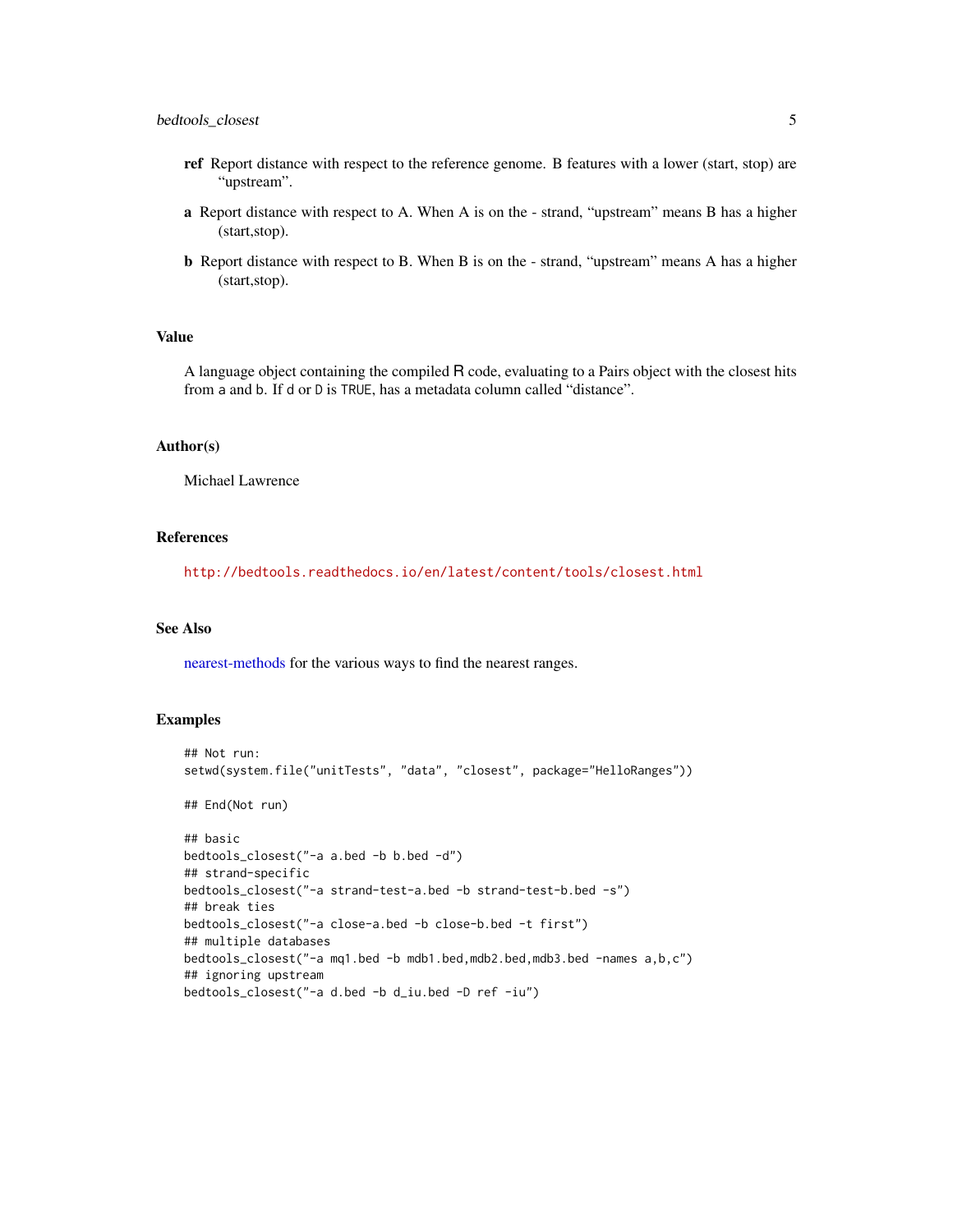<span id="page-5-0"></span>bedtools\_complement *bedtools\_complement*

#### Description

Finds regions of the genome that are not covered by a genomic dataset.

#### Usage

```
bedtools_complement(cmd = "--help")
R_bedtools_complement(i, g)
do_bedtools_complement(i, g)
```
#### Arguments

| cmd | String of bedtools command line arguments, as they would be entered at the<br>shell. There are a few incompatibilities between the <b>docopt</b> parser and the bed-<br>tools style. See argument parsing.                                                                                                                                                                              |
|-----|-----------------------------------------------------------------------------------------------------------------------------------------------------------------------------------------------------------------------------------------------------------------------------------------------------------------------------------------------------------------------------------------|
| i   | Path to a BAM/BED/GFF/VCF/etc file, a BED stream, a file object, or a ranged<br>data structure, such as a GRanges. Use "stdin" for input from another process<br>(presumably while running via Rscript). For streaming from a subprocess, pre-<br>fix the command string with "<", e.g., " <grep any="" file.bed".="" foo="" streamed<br="">data is assumed to be in BED format.</grep> |
| g   | A genome file, identifier or Seqinfo object that defines the order and size of the<br>sequences.                                                                                                                                                                                                                                                                                        |

### Details

As with all commands, there are three interfaces to the complement command:

bedtools\_complement Parses the bedtools command line and compiles it to the equivalent R code.

- R\_bedtools\_complement Accepts R arguments corresponding to the command line arguments and compiles the equivalent R code.
- do\_bedtools\_complement Evaluates the result of R\_bedtools\_complement. Recommended only for demonstration and testing. It is best to integrate the compiled code into an R script, after studying it.

The generated code is subtracts, via [setdiff](#page-0-0), the ranges from the set of ranges representing the entire genome.

While it may be tempting to call [gaps](#page-0-0) instead, it is very unlikely to behave as expected. The GenomicRanges set operations treat all three strand values (+, -, \*) as separate spaces. gaps takes as its universe the genome on all three strands, rather than just the "\*" strand, resulting in extraneous stranded ranges.

#### Value

A language object containing the compiled R code, evaluating to a GRanges object with the complementary ranges.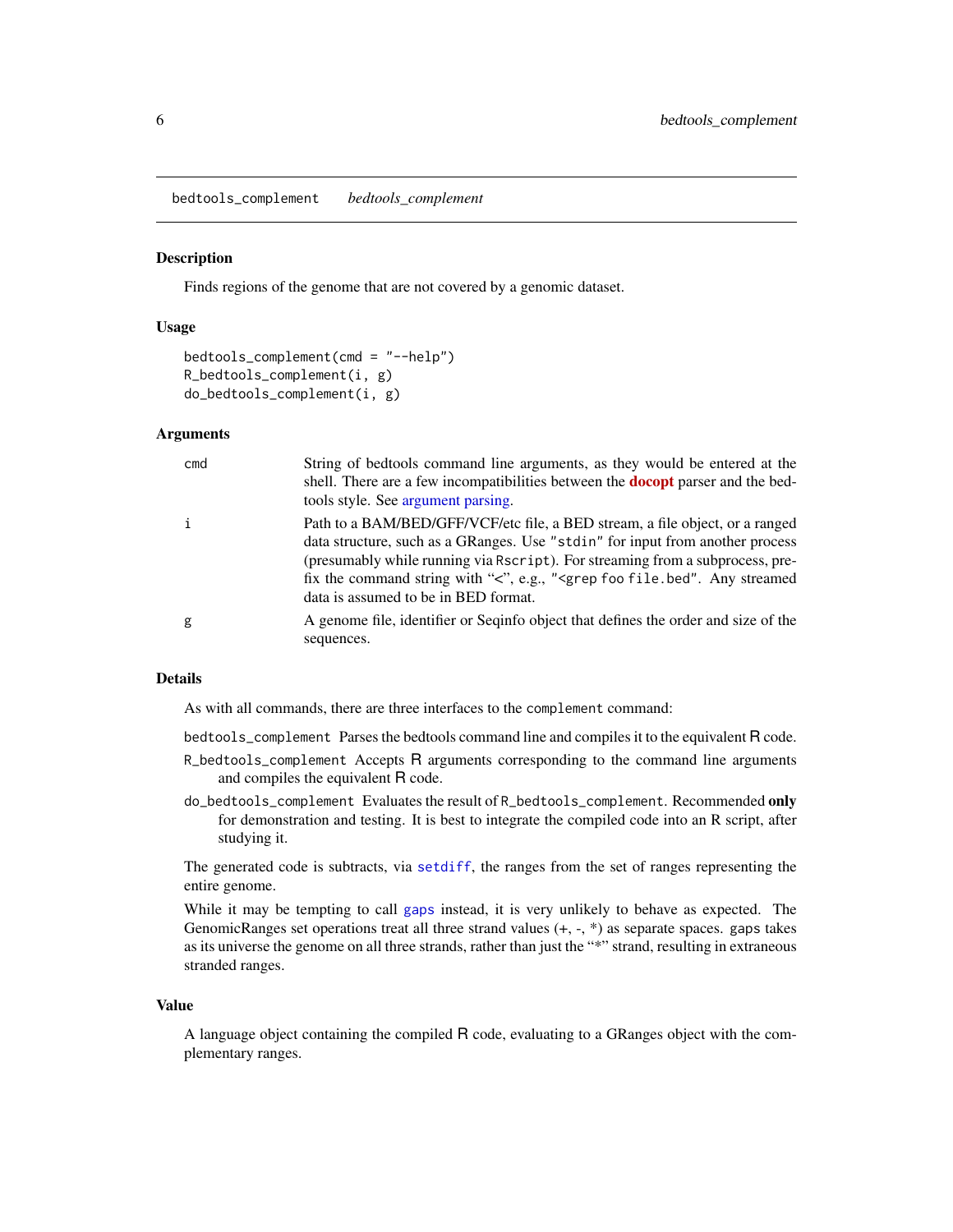### <span id="page-6-0"></span>bedtools\_coverage 7

#### Author(s)

Michael Lawrence

#### References

<http://bedtools.readthedocs.io/en/latest/content/tools/complement.html>

### See Also

[setops-methods](#page-0-0) for the various set operations.

#### Examples

```
## Not run:
setwd(system.file("unitTests", "data", "coverage", package="HelloRanges"))
## End(Not run)
bedtools_complement("-i a.bed -g test.genome")
```
bedtools\_coverage *bedtools\_coverage*

#### **Description**

Compute the coverage of one or more datasets over a set of query ranges.

#### Usage

```
bedtools_coverage(cmd = "--help")
R_bedtools_coverage(a, b, hist = FALSE, d = FALSE, counts = FALSE,
                    f = 1e-09, F = 1e-09, r = FALSE, e = FALSE,
                    s = FALSE, S = FALSE, split = FALSE, g = NA_character_,
                    header = FALSE, sortout = FALSE)
do_bedtools_coverage(a, b, hist = FALSE, d = FALSE, counts = FALSE,
                     f = 1e-09, F = 1e-09, r = FALSE, e = FALSE,
                     s = FALSE, S = FALSE, split = FALSE, g = NA_character_,
                     header = FALSE, sortout = FALSE)
```
#### Arguments

cmd String of bedtools command line arguments, as they would be entered at the shell. There are a few incompatibilities between the **[docopt](https://CRAN.R-project.org/package=docopt)** parser and the bedtools style. See [argument parsing.](#page-1-1) a Path to a BAM/BED/GFF/VCF/etc file, a BED stream, a file object, or a ranged data structure, such as a GRanges. The coverage is computed over these ranges.

Use "stdin" for input from another process (presumably while running via Rscript). For streaming from a subprocess, prefix the command string with "<", e.g., "<grep foo file.bed". Any streamed data is assumed to be in BED format.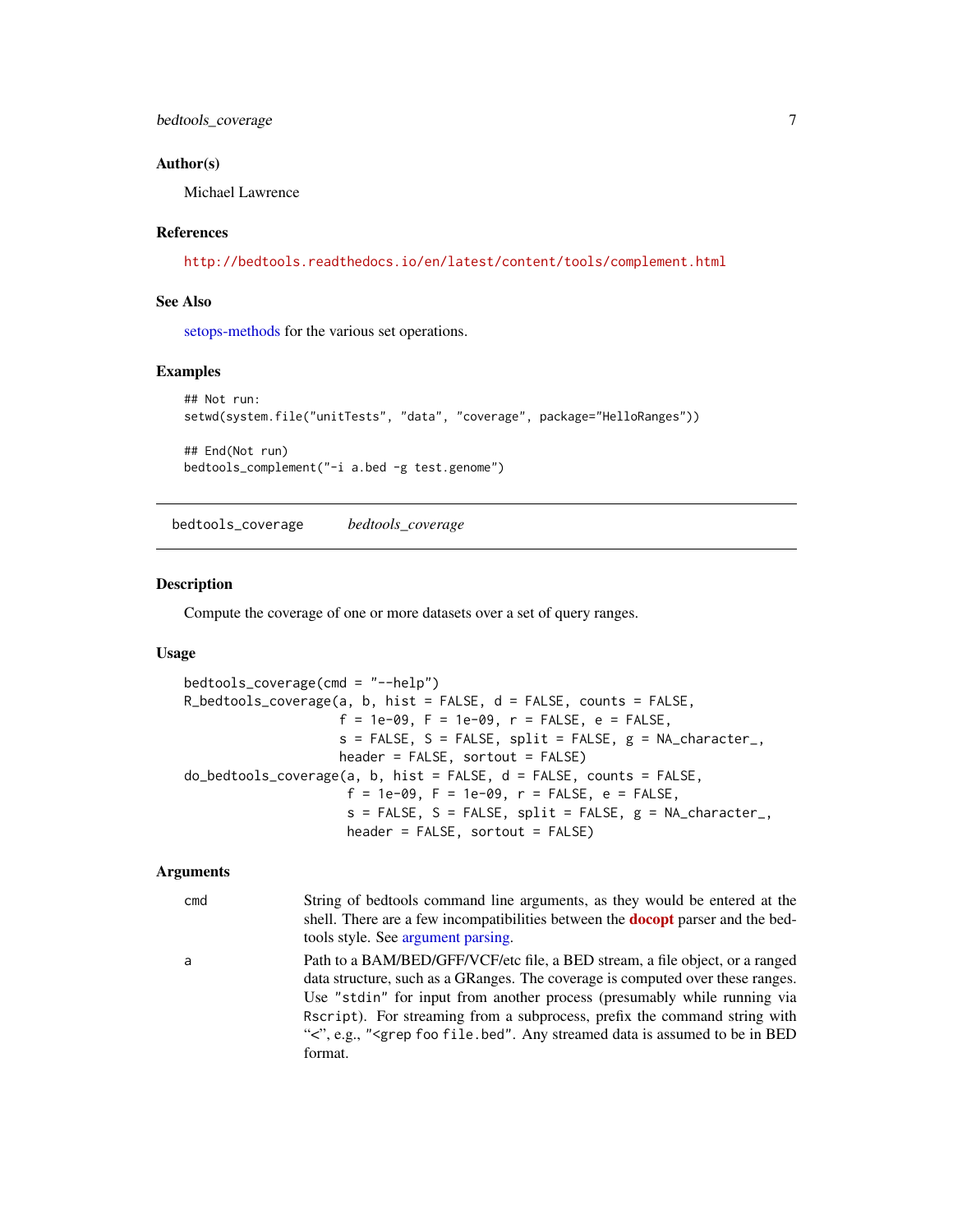<span id="page-7-0"></span>

| b            | Like a, except supports multiple datasets, either as a vector/list or a comma-<br>separated string. Also supports file glob patterns, i.e., strings containing the<br>wildcard, "*". The coverage is computed by counting how many of these ranges<br>overlap positions in a. |
|--------------|-------------------------------------------------------------------------------------------------------------------------------------------------------------------------------------------------------------------------------------------------------------------------------|
| hist         | Report a histogram of coverage for each feature in a as well as a summary his-<br>togram for all features in a. See below for the structure of the returned table.                                                                                                            |
| d            | Report the depth at each position in each a feature. Positions reported are one<br>based. Each position and depth follow the complete a feature.                                                                                                                              |
| counts       | Only report the count of overlaps, not fraction, etc. Restricted by f and r.                                                                                                                                                                                                  |
| $\mathsf{f}$ | Minimum overlap required as a fraction of A [default: any overlap].                                                                                                                                                                                                           |
| F            | Minimum overlap required as a fraction of B [default: any overlap].                                                                                                                                                                                                           |
| r            | Require that the fraction of overlap be reciprocal for a and b. In other words, if<br>f is 0.90 and r is TRUE, this requires that b overlap at least 90% of a and that a<br>also overlaps at least 90% of b.                                                                  |
| e            | Require that the minimum fraction be satisfied for a $OR$ b. In other words, if e<br>is TRUE with $f=0.90$ and $F=0.10$ this requires that either 90% of a is covered<br>OR 10% of b is covered. If FALSE, both fractions would have to be satisfied.                         |
| s            | Force strandedness. That is, only count ranges in b that overlap a on the same<br>strand. By default, coverage is computed without respect to strand. Note that<br>this is the exact opposite of Bioconductor behavior.                                                       |
| S            | Require opposite strandedness. That is, count the features in b that overlap a on<br>the <i>opposite</i> strand. By default, coverage is computed without respect to strand.                                                                                                  |
| split        | Treat split BAM (i.e., having an 'N' CIGAR operation) or BED12 entries as<br>compound ranges with gaps, i.e., as GRangesList objects.                                                                                                                                         |
| g            | A genome file, identifier or Seqinfo object that defines the order and size of the<br>sequences.                                                                                                                                                                              |
| header       | Ignored.                                                                                                                                                                                                                                                                      |
| sortout      | Sort the result by position.                                                                                                                                                                                                                                                  |

#### Details

As with all commands, there are three interfaces to the coverage command:

bedtools\_coverage Parses the bedtools command line and compiles it to the equivalent R code.

- R\_bedtools\_coverage Accepts R arguments corresponding to the command line arguments and compiles the equivalent R code.
- do\_bedtools\_coverage Evaluates the result of R\_bedtools\_coverage. Recommended only for demonstration and testing. It is best to integrate the compiled code into an R script, after studying it.

Typically, we compute coverage with [coverage](#page-0-0), but features like fractional overlap restriction and histograms add (educational) complexity. One key trick is the [, List, GenomicRanges method, which lets us extract coverage vectors for specific regions (see the generated code).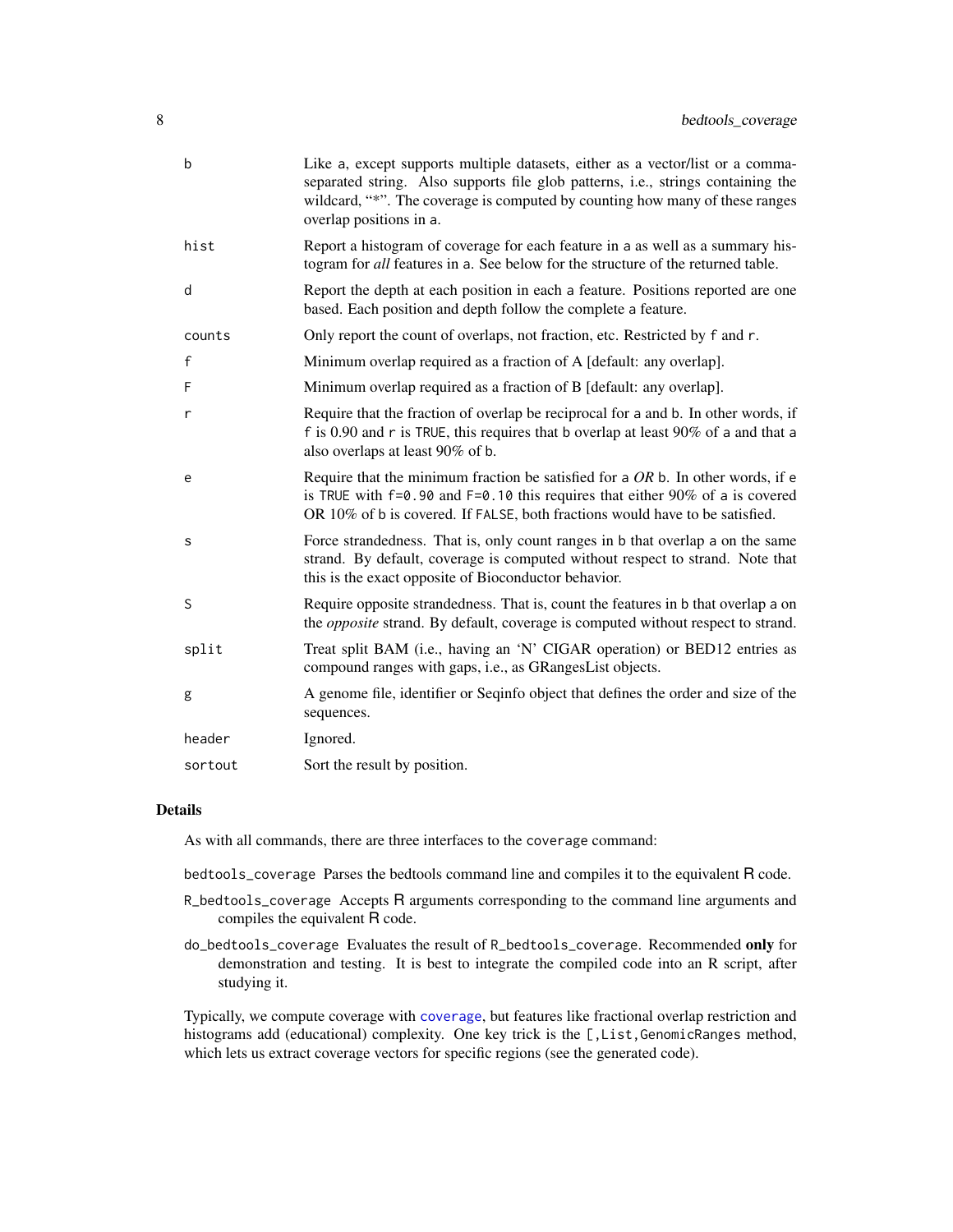### <span id="page-8-0"></span>bedtools\_coverage 9

### Value

A language object containing the compiled R code, evaluating to a GRanges object with coverage information. The exact type of information depends on the mode:

| default | Three metadata columns: "count" (the number of overlapping ranges), "cov-<br>ered" (the number of bases covered in the query), "fraction" (the fraction of<br>bases covered).                                                                                                                                                                                                                                                                                                 |
|---------|-------------------------------------------------------------------------------------------------------------------------------------------------------------------------------------------------------------------------------------------------------------------------------------------------------------------------------------------------------------------------------------------------------------------------------------------------------------------------------|
| d       | Metadata column "coverage" is an Relatist with position-level coverage (depth).<br>This is what we typically refer to as coverage in Bioconductor.                                                                                                                                                                                                                                                                                                                            |
| hist    | Metadata column "coverage" is a list of DataFrames. Each DataFrame contains<br>a histogram of the coverage depth over that range, with columns "coverage" (the<br>coverage value), "count" (the number of positions with that coverage), "len" (the<br>length of the region, all the same) and "fraction" (the fraction of positions at that<br>coverage). There is also a "coverage" component on metadata(ans) with the<br>same histogram aggregated over all query ranges. |

### Author(s)

Michael Lawrence

#### References

<http://bedtools.readthedocs.io/en/latest/content/tools/coverage.html>

### See Also

[coverage-methods](#page-0-0) for ways to compute coverage.

### Examples

```
## Not run:
setwd(system.file("unitTests", "data", "coverage", package="HelloRanges"))
```

```
## End(Not run)
```

```
## default behavior
bedtools_coverage("-a a.bed -b b.bed")
## histogram
bedtools_coverage("-a a.bed -b b.bed -hist -g test.genome")
## per-position depth
bedtools_coverage("-a a.bed -b b.bed -d -g test.genome")
```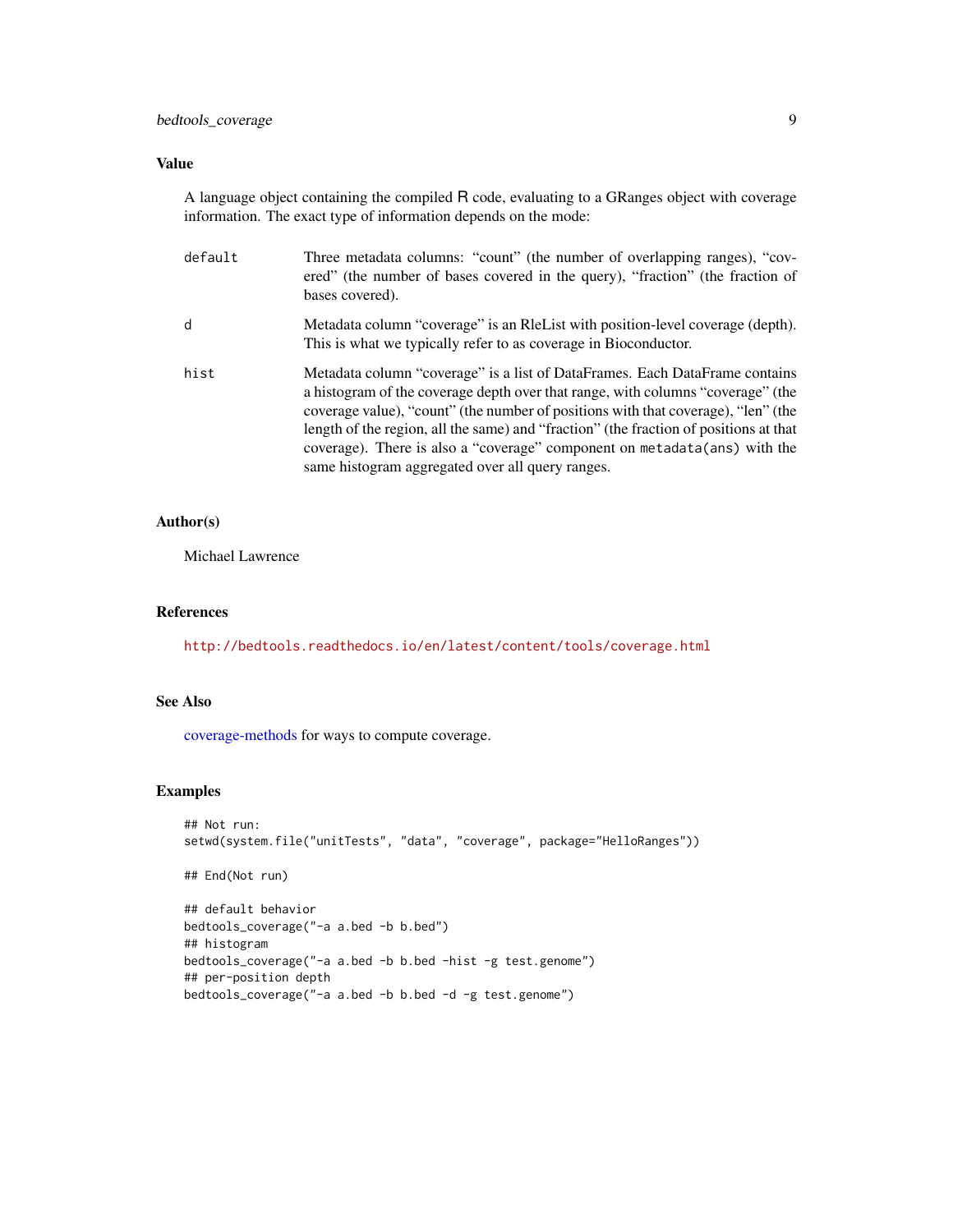<span id="page-9-0"></span>bedtools\_flank *bedtools\_flank*

#### Description

Compute flanking regions.

### Usage

```
bedtools_flank(cmd = "--help")
R_bedtools_flank(i, b = 0, l = 0, r = 0, s = FALSE, pct = FALSE,
                g = NULL, header = FALSE)
do_bedtools_flank(i, b = 0, l = 0, r = 0, s = FALSE, pct = FALSE,
                  g = NULL, header = FALSE)
```
### Arguments

| cmd    | String of bedtools command line arguments, as they would be entered at the<br>shell. There are a few incompatibilities between the <b>docopt</b> parser and the bed-<br>tools style. See argument parsing.                                                                                                                                                                              |
|--------|-----------------------------------------------------------------------------------------------------------------------------------------------------------------------------------------------------------------------------------------------------------------------------------------------------------------------------------------------------------------------------------------|
| i      | Path to a BAM/BED/GFF/VCF/etc file, a BED stream, a file object, or a ranged<br>data structure, such as a GRanges. Use "stdin" for input from another process<br>(presumably while running via Rscript). For streaming from a subprocess, pre-<br>fix the command string with "<", e.g., " <grep any="" file.bed".="" foo="" streamed<br="">data is assumed to be in BED format.</grep> |
| b      | Increase the BED/GFF/VCF range by the same number base pairs in each direc-<br>tion. Integer.                                                                                                                                                                                                                                                                                           |
| 1      | The number of base pairs to subtract from the start coordinate. Integer.                                                                                                                                                                                                                                                                                                                |
| r      | The number of base pairs to add to the end coordinate. Integer.                                                                                                                                                                                                                                                                                                                         |
| S      | Define 1 and r based on strand. For example. if used, 1 is 500 for a negative-<br>stranded feature, it will add 500 bp to the end coordinate.                                                                                                                                                                                                                                           |
| pct    | Define 1 and r as a fraction of the feature length. E.g. if used on a 1000bp<br>feature, and 1 is 0.50, will add 500 bp upstream                                                                                                                                                                                                                                                        |
| g      | Genome file, identifier or Seqinfo object that defines the order and size of the<br>sequences.                                                                                                                                                                                                                                                                                          |
| header | Ignored.                                                                                                                                                                                                                                                                                                                                                                                |

### Details

As with all commands, there are three interfaces to the flank command:

bedtools\_flank Parses the bedtools command line and compiles it to the equivalent R code.

R\_bedtools\_flank Accepts R arguments corresponding to the command line arguments and compiles the equivalent R code.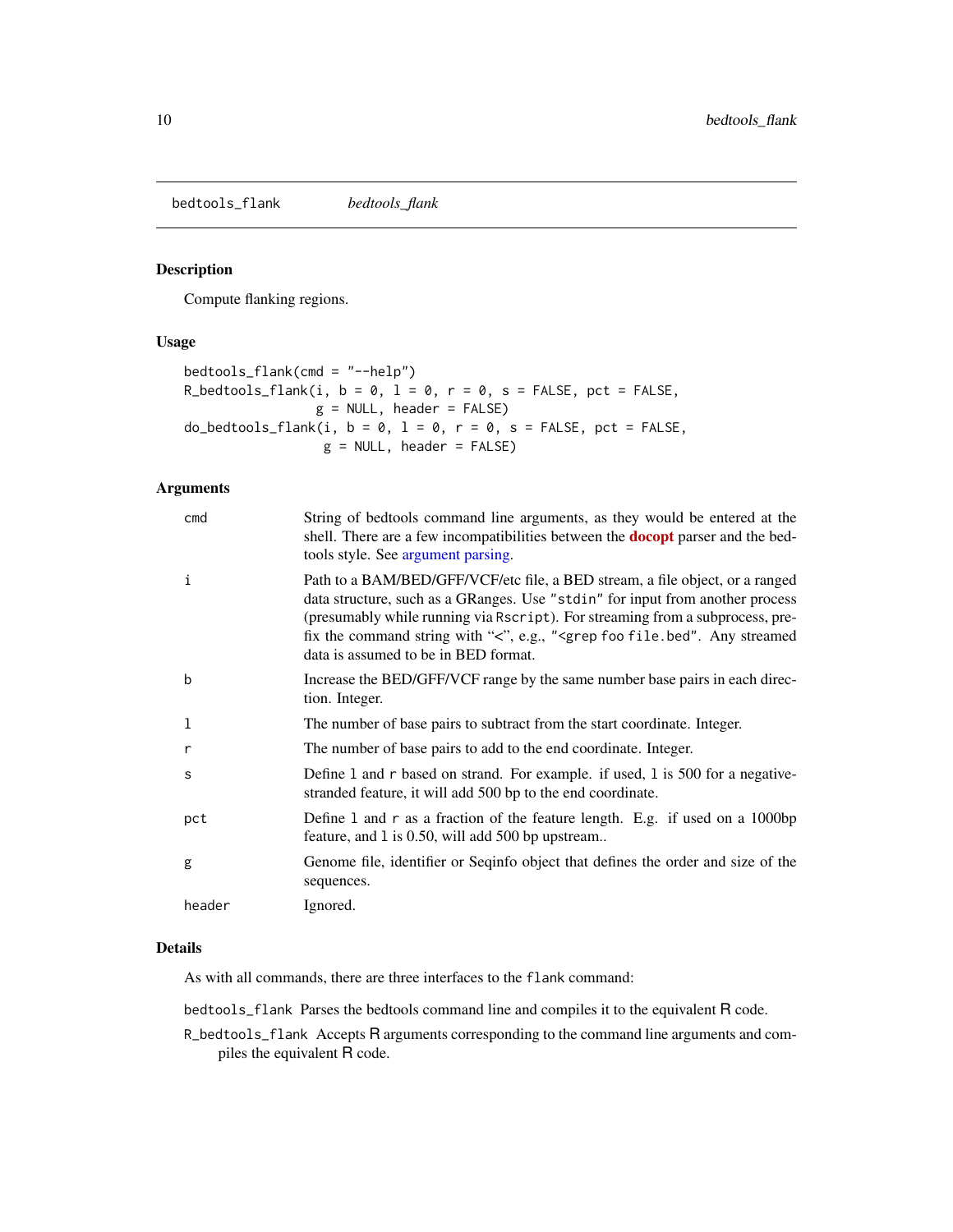<span id="page-10-0"></span>do\_bedtools\_flank Evaluates the result of R\_bedtools\_flank. Recommended only for demonstration and testing. It is best to integrate the compiled code into an R script, after studying it.

We compute the [flank](#page-0-0)s with flank, although flank only computes one side at a time, so we may call it multiple times.

### Value

A language object containing the compiled R code, evaluating to a GRanges object.

#### Author(s)

Michael Lawrence

#### References

<http://bedtools.readthedocs.io/en/latest/content/tools/flank.html>

### See Also

[intra-range-methods](#page-0-0) for flank.

#### Examples

```
## Not run:
setwd(system.file("unitTests", "data", "flank", package="HelloRanges"))
## End(Not run)
## 5 on both sides
r <- bedtools_flank("-i a.bed -b 5 -g tiny.genome")
## 5 on left side
bedtools_flank("-i a.bed -1 5 -r 0 -g tiny.genome")
## define left/right in terms of transcription direction
bedtools_flank("-i a.bed -l 5 -r 0 -s -g tiny.genome")
```
bedtools\_genomecov *bedtools\_genomecov*

### Description

Compute coverage over the genome. By default, this computes a per-chromosome histogram of the coverage, but options allow for per-position coverage to be returned in different ways.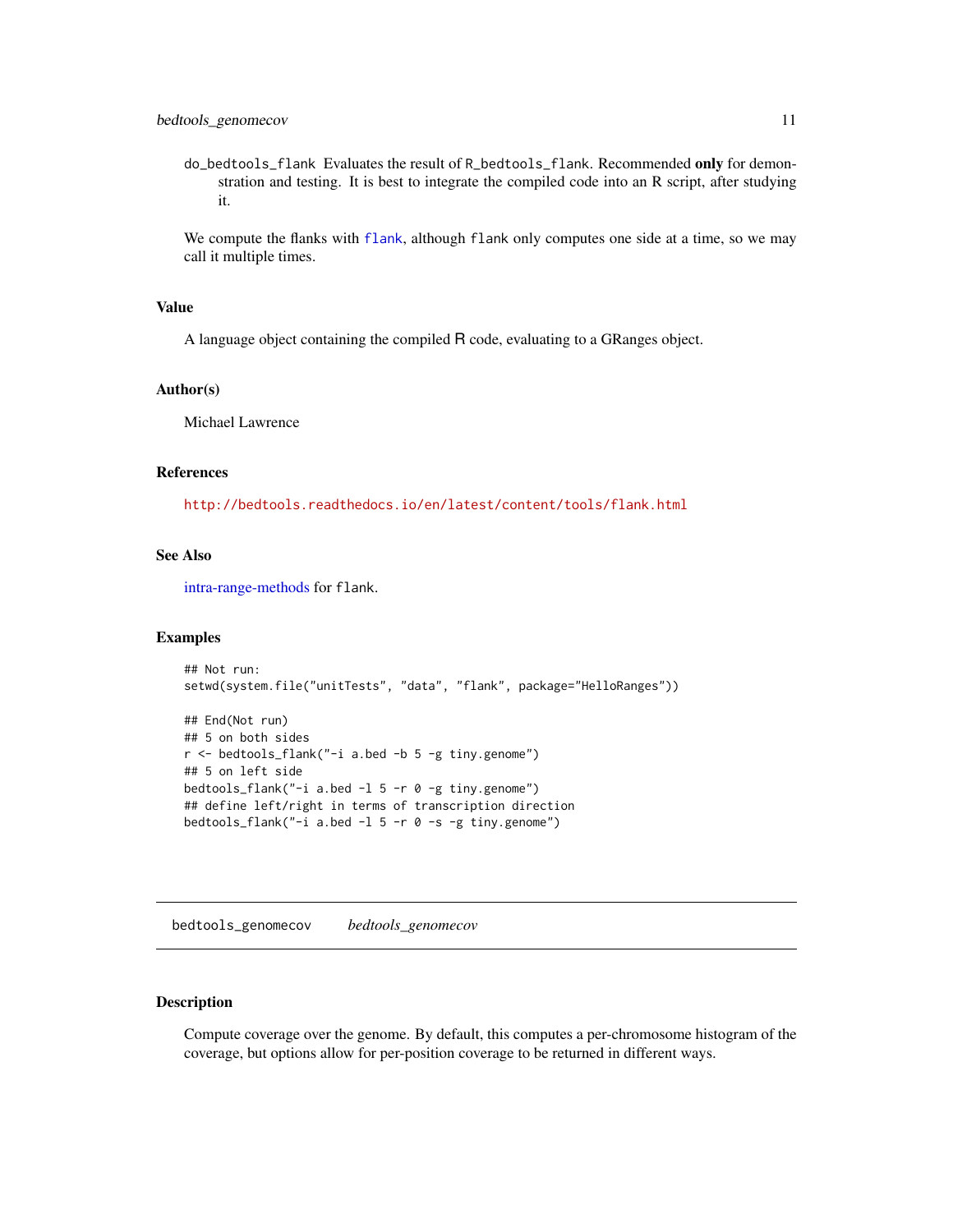### Usage

```
bedtools_genomecov(cmd = "--help")
R_bedtools_genomecov(i, g = NA_{character}, d = FALSE, dz = FALSE,
                    bg = FALSE, bga = FALSE, split = FALSE,strand = c("any", "+", "-"), 5' = FALSE, '3' = FALSE,max = NULL, scale = 1, pc = FALSE, fs = NULL)
do_bedtools_genomecov(i, g = NA_ccharacter_, d = FALSE, dz = FALSE,bg = FALSE, bga = FALSE, split = FALSE,strand = c("any", "+", "-"), 5 = FALSE, 3 = FALSE,max = NULL, scale = 1, pc = FALSE, fs = NULL)
```
### Arguments

| cmd    | String of bedtools command line arguments, as they would be entered at the<br>shell. There are a few incompatibilities between the <b>docopt</b> parser and the bed-<br>tools style. See argument parsing.                                                                                                                                                                              |
|--------|-----------------------------------------------------------------------------------------------------------------------------------------------------------------------------------------------------------------------------------------------------------------------------------------------------------------------------------------------------------------------------------------|
| i      | Path to a BAM/BED/GFF/VCF/etc file, a BED stream, a file object, or a ranged<br>data structure, such as a GRanges. Use "stdin" for input from another process<br>(presumably while running via Rscript). For streaming from a subprocess, pre-<br>fix the command string with "<", e.g., " <grep any="" file.bed".="" foo="" streamed<br="">data is assumed to be in BED format.</grep> |
| g      | Genome file, identifier or Seqinfo object that defines the order and size of the<br>sequences.                                                                                                                                                                                                                                                                                          |
| d      | Report the depth at each genome position. This causes a GPos object to be<br>returned.                                                                                                                                                                                                                                                                                                  |
| dz     | Same as d, except the zero coverage positions are dropped.                                                                                                                                                                                                                                                                                                                              |
| bg     | Like d, except returns a GRanges object, which is useful for operating on runs<br>of coverage. Zero coverage runs are dropped.                                                                                                                                                                                                                                                          |
| bga    | Like bg, except the zero coverage runs are retained.                                                                                                                                                                                                                                                                                                                                    |
| split  | Treat split BAM (i.e., having an 'N' CIGAR operation) or BED12 entries as<br>compound ranges with gaps, i.e., as GRangesList objects.                                                                                                                                                                                                                                                   |
| strand | Calculate coverage of intervals from a specific strand.                                                                                                                                                                                                                                                                                                                                 |
| 5      | Calculate coverage of 5' positions (instead of entire interval).                                                                                                                                                                                                                                                                                                                        |
| 3      | Calculate coverage of 3' positions (instead of entire interval).                                                                                                                                                                                                                                                                                                                        |
| max    | Combine all positions with a depth $\geq$ max into a single bin in the histogram.                                                                                                                                                                                                                                                                                                       |
| scale  | Scale the coverage by a constant factor. Each coverage value is multiplied by<br>this factor before being reported. Useful for normalizing coverage by, e.g., reads<br>per million (RPM).                                                                                                                                                                                               |
| рc     | Calculates coverage of intervals from left point of a pair reads to the right point.<br>Works for BAM files only.                                                                                                                                                                                                                                                                       |
| fs     | Forces to use the given fragment size instead of read length.                                                                                                                                                                                                                                                                                                                           |

<span id="page-11-0"></span>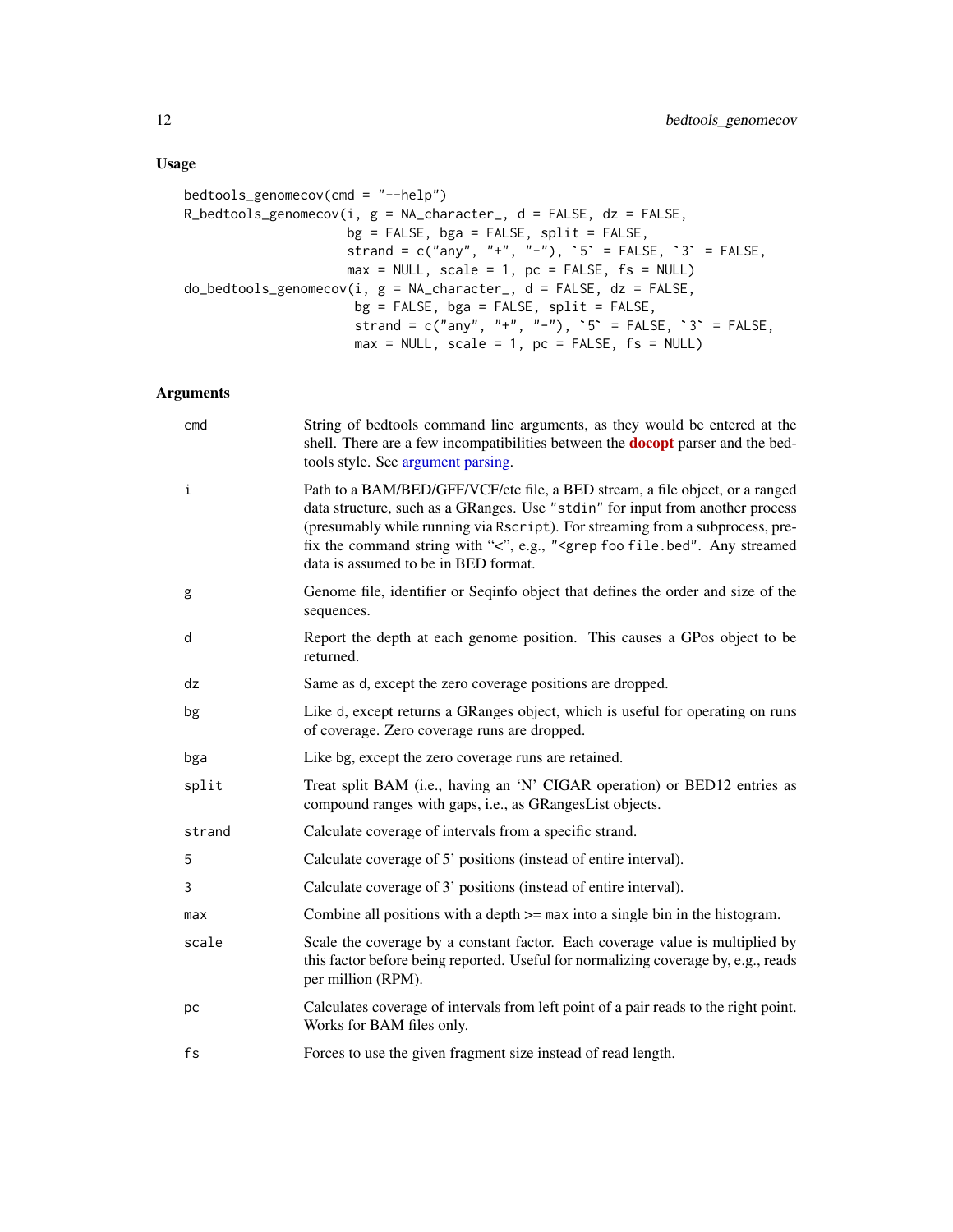#### <span id="page-12-0"></span>Details

As with all commands, there are three interfaces to the genomecov command:

bedtools\_genomecov Parses the bedtools command line and compiles it to the equivalent R code.

- R\_bedtools\_genomecov Accepts R arguments corresponding to the command line arguments and compiles the equivalent R code.
- do\_bedtools\_genomecov Evaluates the result of R\_bedtools\_genomecov. Recommended only for demonstration and testing. It is best to integrate the compiled code into an R script, after studying it.

We typically compute the coverage with [coverage](#page-0-0). Computing the histogram requires more work.

#### Value

A language object containing the compiled R code, evaluating to an object that depends on the mode:

| default | A DataFrame that is a per-chromosome histogram of the coverage that includes                                                               |
|---------|--------------------------------------------------------------------------------------------------------------------------------------------|
|         | the whole genome margin. Includes columns "sequames" (the chromosome                                                                       |
|         | name, or "genome"), "coverage" (the coverage value), "count" (the count of                                                                 |
|         | positions covered at that value), "len" (the length of the chromosome/genome),<br>"fraction" (the fraction of bases covered at the value). |
| d, dz   | A GPos object with per-position coverage values.                                                                                           |
| bg, bga | A GRanges object with coverage runs.                                                                                                       |

#### Author(s)

Michael Lawrence

#### References

<http://bedtools.readthedocs.io/en/latest/content/tools/genomecov.html>

#### See Also

[intra-range-methods](#page-0-0) for genomecov.

### Examples

```
## Not run:
setwd(system.file("unitTests", "data", "genomecov", package="HelloRanges"))
## End(Not run)
## get coverage runs as a GRanges
bedtools_genomecov("-i y.bed -bg -g test.genome")
## get coverage depth as a GPos, dropping zero values, ignore junctions
bedtools_genomecov("-i three_blocks.bam -dz -split")
## custom fragment size
bedtools_genomecov("-i chip.bam -bg -fs 100")
```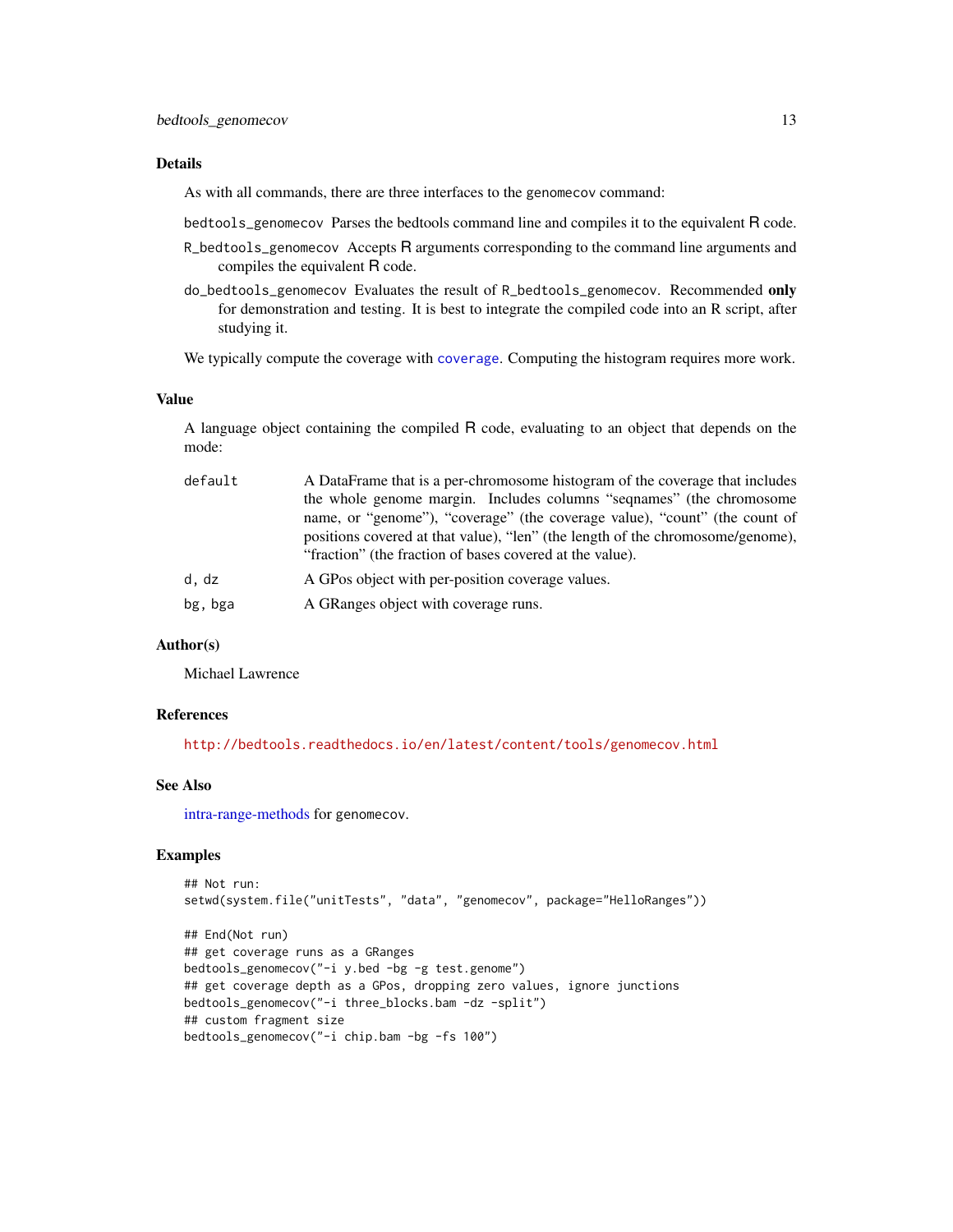<span id="page-13-0"></span>bedtools\_getfasta *bedtools\_getfasta*

#### **Description**

Query sequence from a FASTA file given a set of ranges, including compound regions like transcripts and junction reads. This assumes the sequence is DNA.

#### Usage

```
bedtools_getfasta(cmd = "--help")
R_bedtools_getfasta(fi, bed, s = FALSE, split = FALSE)
do_bedtools_getfasta(fi, bed, s = FALSE, split = FALSE)
```
#### Arguments

| cmd          | String of bedtools command line arguments, as they would be entered at the<br>shell. There are a few incompatibilities between the <b>docopt</b> parser and the bed-<br>tools style. See argument parsing.                                                                                                                                                                                  |
|--------------|---------------------------------------------------------------------------------------------------------------------------------------------------------------------------------------------------------------------------------------------------------------------------------------------------------------------------------------------------------------------------------------------|
| fi           | Path to a FASTA file, or an XStringSet object.                                                                                                                                                                                                                                                                                                                                              |
| bed          | Path to a BAM/BED/GFF/VCF/etc file, a BED stream, a file object, or a ranged<br>data structure, such as a GRanges, as the query. Use "stdin" for input from<br>another process (presumably while running via Rscript). For streaming from a<br>subprocess, prefix the command string with " $\lt$ ", e.g., " $\lt$ grep foo file.bed".<br>Any streamed data is assumed to be in BED format. |
| <sub>S</sub> | Force strandedness. If the feature occupies the antisense strand, the sequence<br>will be reverse complemented.                                                                                                                                                                                                                                                                             |
| split        | Given BED12 or BAM input, extract and concatenate the sequences from the<br>blocks (e.g., exons).                                                                                                                                                                                                                                                                                           |

#### Details

As with all commands, there are three interfaces to the getfasta command:

bedtools\_getfasta Parses the bedtools command line and compiles it to the equivalent R code.

- R\_bedtools\_getfasta Accepts R arguments corresponding to the command line arguments and compiles the equivalent R code.
- do\_bedtools\_getfasta Evaluates the result of R\_bedtools\_getfasta. Recommended only for demonstration and testing. It is best to integrate the compiled code into an R script, after studying it.

It is recommended to retrieve reference sequence using a BSgenome package, either custom or provided by Bioconductor. Call [getSeq](#page-0-0) to query for specific regions of the BSgenome object. If one must access a file, consider converting it to 2bit or FA (razip) format for indexed access using [import](#page-0-0) and its which argument.

But if one must access a FASTA file, we need to read all of it with [readDNAStringSet](#page-0-0) and extract regions using x[gr], where gr is a GRanges or GRangesList.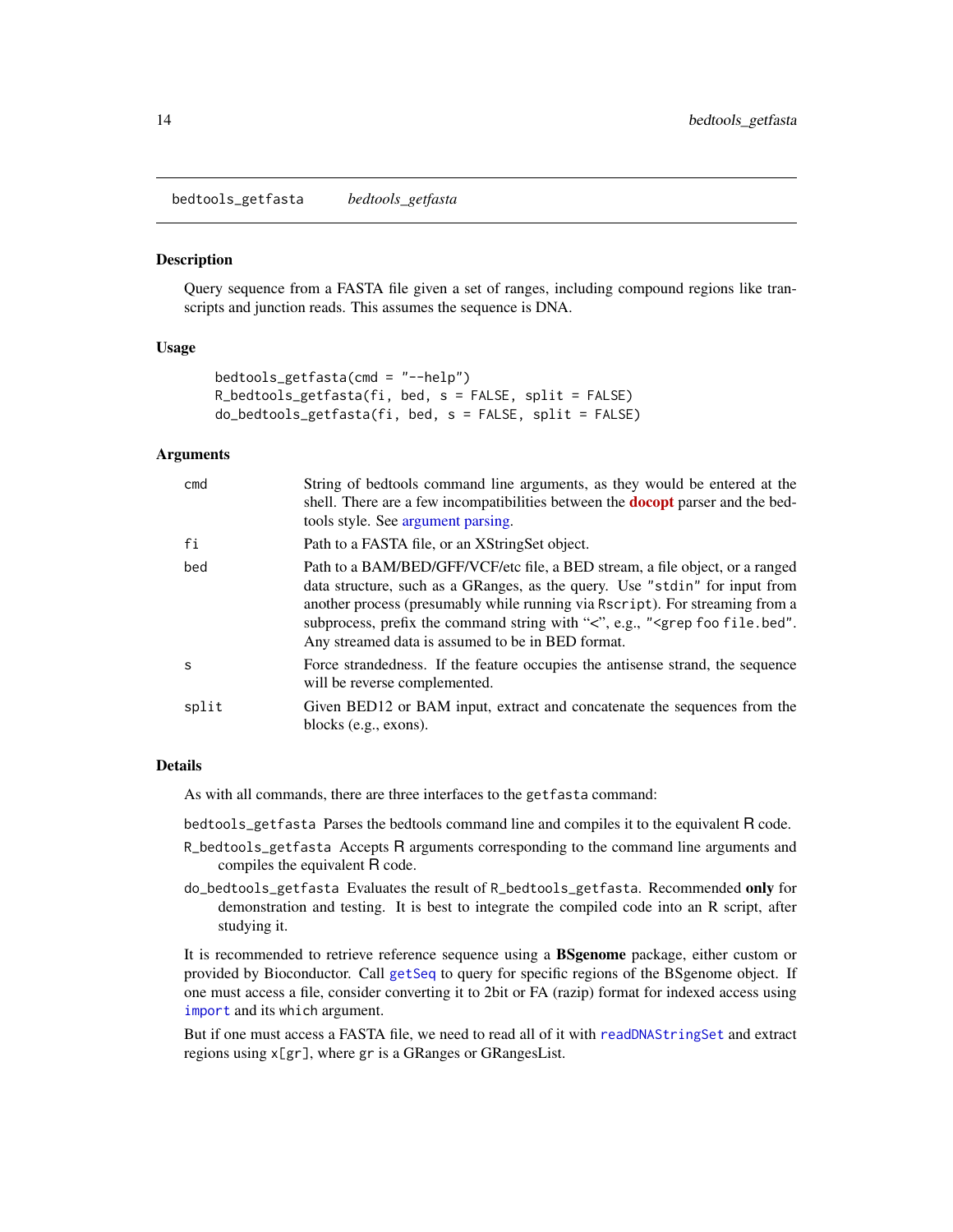### <span id="page-14-0"></span>bedtools\_groupby 15

### Value

A language object containing the compiled R code, evaluating to a DNAStringSet object.

### Author(s)

Michael Lawrence

#### References

<http://bedtools.readthedocs.io/en/latest/content/tools/getfasta.html>

### See Also

[getSeq,](#page-0-0) the primary sequence query interface.

#### Examples

```
## Not run:
setwd(system.file("unitTests", "data", "getfasta", package="HelloRanges"))
## End(Not run)
    ## simple query
   bedtools_getfasta("--fi t.fa -bed blocks.bed")
   ## get spliced transcript/read sequence
   bedtools_getfasta("--fi t.fa -bed blocks.bed -split")
```
<span id="page-14-1"></span>bedtools\_groupby *bedtools\_groupby*

#### Description

Query sequence from a FASTA file given a set of ranges, including compound regions like transcripts and junction reads. This assumes the sequence is DNA.

### Usage

```
bedtools\_groupby(cmd = "--help")R_bedtools_groupby(i, g = 1:3, c, o = "sum", delim=",")
do\_bedtools\_groupby(i, g = 1:3, c, o = "sum", delim="",")
```
#### Arguments

cmd String of bedtools command line arguments, as they would be entered at the shell. There are a few incompatibilities between the **[docopt](https://CRAN.R-project.org/package=docopt)** parser and the bedtools style. See [argument parsing.](#page-1-1)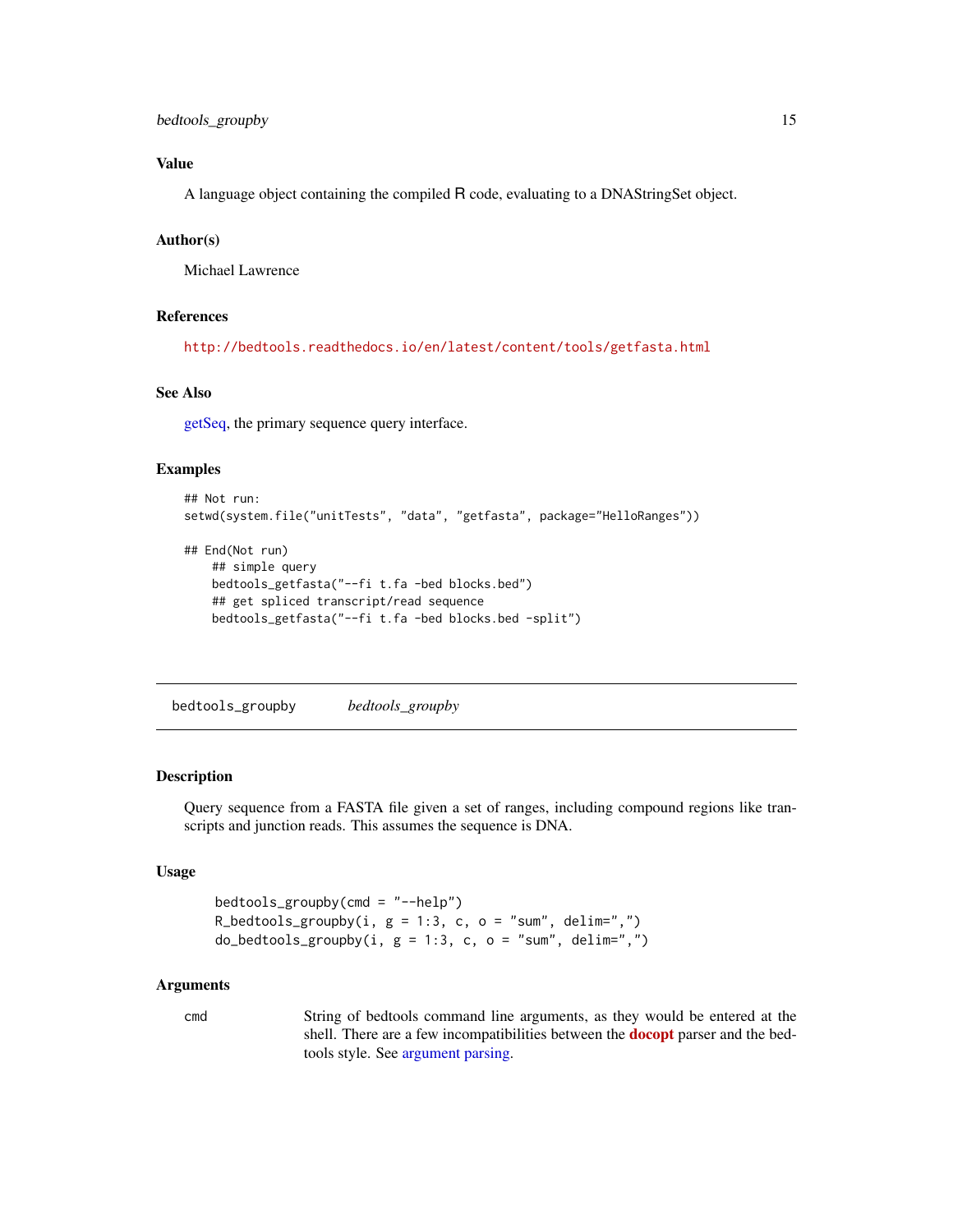<span id="page-15-0"></span>

| i        | Path to a BAM/BED/GFF/VCF/etc file, a BED stream, a file object, or a ranged<br>data structure, such as a GRanges. Use "stdin" for input from another process<br>(presumably while running via Rscript). For streaming from a subprocess, pre-<br>fix the command string with "<", e.g., " <grep any="" file.bed".="" foo="" streamed<br="">data is assumed to be in BED format.</grep> |
|----------|-----------------------------------------------------------------------------------------------------------------------------------------------------------------------------------------------------------------------------------------------------------------------------------------------------------------------------------------------------------------------------------------|
| g        | Column index(es) for grouping the input. Columns may be comma-separated.<br>By default, the grouping is by range.                                                                                                                                                                                                                                                                       |
| C        | Specify columns (by integer index) from the input file to operate upon (see o<br>option, below). Multiple columns can be specified in a comma-delimited list.                                                                                                                                                                                                                           |
| $\Omega$ | Specify the operations (by name) that should be applied to the columns indicated<br>in c. Multiple operations can be specified in a comma-delimited list. Recycling<br>is used to align c and o. See the details for the available operations.                                                                                                                                          |
| delim    | Delimiter character used to collapse strings.                                                                                                                                                                                                                                                                                                                                           |

#### Details

As with all commands, there are three interfaces to the groupby command:

bedtools\_groupby Parses the bedtools command line and compiles it to the equivalent R code.

- R\_bedtools\_groupby Accepts R arguments corresponding to the command line arguments and compiles the equivalent R code.
- do\_bedtools\_groupby Evaluates the result of R\_bedtools\_groupby. Recommended only for demonstration and testing. It is best to integrate the compiled code into an R script, after studying it.

The workhorse for aggregation in R is [aggregate](#page-0-0) and we have extended its interface to make it more convenient. See [aggregate](#page-0-0) for details.

The following operations are supported (with R translation):

```
sum sum(x)min min(X)max max(X)absmin min(abs(X))absmax max(abs(X))mean mean(X)median median(X)
mode distmode(X)
antimode distmode(X, anti=TRUE)
collapse unstrsplit(X, delim)
distinct unstrsplit(unique(X), delim)
count lengths(X)
count_distinct lengths(unique(X))
sstdev sd(X) freqtable(X) firstdrop(heads(X, 1L)) lastdrop(tails(X, 1L))
```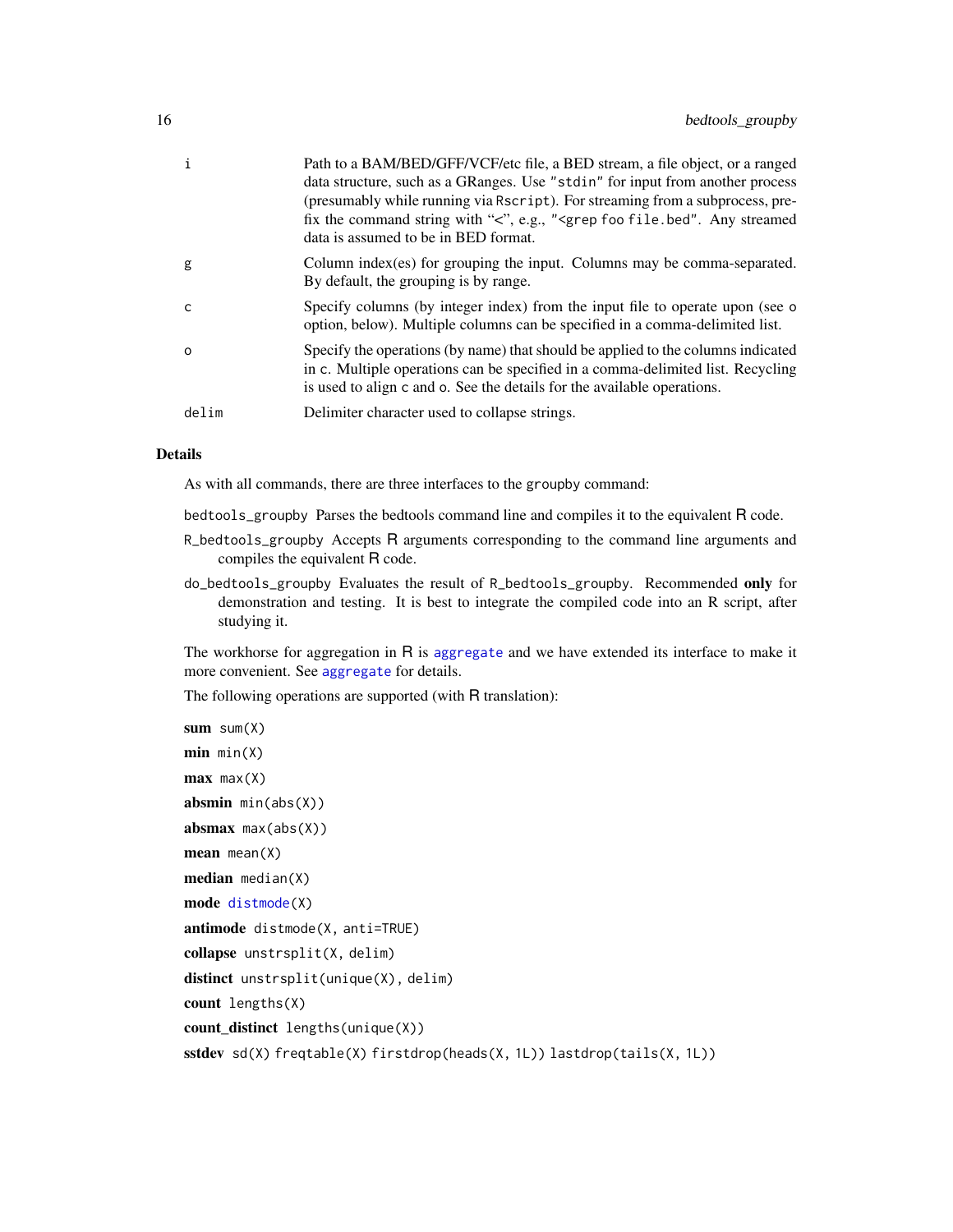### bedtools\_groupby 17

For the sake of simplicity, and because the use cases are not clear, we do not support aggregation of every column. Here are some of the restrictions:

- No support for the last column of GFF (the ragged list of attributes).
- No support for the INFO, FORMAT and GENO fields of VCF.
- No support for the FLAG field of BAM (bedtools does not support this either).

### Value

A language object containing the compiled R code, generally evaluating to a DataFrame, with a column for each grouping variable and each summarized variable. As a special case, if there are no grouping variables specified, then the grouping is by range, and an aggregated GRanges is returned.

### Note

We admit that using column subscripts for c makes code hard to read. All the more reason to just write R code.

#### Author(s)

Michael Lawrence

### References

<http://bedtools.readthedocs.io/en/latest/content/tools/groupby.html>

#### See Also

[aggregate-methods](#page-0-0) for general aggregation.

#### Examples

```
## Not run:
setwd(system.file("unitTests", "data", "groupby", package="HelloRanges"))
## End(Not run)
    ## aggregation by range
   bedtools_groupby("-i values3.header.bed -c 5")
    ## average variant qualities by chromosome and reference base
## Not run:
    indexTabix(bgzip("a_vcfSVtest.vcf", overwrite=TRUE), "vcf")
## End(Not run)
    bedtools_groupby("-i a_vcfSVtest.vcf.bgz -g 1,4 -c 6 -o mean")
```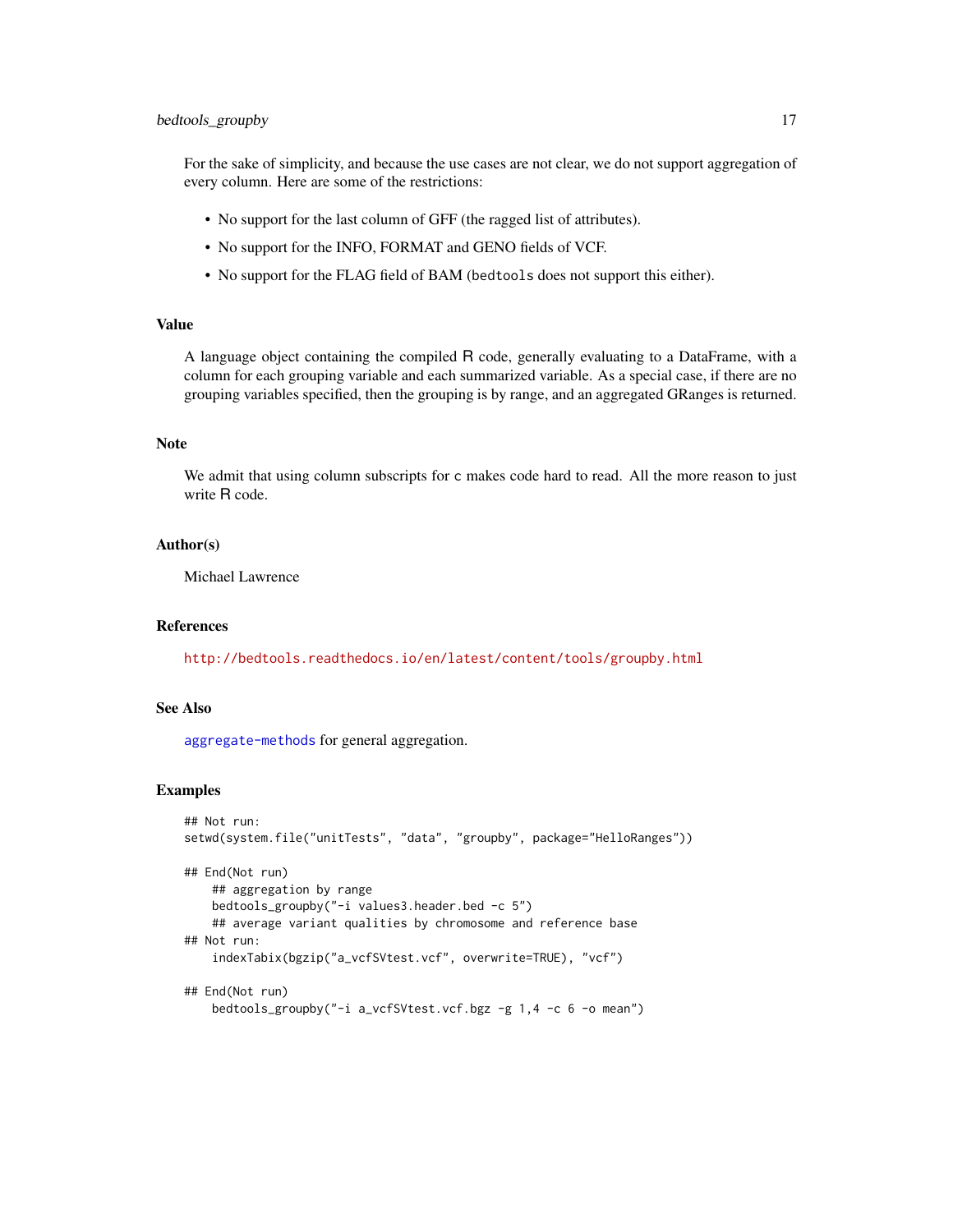<span id="page-17-1"></span><span id="page-17-0"></span>bedtools\_intersect *bedtools\_intersect*

#### Description

Finds and/or counts the intersections between two ranged datasets.

#### Usage

```
bedtools_intersect(cmd = "--help")
R_bedtools_intersect(a, b, ubam = FALSE, bed = FALSE, wa = FALSE, wb = FALSE,
                     loj = FALSE, wo = FALSE, wao = FALSE, u = FALSE,
                     c = FALSE, v = FALSE, f = 1e-09, F = 1e-09,
                     r = FALSE, e = FALSE, s = FALSE, S = FALSE,
                     split = FALSE, g = NA_{character_{n}}, header = FALSE,names = NULL, filenames = FALSE, sortout = FALSE)
do_bedtools_intersect(a, b, ubam = FALSE, bed = FALSE, wa = FALSE, wb = FALSE,
                      loj = FALSE, wo = FALSE, wao = FALSE, u = FALSE,
                      c = FALSE, v = FALSE, f = 1e-09, F = 1e-09,
                      r = FALSE, e = FALSE, s = FALSE, S = FALSE,
                      split = FALSE, g = NA_{character_{1}}, header = FALSE,names = NULL, filenames = FALSE, sortout = FALSE)
```
### Arguments

| cmd  | String of bedtools command line arguments, as they would be entered at the<br>shell. There are a few incompatibilities between the <b>docopt</b> parser and the bed-<br>tools style. See argument parsing.                                                                                                                                                                                                                                 |
|------|--------------------------------------------------------------------------------------------------------------------------------------------------------------------------------------------------------------------------------------------------------------------------------------------------------------------------------------------------------------------------------------------------------------------------------------------|
| a    | Path to a BAM/BED/GFF/VCF/etc file, a BED stream, a file object, or a ranged<br>data structure, such as a GRanges. Each feature in a is compared to b in search<br>of overlaps. Use "stdin" for input from another process (presumably while<br>running via Rscript). For streaming from a subprocess, prefix the command<br>string with " $\lt$ ", e.g., " $\lt$ grep foo file.bed". Any streamed data is assumed to<br>be in BED format. |
| b    | Like a, except supports multiple datasets, either as a vector/list or a comma-<br>separated string. Also supports file glob patterns, <i>i.e.</i> , strings containing the<br>wildcard, "*".                                                                                                                                                                                                                                               |
| ubam | <b>Not supported yet.</b> Write uncompressed BAM output. The default is write<br>compressed BAM output.                                                                                                                                                                                                                                                                                                                                    |
| bed  | When using BAM input, return a GRanges (with a "blocks" column) instead of<br>a GAlignments. For VCF input, return a VRanges instead of a VCF object.                                                                                                                                                                                                                                                                                      |
| wa   | Return the original entry in a for each overlap.                                                                                                                                                                                                                                                                                                                                                                                           |
| wb   | Return the original entry in b for each overlap.                                                                                                                                                                                                                                                                                                                                                                                           |
| loj  | Perform a 'left outer join'. That is, for each feature in a report each overlap with<br>b. If no overlaps are found, report an empty range for b on the "." sequence.<br>Implies wa=TRUE and wb=TRUE.                                                                                                                                                                                                                                      |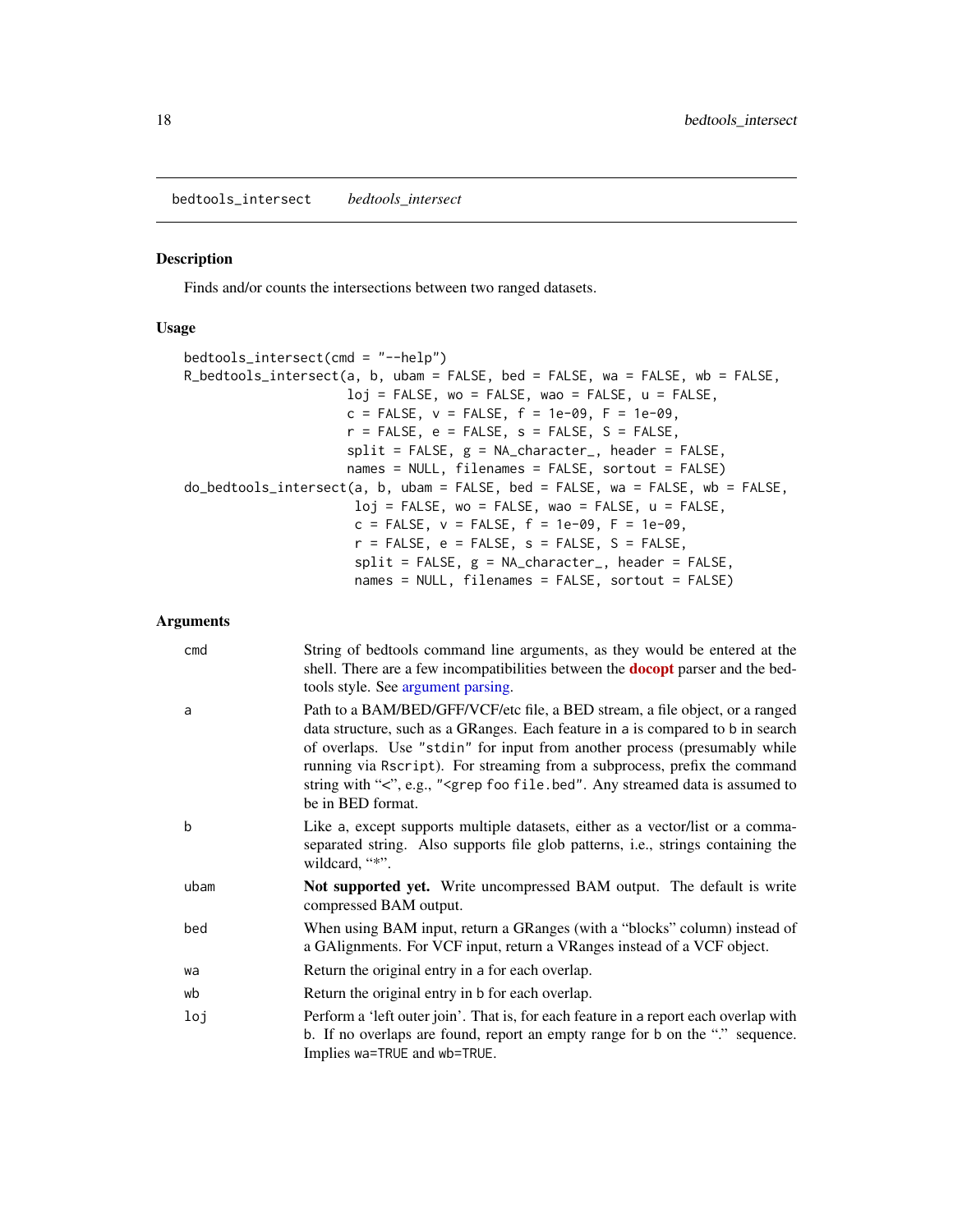| WO          | Return the number of base pairs of overlap between the two features as the<br>"overlap_width" metadata column. Implies wa=TRUE and wb=TRUE.                                                                                                           |
|-------------|-------------------------------------------------------------------------------------------------------------------------------------------------------------------------------------------------------------------------------------------------------|
| wao         | Like wo, except it additionally implies loj=TRUE.                                                                                                                                                                                                     |
| u           | Like wa, except only the unique entries in a are returned.                                                                                                                                                                                            |
| c           | Like wa, except also count the number of hits in b for each range in a and return<br>the count as the "overlap_count" metadata column.                                                                                                                |
| v           | Like wa, except only report those entries in a that have no overlap in b.                                                                                                                                                                             |
| $\mathsf f$ | Minimum overlap required as a fraction of a [default: any overlap].                                                                                                                                                                                   |
| F           | Minimum overlap required as a fraction of b [default: any overlap].                                                                                                                                                                                   |
| r           | Require that the fraction of overlap be reciprocal for a and b. In other words, if<br>f is 0.90 and r is TRUE, this requires that b overlap at least $90\%$ of a and that a<br>also overlaps at least 90% of b.                                       |
| e           | Require that the minimum fraction be satisfied for a $OR$ b. In other words, if e<br>is TRUE with $f=0.90$ and $F=0.10$ this requires that either 90% of a is covered<br>OR 10% of b is covered. If FALSE, both fractions would have to be satisfied. |
| s           | Require same strandedness. That is, find the intersect feature in b that overlaps a<br>on the same strand. By default, overlaps are reported without respect to strand.<br>Note that this is the exact opposite of Bioconductor behavior.             |
| S           | Require opposite strandedness. That is, find the intersect feature in b that over-<br>laps a on the <i>opposite</i> strand. By default, overlaps are reported without respect<br>to strand.                                                           |
| split       | Treat split BAM (i.e., having an 'N' CIGAR operation) or BED12 entries as<br>compound ranges with gaps, i.e., as GRangesList objects.                                                                                                                 |
| g           | A genome file, identifier or Seqinfo object that defines the order and size of the<br>sequences.                                                                                                                                                      |
| header      | Ignored.                                                                                                                                                                                                                                              |
| names       | When using multiple databases, provide an alias for each to use instead of their<br>integer index. If a single string, can be comma-separated.                                                                                                        |
| filenames   | When using multiple databases, use their complete filename instead of their in-<br>teger index.                                                                                                                                                       |
| sortout     | Sort the result by genomic coordinate.                                                                                                                                                                                                                |

#### Details

As with all commands, there are three interfaces to the intersect command:

bedtools\_intersect Parses the bedtools command line and compiles it to the equivalent R code.

- R\_bedtools\_intersect Accepts R arguments corresponding to the command line arguments and compiles the equivalent R code.
- do\_bedtools\_intersect Evaluates the result of R\_bedtools\_intersect. Recommended only for demonstration and testing. It is best to integrate the compiled code into an R script, after studying it.

This is by far the most complex bedtools command, and it offers a dizzying list of parameters, many of which are redundant or mutually exclusive. The complexity of the generated code is highest when using the fractional restriction feature, since no such support exists in the GenomicRanges overlap routines.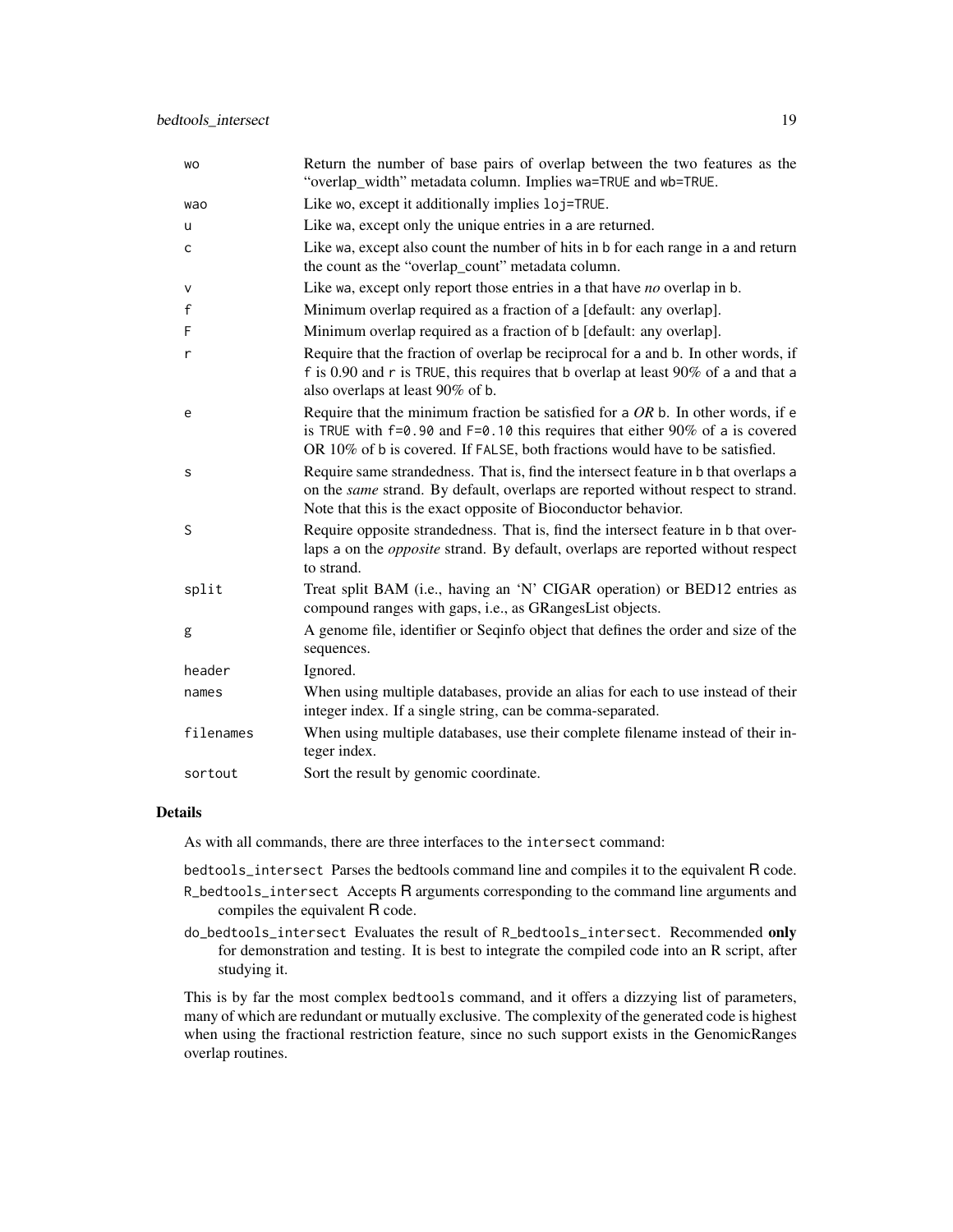Value

A language object containing the compiled R code, evaluating to a ranges object, the exact type of which depends on the arguments. If both wa and wb are TRUE, return a Pairs object with the original, matched up ranges, possibly with metadata columns. By default, the return value is a GAlignments for BAM input, a VCF object for VCF input, or a GRanges for any other type of input. If bed is TRUE, BAM input is converted to a GRanges, containing a "blocks" column (encoding the junctions) if the input is BAM. If the input is VCF, bed=TRUE converts the input to a VRanges.

#### Author(s)

Michael Lawrence

#### References

<http://bedtools.readthedocs.io/en/latest/content/tools/intersect.html>

#### See Also

[setops-methods](#page-0-0) for set operations including intersect, [findOverlaps-methods](#page-0-0) for different ways to detect overlaps.

#### Examples

```
## Not run:
setwd(system.file("unitTests", "data", "intersect", package="HelloRanges"))
## End(Not run)
## return intersecting ranges
bedtools_intersect("-a a.bed -b a.bed")
## add count
bedtools_intersect("-a a.bed -b b.bed -c")
## restrict by strand and fraction of overlap
bedtools_intersect("-a a.bed -b b.bed -c -s -f 0.1")
## return original 'a' ranges
bedtools_intersect("-a a.bed -b b.bed -wa")
## return both 'a' and 'b' ranges, along with overlap widths
bedtools_intersect("-a a.bed -b b.bed -wo")
## same as above, except left outer join
bedtools_intersect("-a a.bed -b b.bed -wao")
## consider read junction structure
bedtools_intersect("-a three_blocks.bam -b three_blocks_nomatch.bed -split")
```
bedtools\_jaccard *bedtools\_jaccard*

#### **Description**

Compare two sets of genomic regions using the Jaccard statistic, defined as the total width of the intersection, divided by the total width of the union.

<span id="page-19-0"></span>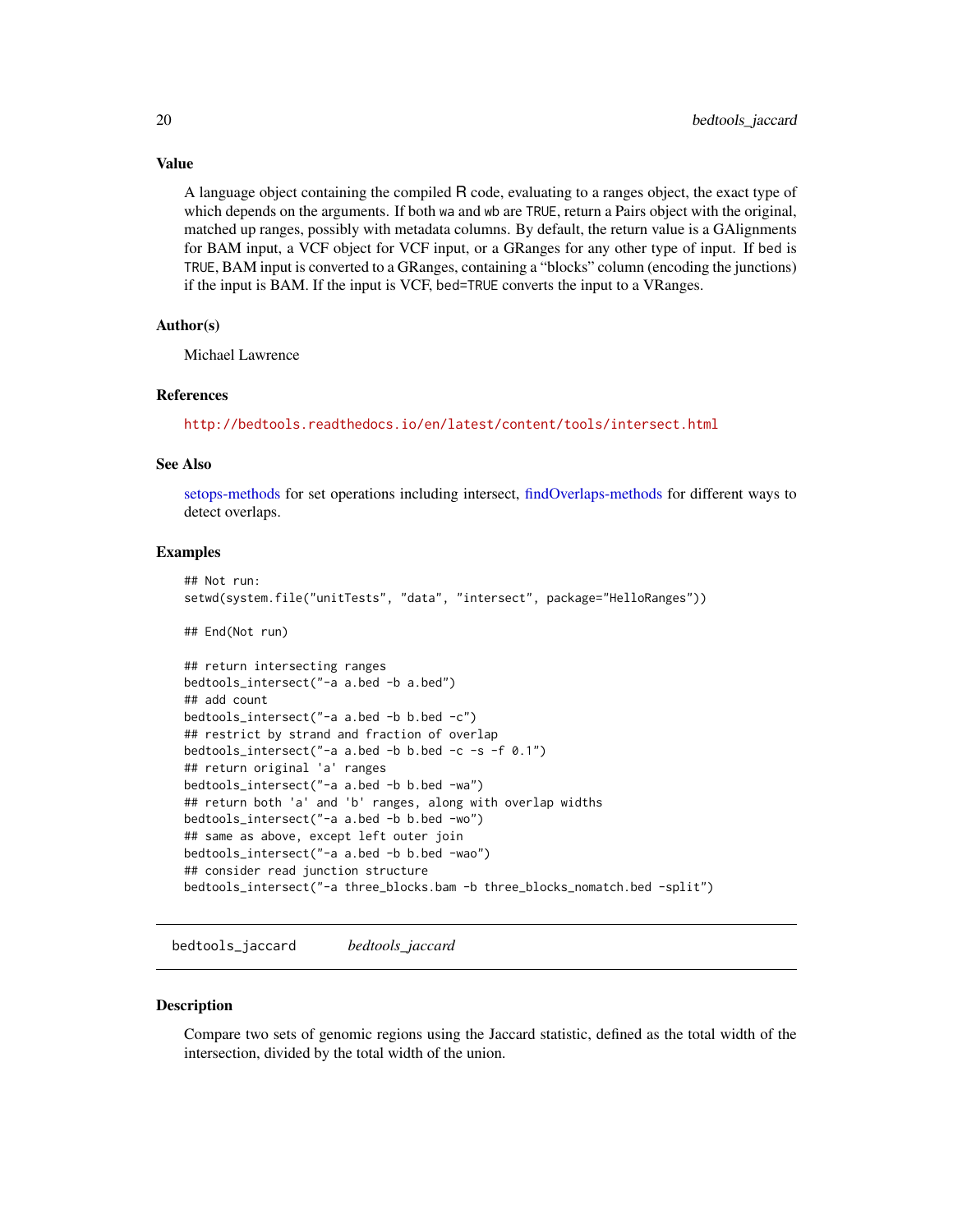### <span id="page-20-0"></span>bedtools\_jaccard 21

### Usage

```
bedtools_jaccard(cmd = "--help")
R_bedtools_jaccard(a, b, f = 1e-09, F = 1e-09, r = FALSE, e = FALSE,
                  s = FALSE, S = FALSE, split = FALSE)
do_bedtools_jaccard(a, b, f = 1e-09, F = 1e-09, r = FALSE, e = FALSE,
                   s = FALSE, S = FALSE, split = FALSE)
```
### Arguments

| cmd         | String of bedtools command line arguments, as they would be entered at the<br>shell. There are a few incompatibilities between the <b>docopt</b> parser and the bed-<br>tools style. See argument parsing.                                                                                                                                                                              |
|-------------|-----------------------------------------------------------------------------------------------------------------------------------------------------------------------------------------------------------------------------------------------------------------------------------------------------------------------------------------------------------------------------------------|
| a           | Path to a BAM/BED/GFF/VCF/etc file, a BED stream, a file object, or a ranged<br>data structure, such as a GRanges. Use "stdin" for input from another process<br>(presumably while running via Rscript). For streaming from a subprocess, pre-<br>fix the command string with "<", e.g., " <grep any="" file.bed".="" foo="" streamed<br="">data is assumed to be in BED format.</grep> |
| b           | Like a, except supports multiple datasets, either as a vector/list or a comma-<br>separated string. Also supports file glob patterns, i.e., strings containing the<br>wildcard, "*".                                                                                                                                                                                                    |
| $\mathsf f$ | Minimum overlap required as a fraction of a [default: any overlap].                                                                                                                                                                                                                                                                                                                     |
| F           | Minimum overlap required as a fraction of b [default: any overlap].                                                                                                                                                                                                                                                                                                                     |
| r           | Require that the fraction of overlap be reciprocal for a and b. In other words, if<br>f is 0.90 and r is TRUE, this requires that b overlap at least $90\%$ of a and that a<br>also overlaps at least 90% of b.                                                                                                                                                                         |
| e           | Require that the minimum fraction be satisfied for a $OR$ b. In other words, if e<br>is TRUE with $f=0.90$ and $F=0.10$ this requires that either 90% of a is covered<br>OR 10% of b is covered. If FALSE, both fractions would have to be satisfied.                                                                                                                                   |
| S           | Require same strandedness. That is, find the jaccard feature in b that overlaps a<br>on the same strand. By default, overlaps are reported without respect to strand.<br>Note that this is the exact opposite of Bioconductor behavior.                                                                                                                                                 |
| S           | Require opposite strandedness. That is, find the jaccard feature in b that overlaps<br>a on the <i>opposite</i> strand. By default, overlaps are reported without respect to<br>strand.                                                                                                                                                                                                 |
| split       | Treat split BAM (i.e., having an 'N' CIGAR operation) or BED12 entries as<br>compound ranges with gaps, i.e., as GRangesList objects.                                                                                                                                                                                                                                                   |

#### Details

As with all commands, there are three interfaces to the jaccard command:

bedtools\_jaccard Parses the bedtools command line and compiles it to the equivalent R code.

R\_bedtools\_jaccard Accepts R arguments corresponding to the command line arguments and compiles the equivalent R code.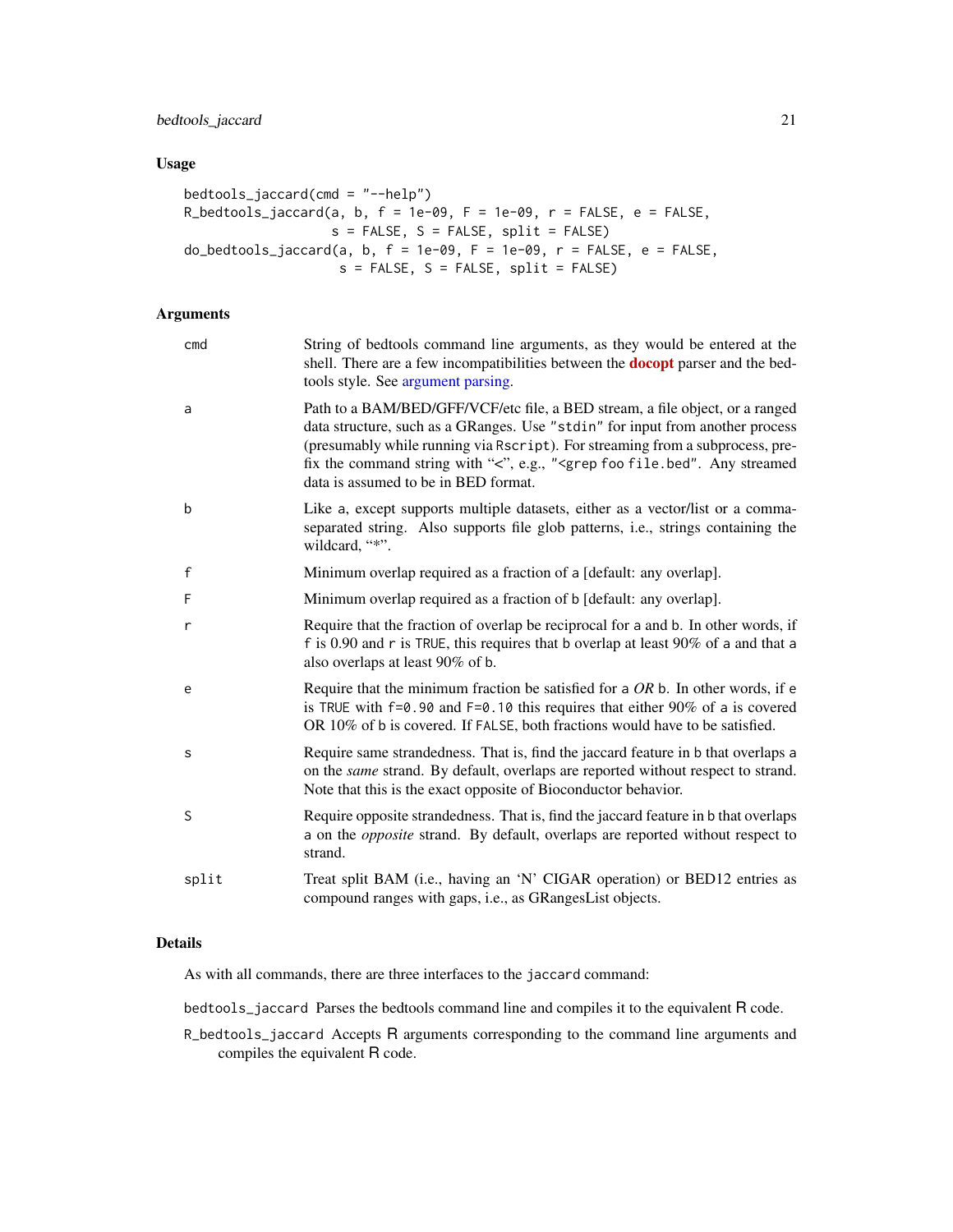<span id="page-21-0"></span>do\_bedtools\_jaccard Evaluates the result of R\_bedtools\_jaccard. Recommended only for demonstration and testing. It is best to integrate the compiled code into an R script, after studying it.

This is mostly just [intersect](#page-0-0) and [union](#page-0-0), except when fractional overlap restrictions are involved.

#### Value

A language object containing the compiled R code, evaluating to a a DataFrame with four columns:

| intersection    | total width of intersection |  |
|-----------------|-----------------------------|--|
| union           | total width of union        |  |
| jaccard         | the jaccard statistic       |  |
| n_intersections |                             |  |

the number of ranges representing the intersection

### Author(s)

Michael Lawrence

#### References

<http://bedtools.readthedocs.io/en/latest/content/tools/jaccard.html>

#### See Also

[setops-methods](#page-0-0) for set operations including intersect and union.

### Examples

```
## Not run:
setwd(system.file("unitTests", "data", "jaccard", package="HelloRanges"))
## End(Not run)
## basic
bedtools_jaccard("-a a.bed -b a.bed")
## excluding the gaps in compound ranges
bedtools_jaccard("-a three_blocks_match.bed -b e.bed -split")
## strand and fractional overlap restriction
bedtools_jaccard("-a aMixedStrands.bed -b bMixedStrands.bed -s -f 0.8")
```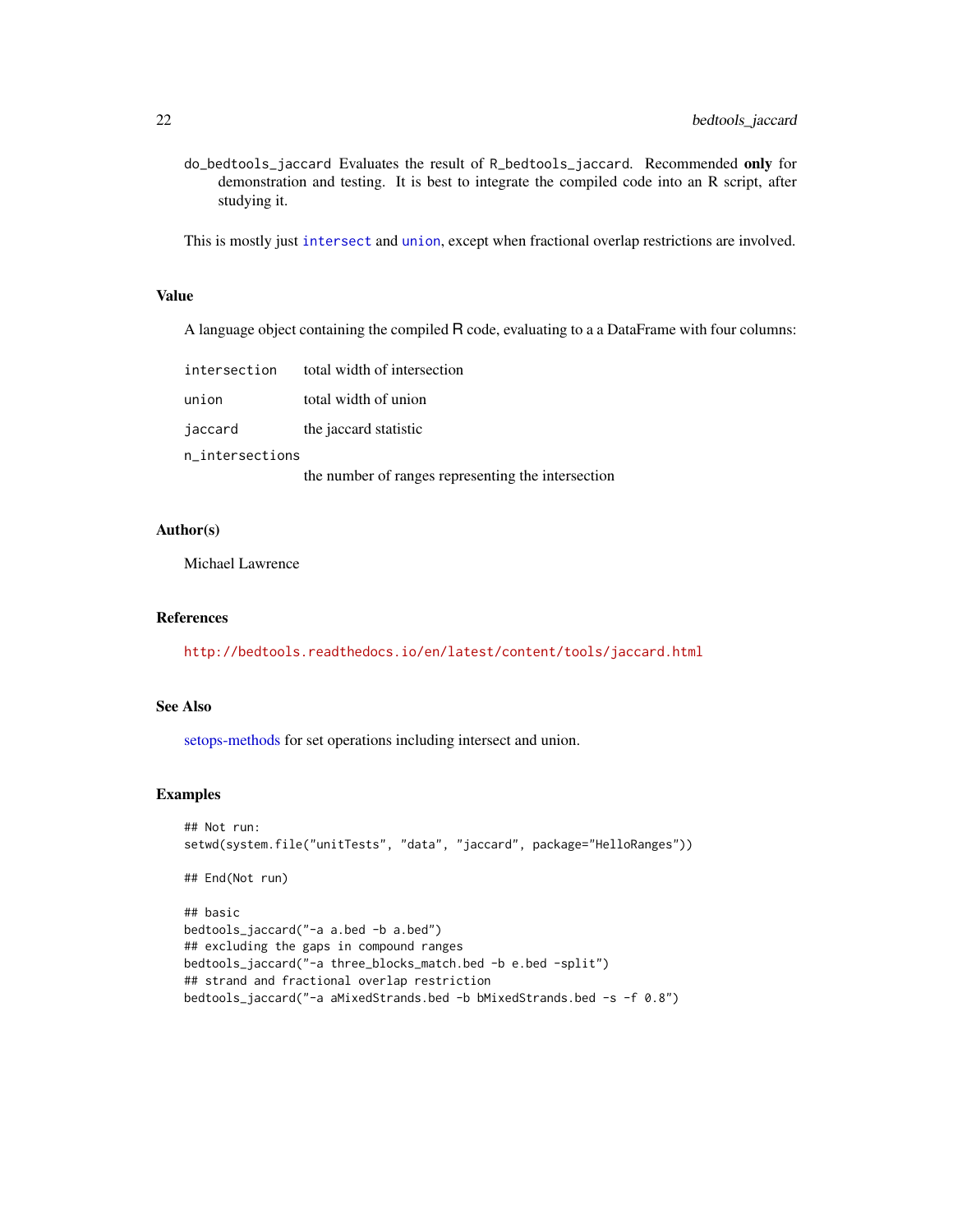<span id="page-22-0"></span>bedtools\_makewindows *bedtools\_makewindows*

### Description

Generate a partitioning/tiling or set of sliding windows over the genome or a set of ranges.

#### Usage

```
bedtools_makewindows(cmd = "--help")
R_bedtools_makewindows(b, g = NA_character_, w, s, n)
do_bedtools_makewindows(b, g = NA_character_, w, s, n)
```
### Arguments

| cmd | String of bedtools command line arguments, as they would be entered at the<br>shell. There are a few incompatibilities between the <b>docopt</b> parser and the bed-<br>tools style. See argument parsing.                                                                                                                                                                                                                                           |
|-----|------------------------------------------------------------------------------------------------------------------------------------------------------------------------------------------------------------------------------------------------------------------------------------------------------------------------------------------------------------------------------------------------------------------------------------------------------|
| b   | Path to a BAM/BED/GFF/VCF/etc file, a BED stream, a file object, or a ranged<br>data structure, such as a GRanges. Use "stdin" for input from another process<br>(presumably while running via Rscript). For streaming from a subprocess, pre-<br>fix the command string with "<", e.g., " <grep any="" file.bed".="" foo="" streamed<br="">data is assumed to be in BED format. Windows are generated with each range.<br/>Exclusive with g.</grep> |
| g   | A genome file, identifier or Seqinfo object that defines the order and size of the<br>sequences. Specifying this generates windows over the genome. Exclusive with<br>b.                                                                                                                                                                                                                                                                             |
| W   | Window size, exclusive with n.                                                                                                                                                                                                                                                                                                                                                                                                                       |
| S   | Step size (generates sliding windows).                                                                                                                                                                                                                                                                                                                                                                                                               |
| n   | Number of windows, exclusive with w.                                                                                                                                                                                                                                                                                                                                                                                                                 |

### Details

As with all commands, there are three interfaces to the makewindows command:

- bedtools\_makewindows Parses the bedtools command line and compiles it to the equivalent R code.
- R\_bedtools\_makewindows Accepts R arguments corresponding to the command line arguments and compiles the equivalent R code.
- do\_bedtools\_makewindows Evaluates the result of R\_bedtools\_makewindows. Recommended only for demonstration and testing. It is best to integrate the compiled code into an R script, after studying it.

We view the generation of a partitioning (or tiling) as a distinct use case from the generation of sliding windows. The two use cases correspond to the [tile](#page-0-0) and [slidingWindows](#page-0-0) functions, respectively.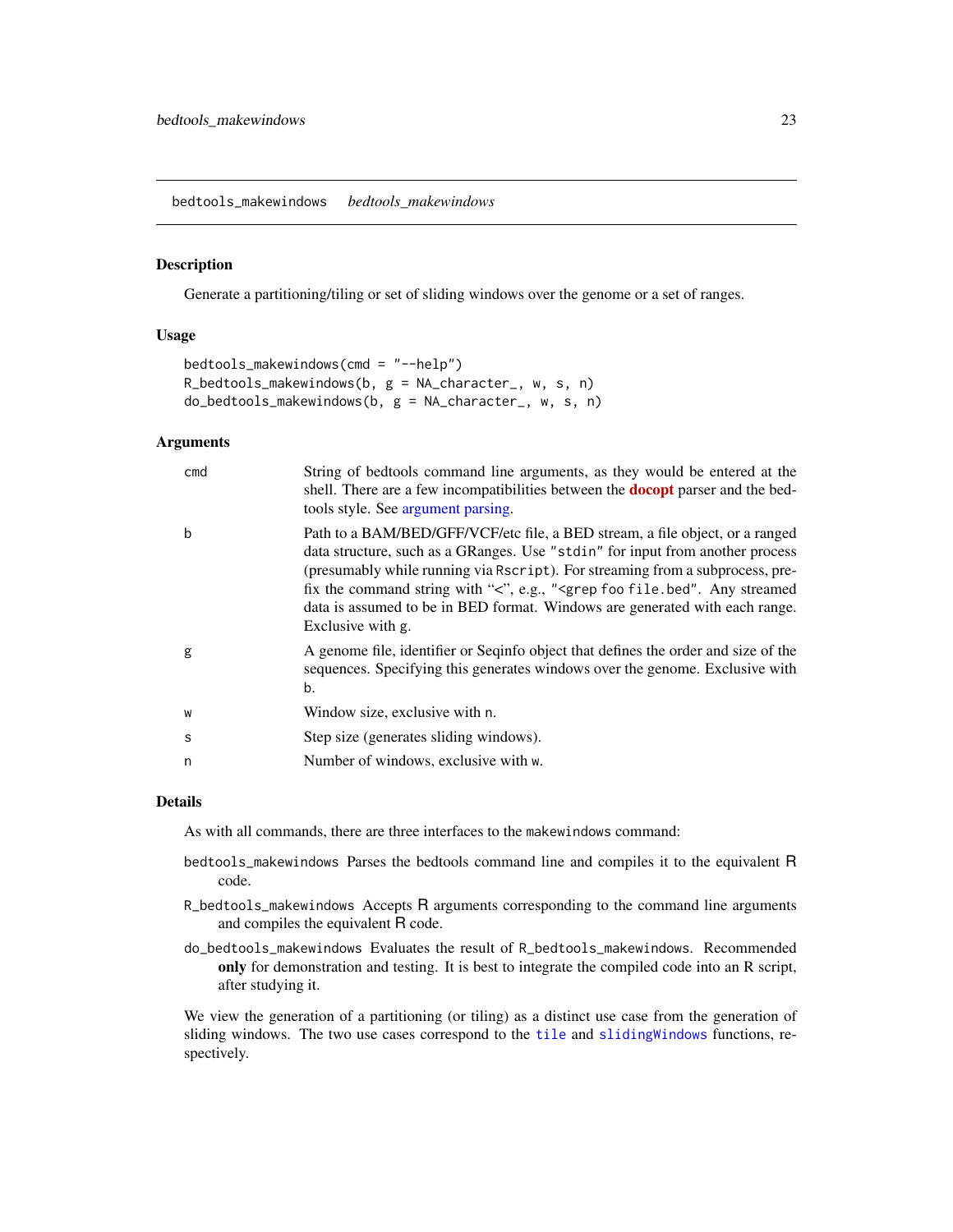### <span id="page-23-0"></span>Value

A language object containing the compiled R code, evaluating to a a GRangesList containing the windows for each range (or chromosome).

#### Author(s)

Michael Lawrence

### References

<http://bedtools.readthedocs.io/en/latest/content/tools/makewindows.html>

#### See Also

[tile-methods](#page-0-0) for generating windows.

#### Examples

```
## Not run:
setwd(system.file("unitTests", "data", "makewindows", package="HelloRanges"))
## End(Not run)
## tiles of width 5000
bedtools_makewindows("-b input.bed -w 5000")
## sliding windows, 5kb wide, every 2kb
bedtools_makewindows("-b input.bed -w 5000 -s 2000")
## 3 tiles in each range
bedtools_makewindows("-b input.bed -n 3")
## 3 tiles for each chromosome of the genome
bedtools_makewindows("-g test.genome -n 3")
```
<span id="page-23-1"></span>bedtools\_map *bedtools\_map*

#### **Description**

Group ranges by overlap with query ranges and aggregate. By default, the scores are summed.

#### Usage

 $bedtools_map(cmd = "--help")$ R\_bedtools\_map(a, b, c = "5", o = "sum",  $f = 1e-09$ ,  $F = 1e-09$ ,  $r =$  FALSE,  $e =$  FALSE,  $s =$  FALSE,  $S =$  FALSE, header = FALSE,  $split = FALSE, g = NA_{character_1}$ , delim=",") do\_bedtools\_map(a, b, c = "5", o = "sum", f = 1e-09, F = 1e-09,  $r =$  FALSE,  $e =$  FALSE,  $s =$  FALSE,  $S =$  FALSE, header = FALSE, split = FALSE, g = NA\_character\_, delim=",")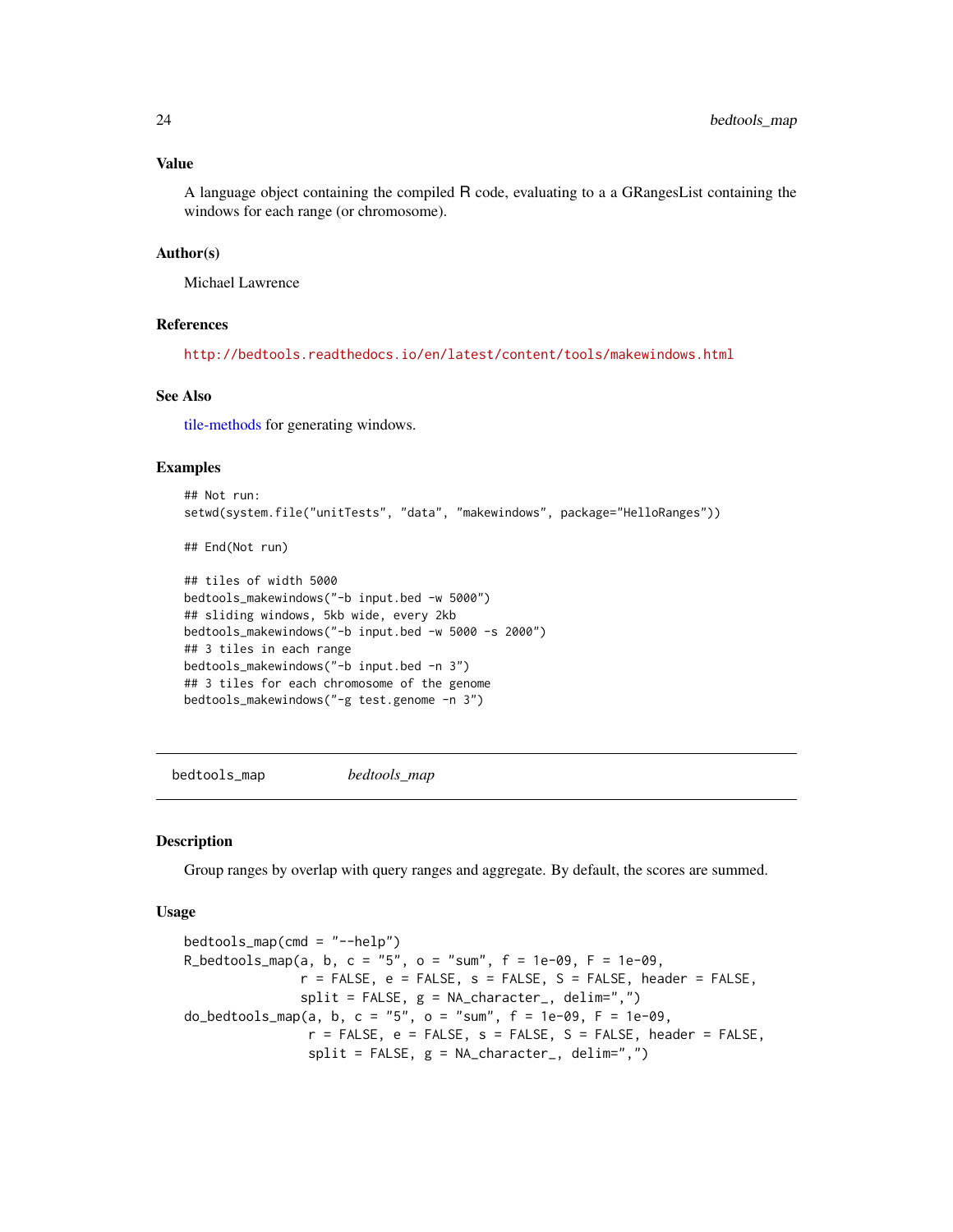### <span id="page-24-0"></span>Arguments

| cmd          | String of bedtools command line arguments, as they would be entered at the<br>shell. There are a few incompatibilities between the <b>docopt</b> parser and the bed-<br>tools style. See argument parsing.                                                                                                                                                                                                                                                                                      |
|--------------|-------------------------------------------------------------------------------------------------------------------------------------------------------------------------------------------------------------------------------------------------------------------------------------------------------------------------------------------------------------------------------------------------------------------------------------------------------------------------------------------------|
| a            | Path to a BAM/BED/GFF/VCF/etc file, a BED stream, a file object, or a ranged<br>data structure, such as a GRanges. Use "stdin" for input from another process<br>(presumably while running via Rscript). For streaming from a subprocess, pre-<br>fix the command string with "<", e.g., " <grep any="" file.bed".="" foo="" streamed<br="">data is assumed to be in BED format. Windows are generated with each range.<br/>Exclusive with g. A summary of b is computed for each range.</grep> |
| b            | Like a, except supports multiple datasets, either as a vector/list or a comma-<br>separated string. Also supports file glob patterns, i.e., strings containing the<br>wildcard, "*". Ranges that map to the same range in a are aggregated.                                                                                                                                                                                                                                                     |
| c            | Specify columns (by integer index) from the input file to operate upon (see o<br>option, below). Multiple columns can be specified in a comma-delimited list.<br>Defaults to the score column.                                                                                                                                                                                                                                                                                                  |
| o            | Specify the operations (by name) that should be applied to the columns indicated<br>in c. Multiple operations can be specified in a comma-delimited list. Recycling<br>is used to align c and o. See bedtools_groupby for the available operations.<br>Defaults to the "sum" operation.                                                                                                                                                                                                         |
| $\mathsf{f}$ | Minimum overlap required as a fraction of a [default: any overlap].                                                                                                                                                                                                                                                                                                                                                                                                                             |
| F            | Minimum overlap required as a fraction of b [default: any overlap].                                                                                                                                                                                                                                                                                                                                                                                                                             |
| r            | Require that the fraction of overlap be reciprocal for a and b. In other words, if<br>f is 0.90 and r is TRUE, this requires that b overlap at least $90\%$ of a and that a<br>also overlaps at least 90% of b.                                                                                                                                                                                                                                                                                 |
| e            | Require that the minimum fraction be satisfied for a $OR b$ . In other words, if e<br>is TRUE with $f=0.90$ and $F=0.10$ this requires that either 90% of a is covered<br>OR 10% of b is covered. If FALSE, both fractions would have to be satisfied.                                                                                                                                                                                                                                          |
| s            | Require same strandedness. That is, find the jaccard feature in b that overlaps a<br>on the same strand. By default, overlaps are reported without respect to strand.<br>Note that this is the exact opposite of Bioconductor behavior.                                                                                                                                                                                                                                                         |
| S            | Require opposite strandedness. That is, find the jaccard feature in b that overlaps<br>a on the <i>opposite</i> strand. By default, overlaps are reported without respect to<br>strand.                                                                                                                                                                                                                                                                                                         |
| header       | Ignored.                                                                                                                                                                                                                                                                                                                                                                                                                                                                                        |
| split        | Treat split BAM (i.e., having an 'N' CIGAR operation) or BED12 entries as<br>compound ranges with gaps, i.e., as GRangesList objects.                                                                                                                                                                                                                                                                                                                                                           |
| g            | A genome file, identifier or Seqinfo object that defines the order and size of the<br>sequences.                                                                                                                                                                                                                                                                                                                                                                                                |
| delim        | Delimiter character used to collapse strings.                                                                                                                                                                                                                                                                                                                                                                                                                                                   |

### Details

As with all commands, there are three interfaces to the map command: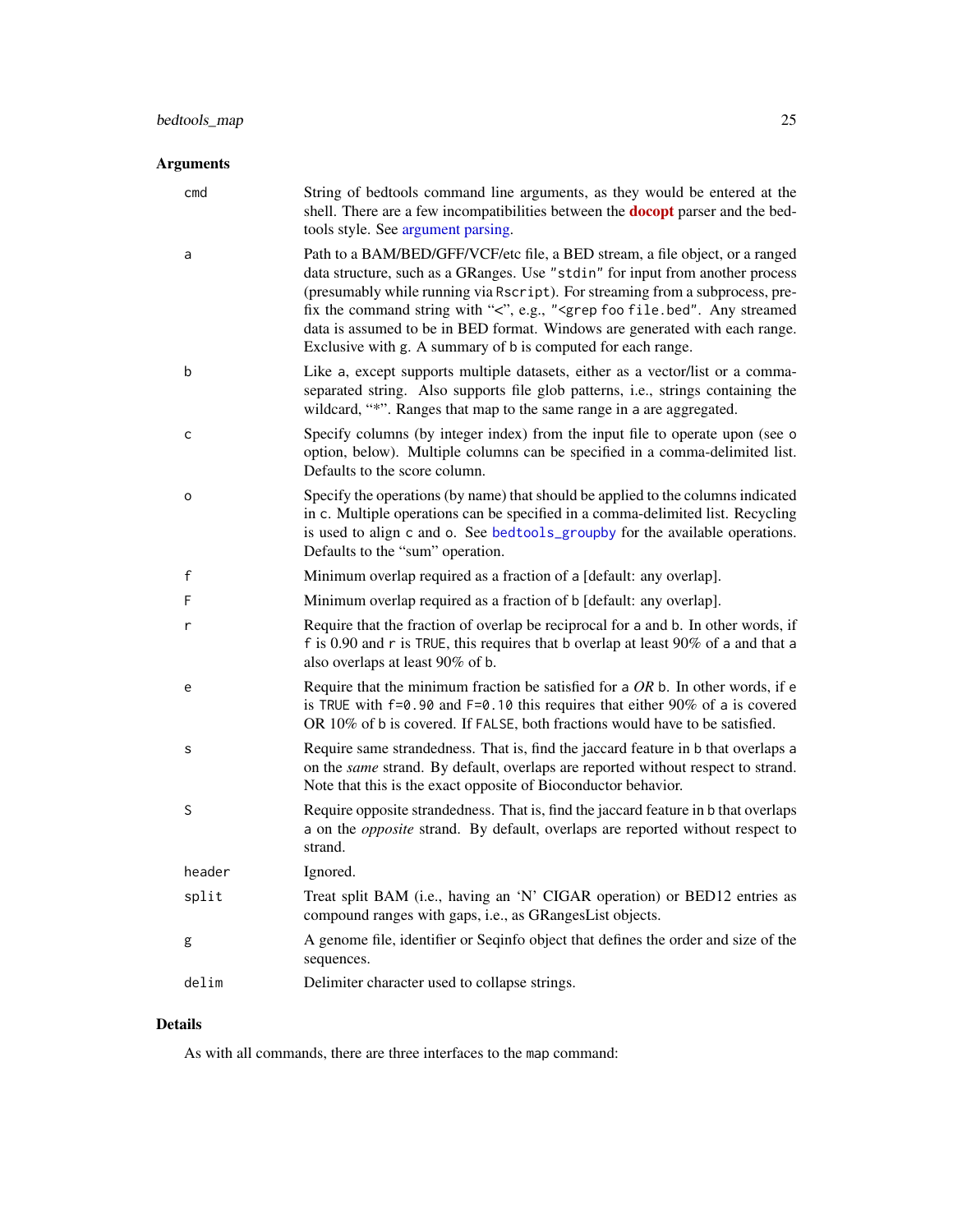<span id="page-25-0"></span>bedtools\_map Parses the bedtools command line and compiles it to the equivalent R code.

- R\_bedtools\_map Accepts R arguments corresponding to the command line arguments and compiles the equivalent R code.
- do\_bedtools\_map Evaluates the result of R\_bedtools\_map. Recommended only for demonstration and testing. It is best to integrate the compiled code into an R script, after studying it.

Computing overlaps with [findOverlaps](#page-0-0) generates a [Hits](#page-0-0) object, which we can pass directly to [aggregate](#page-0-0) to aggregate the subject features that overlap the same range in the query.

There are several commands in the bedtools suite that might be approximately implemented by passing multiple files to b and specifying the aggregate expression table(b). That counts how many ranges from each database/sample overlap a given query. The covered commands are: bedtools annotate -counts, bedtools multicov and bedtools tag.

#### Value

A language object containing the compiled R code, evaluating to a DataFrame with a "grouping" column corresponding to as(hits, "List"), and a column for each summary.

#### **Note**

We do not support the bedtools null argument, because it seems more sensible to just let R decide on the value of statistics when a group is empty.

#### Author(s)

Michael Lawrence

#### References

<http://bedtools.readthedocs.io/en/latest/content/tools/map.html>

#### See Also

[findOverlaps-methods](#page-0-0) for finding hits, [Hits-class](#page-0-0) for manipulating them, [aggregate-methods](#page-0-0) for aggregating them.

#### Examples

```
## Not run:
setwd(system.file("unitTests", "data", "map", package="HelloRanges"))
```

```
## End(Not run)
```

```
## default behavior
bedtools_map("-a ivls.bed -b values.bed")
## take the mode of the scores
bedtools_map("-a ivls.bed -b values.bed -o mode")
## collapse the chromosome names
bedtools_map("-a ivls.bed -b test.gff2 -c 1 -o collapse")
## collapse the names, restricted by fractional overlap
bedtools_map("-a ivls2.bed -b values5.bed -c 4 -o collapse -f 0.7")
```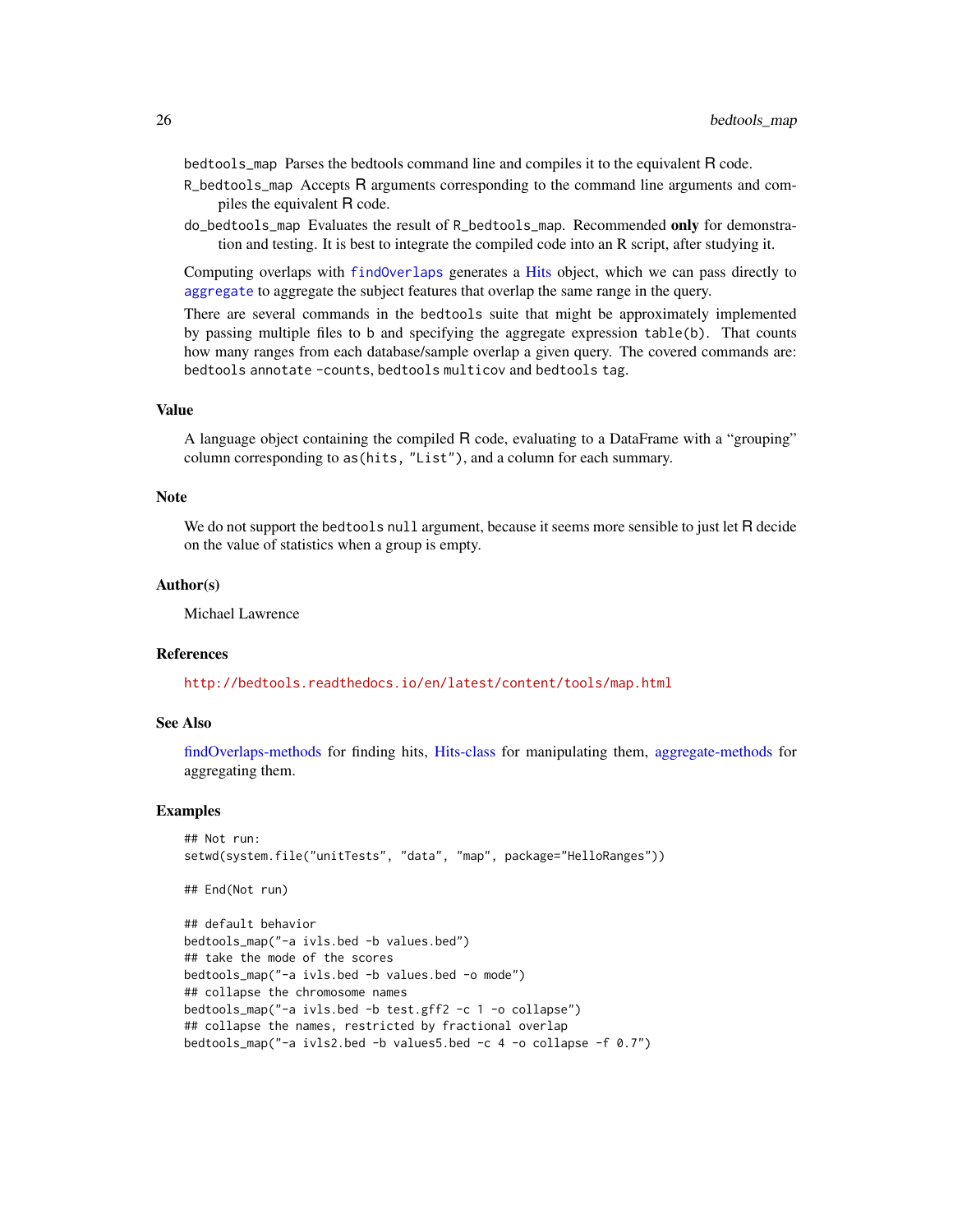#### <span id="page-26-0"></span>bedtools\_merge *bedtools\_merge*

### Description

Collapse overlapping and adjacent ranges into a single range, i.e., [reduce](#page-0-0) the ranges. Then, group the original ranges by reduced range and aggregate. By default, the scores are summed.

### Usage

```
bedtools_merge(cmd = "--help")
R_bedtools_merge(i, s = FALSE, S = c("any", "+", "-"), d = 0L, c = NULL,
                 o = "sum", delim = ",")do_bedtools_merge(i, s = FALSE, S = c("any", "+", "-"), d = 0L, c = NULL,
                  o = "sum", delim = ",")
```
#### Arguments

| cmd          | String of bedtools command line arguments, as they would be entered at the<br>shell. There are a few incompatibilities between the <b>docopt</b> parser and the bed-<br>tools style. See argument parsing.                                                                                                                                                                                                                    |
|--------------|-------------------------------------------------------------------------------------------------------------------------------------------------------------------------------------------------------------------------------------------------------------------------------------------------------------------------------------------------------------------------------------------------------------------------------|
| i            | Path to a BAM/BED/GFF/VCF/etc file, a BED stream, a file object, or a ranged<br>data structure, such as a GRanges. Use "stdin" for input from another process<br>(presumably while running via Rscript). For streaming from a subprocess, pre-<br>fix the command string with "<", e.g., " <grep any="" file.bed".="" foo="" streamed<br="">data is assumed to be in BED format. These are the ranges that are merged.</grep> |
| S            | Require same strandedness. That is, find the jaccard feature in b that overlaps a<br>on the same strand. By default, overlaps are reported without respect to strand.<br>Note that this is the exact opposite of Bioconductor behavior.                                                                                                                                                                                       |
| S            | Force merge for one specific strand only. Follow with $+$ or $-$ to force merge from<br>only the forward or reverse strand, respectively. By default, merging is done<br>without respect to strand.                                                                                                                                                                                                                           |
| d            | Maximum distance between features allowed for features to be merged. Default<br>is 0. That is, overlapping and/or book-ended features are merged.                                                                                                                                                                                                                                                                             |
| $\mathsf{C}$ | Specify columns (by integer index) from the input file to operate upon (see o<br>option, below). Multiple columns can be specified in a comma-delimited list.                                                                                                                                                                                                                                                                 |
| $\circ$      | Specify the operations (by name) that should be applied to the columns indicated<br>in c. Multiple operations can be specified in a comma-delimited list. Recycling<br>is used to align c and o. See bedtools_groupby for the available operations.<br>Defaults to the "sum" operation.                                                                                                                                       |
| delim        | Delimiter character used to collapse strings.                                                                                                                                                                                                                                                                                                                                                                                 |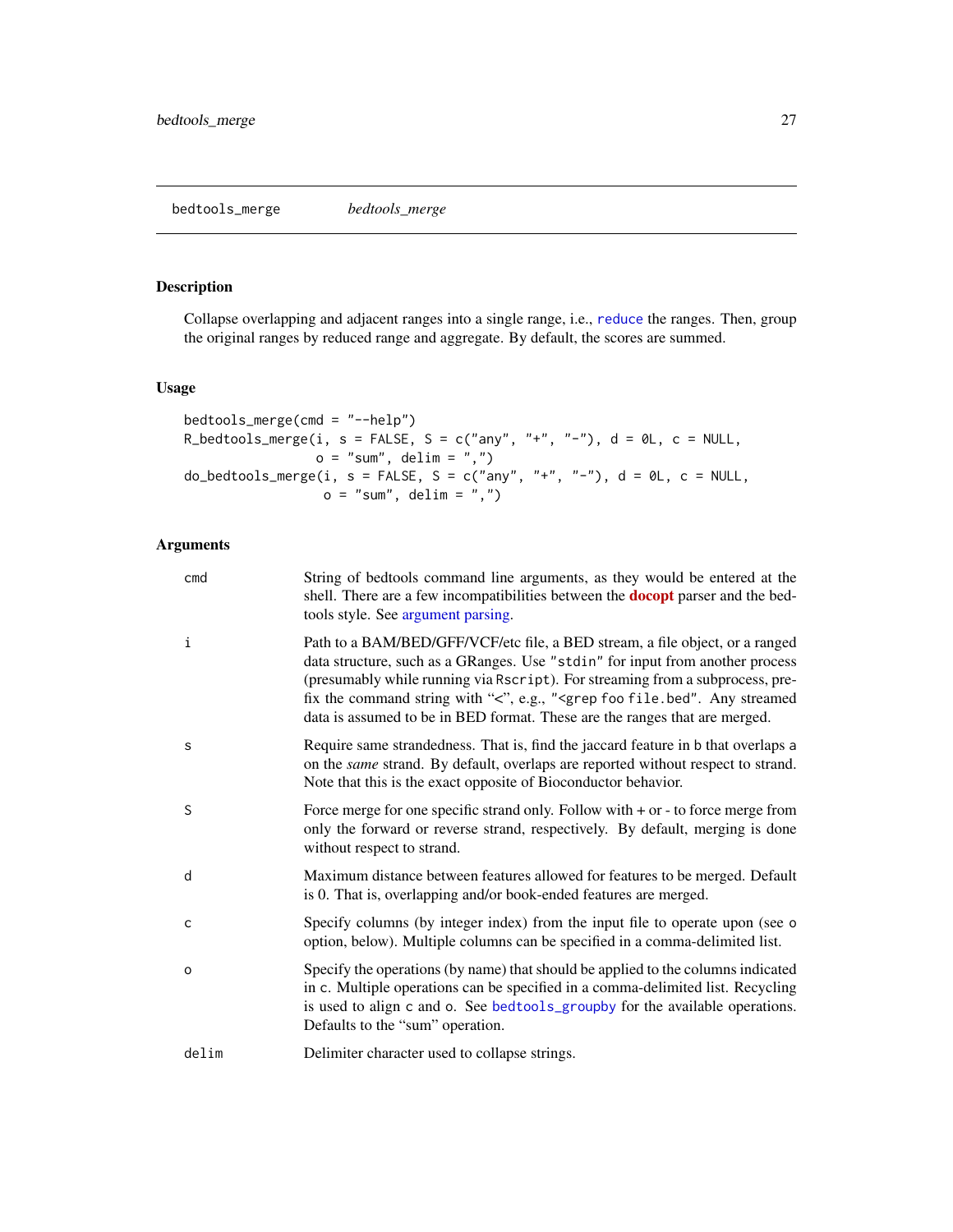#### <span id="page-27-0"></span>Details

As with all commands, there are three interfaces to the merge command:

bedtools\_merge Parses the bedtools command line and compiles it to the equivalent R code.

- R\_bedtools\_merge Accepts R arguments corresponding to the command line arguments and compiles the equivalent R code.
- do\_bedtools\_merge Evaluates the result of R\_bedtools\_merge. Recommended only for demonstration and testing. It is best to integrate the compiled code into an R script, after studying it.

The workhorse for reduction is [reduce](#page-0-0). Passing with.revmap=TRUE to reduce causes it to return a list of integers, which can be passed directly to [aggregate](#page-0-0) to aggregate the original ranges.

Since the grouping information is preserved in the result, this function serves as a proxy for bedtools cluster.

#### Value

A language object containing the compiled R code, evaluating to a DataFrame with a "grouping" column corresponding to as(hits, "List"), and a column for each summary.

#### Author(s)

Michael Lawrence

#### References

<http://bedtools.readthedocs.io/en/latest/content/tools/merge.html>

#### See Also

[bedtools\\_groupby](#page-14-1) for more details on bedtools-style aggregation, [reduce](#page-0-0) for merging, [aggregate](#page-0-0)[methods](#page-0-0) for aggregating.

#### Examples

```
## Not run:
setwd(system.file("unitTests", "data", "merge", package="HelloRanges"))
## End(Not run)
## default behavior, sum the score
bedtools_merge("-i a.bed")
## count the seqnames
bedtools_merge("-i a.bed -c 1 -o count")
## collapse the names using "|" as the delimiter
bedtools_merge("-i a.names.bed -delim \"|\" -c 4 -o collapse")
## collapse the names and sum the scores
bedtools_merge("-i a.full.bed -c 4,5 -o collapse,sum")
## count and sum the scores
bedtools_merge("-i a.full.bed -c 5 -o count,sum")
## only merge the positive strand features
bedtools_merge("-i a.full.bed -S +")
```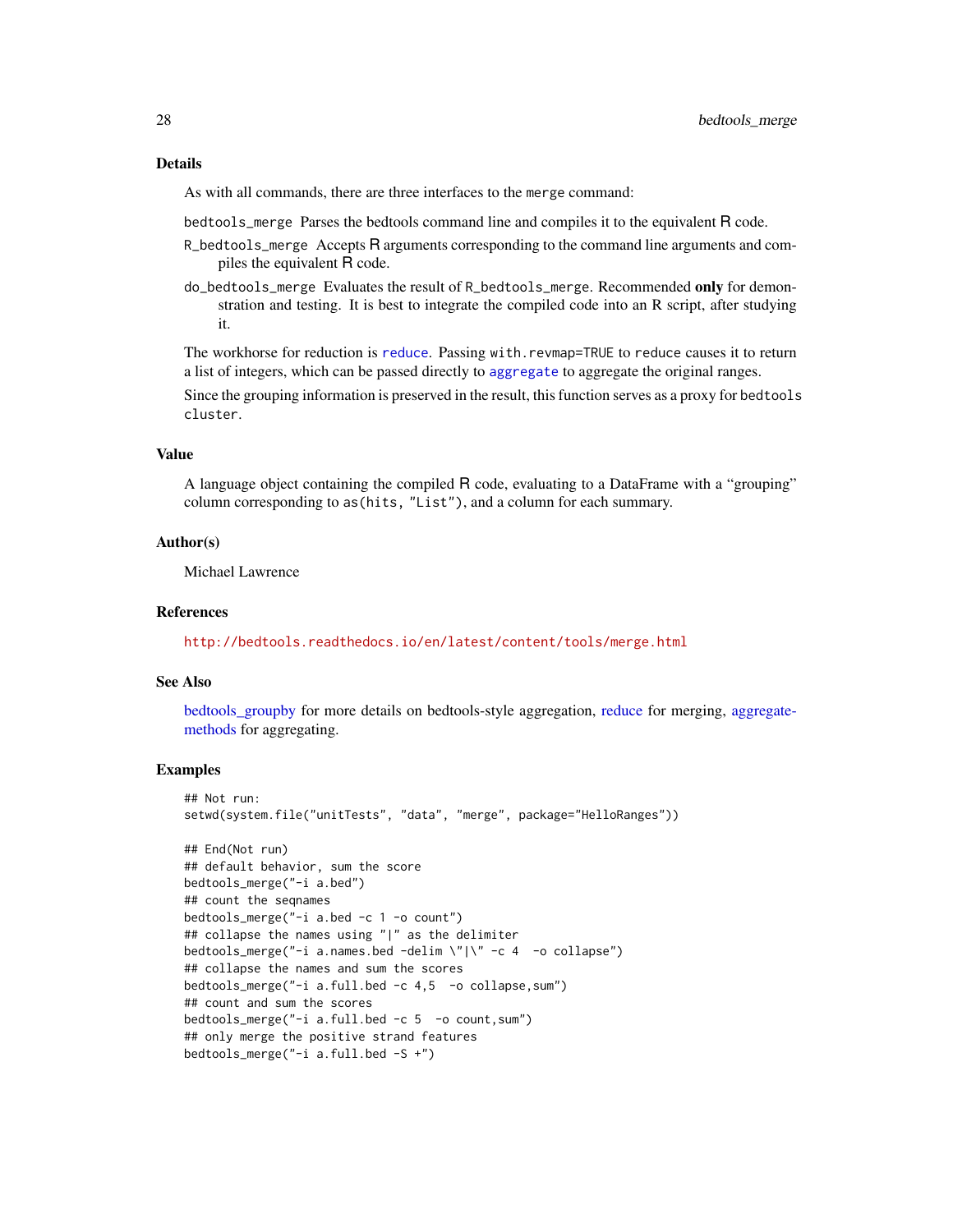#### <span id="page-28-1"></span><span id="page-28-0"></span>Description

Summarize the ranges according to [disjoin](#page-0-0) and annotate each disjoint range with the samples that overlap the range.

#### Usage

```
bedtools_multiinter(cmd = "--help")
R_bedtools_multiinter(i, header=FALSE, names=NULL, g=NA_character_,
                      empty=FALSE)
do_bedtools_multiinter(i, header=FALSE, names=NULL, g=NA_character_,
                       empty=FALSE)
```
### Arguments

| cmd    | String of bedtools command line arguments, as they would be entered at the<br>shell. There are a few incompatibilities between the <b>docopt</b> parser and the bed-<br>tools style. See argument parsing. |
|--------|------------------------------------------------------------------------------------------------------------------------------------------------------------------------------------------------------------|
| i      | Paths to BAM/BED/GFF/VCF/etc files (vector or comma-separated), or a list of<br>objects.                                                                                                                   |
| header | Ignored.                                                                                                                                                                                                   |
| names  | Provide an alias for each to use for each i instead of their integer index. If a<br>single string, can be comma-separated.                                                                                 |
| g      | A genome file, identifier or Seqinfo object that defines the order and size of the<br>sequences.                                                                                                           |
| empty  | Report empty regions (i.e., regions not covered in any of the files). This essen-<br>tially yields a partitioning of the genome (and thus requires g to be specified).                                     |

#### Details

As with all commands, there are three interfaces to the multiinter command:

bedtools\_multiinter Parses the bedtools command line and compiles it to the equivalent R code.

- R\_bedtools\_multiinter Accepts R arguments corresponding to the command line arguments and compiles the equivalent R code.
- do\_bedtools\_multiinter Evaluates the result of R\_bedtools\_multiinter. Recommended only for demonstration and testing. It is best to integrate the compiled code into an R script, after studying it.

The workhorse is [disjoin](#page-0-0). Passing with.revmap=TRUE to disjoin causes it to return a list of integers, which we use to extract the sample identifiers. The empty case requires a bit more code, because we have to combine the disjoint ranges with the gaps.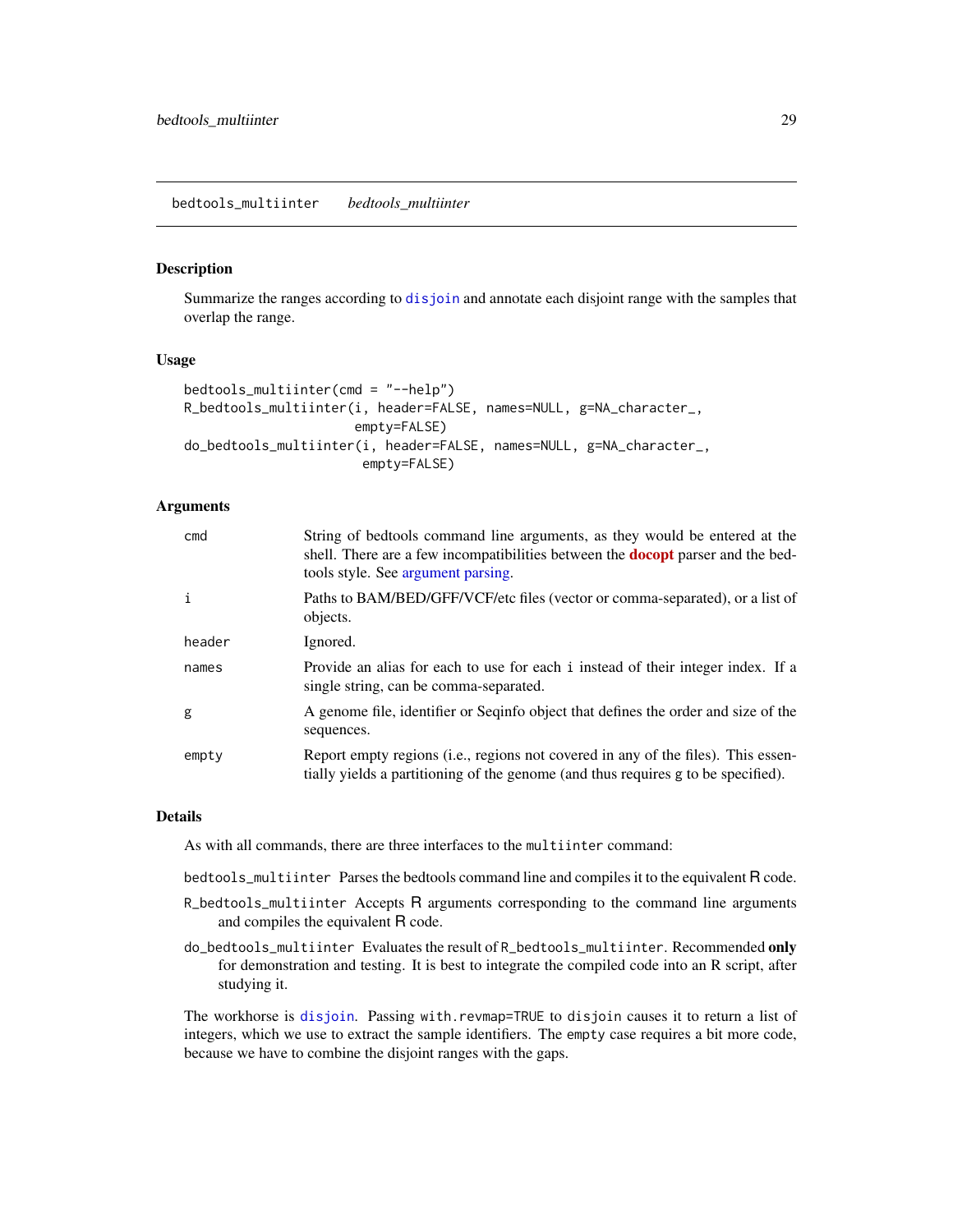### <span id="page-29-0"></span>Value

A language object containing the compiled R code, evaluating to a GRanges with a column "i" indicating the sample memberships.

### Author(s)

Michael Lawrence

#### References

<http://bedtools.readthedocs.io/en/latest/content/tools/multiinter.html>

### See Also

[disjoin](#page-0-0) for forming disjoint ranges.

### Examples

```
## Not run:
setwd(system.file("unitTests", "data", "multiinter", package="HelloRanges"))
## End(Not run)
## default behavior
bedtools_multiinter("-i a.bed,b.bed,c.bed")
## custom names
bedtools_multiinter("-i a.bed,b.bed,c.bed -names A,B,C")
## include empty regions, i.e., partition the genome
bedtools_multiinter("-i a.bed,b.bed,c.bed -names A,B,C -empty -g test.genome")
```
bedtools\_nuc *bedtools\_nuc*

### Description

Summarize DNA sequences over the specified ranges.

### Usage

```
bedtools_nuc(cmd = "--help")
R_bedtools_nuc(fi, bed, s = FALSE, pattern = NULL, fullHeader = FALSE)
do_bedtools_nuc(fi, bed, s = FALSE, pattern = NULL, fullHeader = FALSE)
```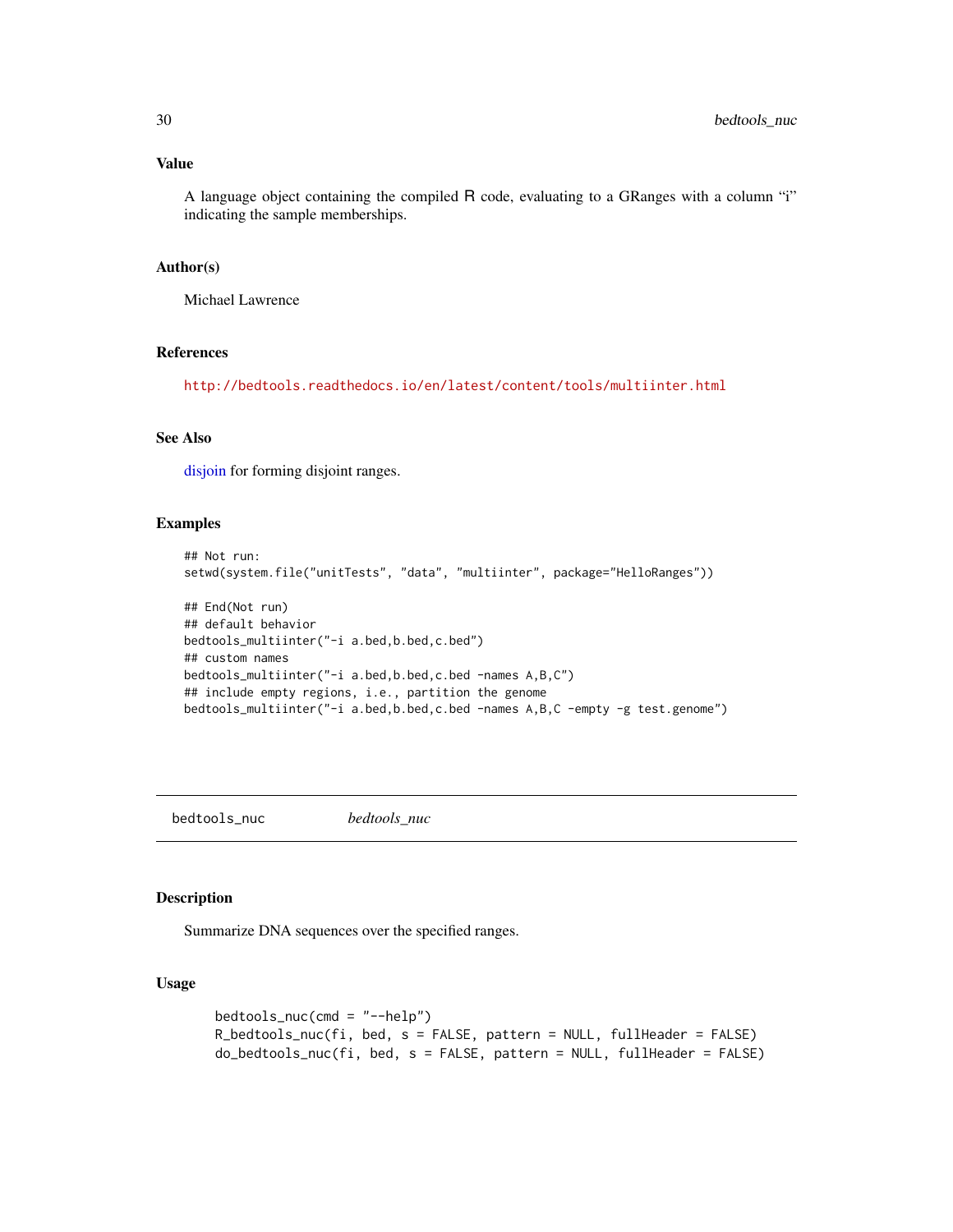### <span id="page-30-0"></span>bedtools\_nuc 31

#### **Arguments**

| cmd        | String of bedtools command line arguments, as they would be entered at the<br>shell. There are a few incompatibilities between the <b>docopt</b> parser and the bed-<br>tools style. See argument parsing.                                                                                                                                                                                    |
|------------|-----------------------------------------------------------------------------------------------------------------------------------------------------------------------------------------------------------------------------------------------------------------------------------------------------------------------------------------------------------------------------------------------|
| fi         | Path to a FASTA file, or an XStringSet.                                                                                                                                                                                                                                                                                                                                                       |
| bed        | Path to a BAM/BED/GFF/VCF/etc file, a BED stream, a file object, or a ranged<br>data structure, such as a GRanges, as the query. Use "stdin" for input from<br>another process (presumably while running via Rscript). For streaming from a<br>subprocess, prefix the command string with "<", e.g., " <grep file.bed".<br="" foo="">Any streamed data is assumed to be in BED format.</grep> |
| S          | Force strandedness. If the feature occupies the antisense strand, the sequence<br>will be reverse complemented.                                                                                                                                                                                                                                                                               |
| pattern    | Optional sequence pattern to count in each subsequence.                                                                                                                                                                                                                                                                                                                                       |
| fullHeader | Use the full FASTA header as the names. By default, use just the first word.                                                                                                                                                                                                                                                                                                                  |
|            |                                                                                                                                                                                                                                                                                                                                                                                               |

### Details

As with all commands, there are three interfaces to the nuc command:

bedtools\_nuc Parses the bedtools command line and compiles it to the equivalent R code.

- R\_bedtools\_nuc Accepts R arguments corresponding to the command line arguments and compiles the equivalent R code.
- do\_bedtools\_nuc Evaluates the result of R\_bedtools\_nuc. Recommended only for demonstration and testing. It is best to integrate the compiled code into an R script, after studying it.

Computes AT/GC percentage and counts each type of base. Relies on Biostrings utilities like [letterFrequency](#page-0-0) and [alphabetFrequency](#page-0-0). The counting of pattern occurrences uses [vcountPattern](#page-0-0).

#### Value

A language object containing the compiled R code, evaluating to a DataFrame with summary statistics including the AC and GT percentage, and the counts of each type of base. Also includes the count of pattern, if specified.

#### Author(s)

Michael Lawrence

#### References

<http://bedtools.readthedocs.io/en/latest/content/tools/nuc.html>

### See Also

[letterFrequency](#page-0-0) for summarizing sequences, [matchPattern](#page-0-0) for pattern matching.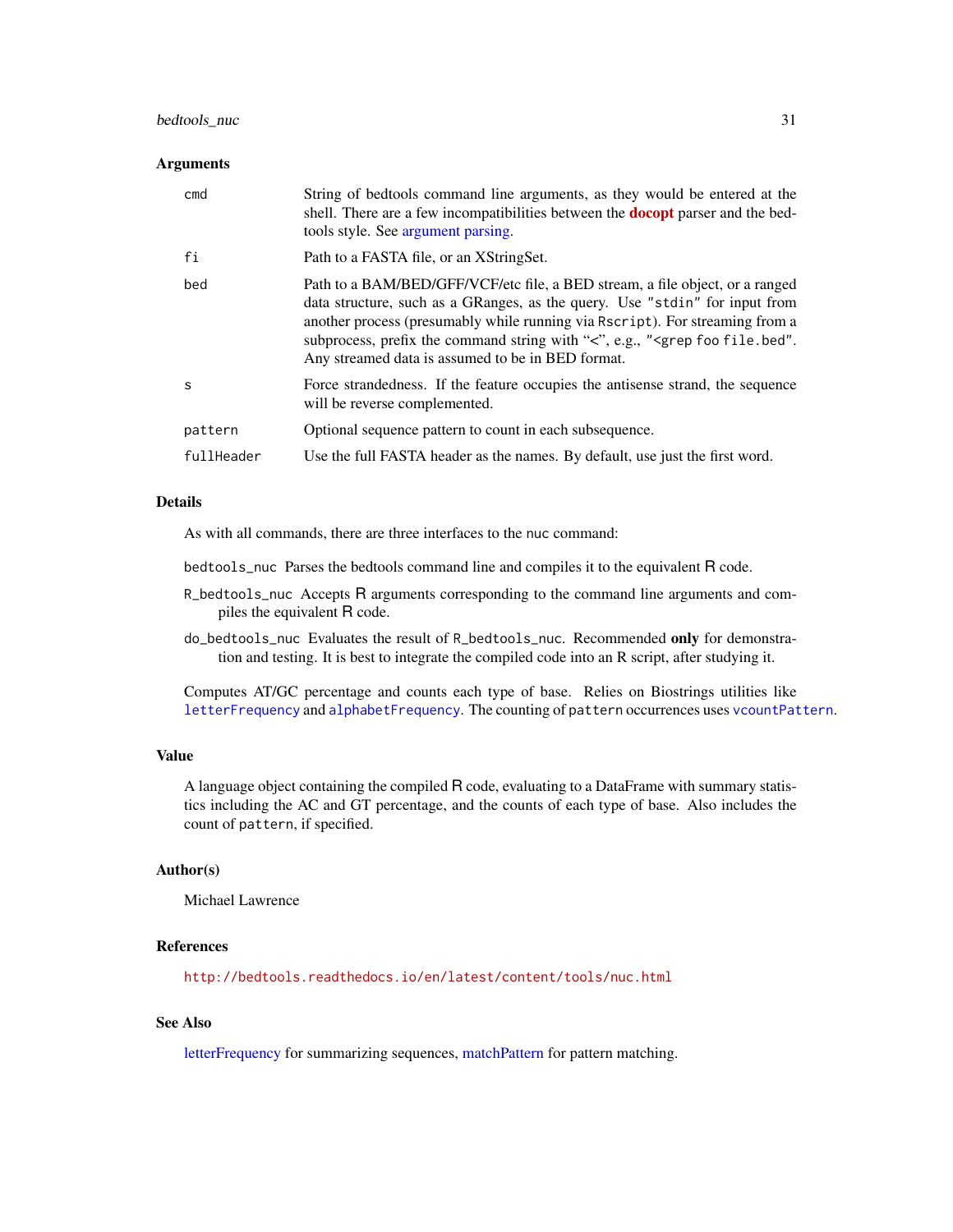### Examples

```
## Not run:
setwd(system.file("unitTests", "data", "nuc", package="HelloRanges"))
## End(Not run)
   ## default behavior, note the two dashes in '--fi'
   bedtools_nuc("--fi test.fasta -bed a.bed")
   ## with pattern counting
   bedtools_nuc("--fi test.fasta -bed a.bed -pattern ATA")
```
bedtools\_shift *bedtools\_shift*

### Description

Compute shifting regions.

### Usage

| bedtools_shift(cmd = "--help")                                                      |  |
|-------------------------------------------------------------------------------------|--|
| R_bedtools_shift(i, s = 0, m = 0, p = 0, pct = FALSE, g = NULL, header = FALSE)     |  |
| $do_bedtools_sshift(i, s = 0, m = 0, p = 0, pct = FALSE, g = NULL, header = FALSE)$ |  |

### Arguments

| cmd    | String of bedtools command line arguments, as they would be entered at the<br>shell. There are a few incompatibilities between the <b>docopt</b> parser and the bed-<br>tools style. See argument parsing.                                                                                                                                                                              |
|--------|-----------------------------------------------------------------------------------------------------------------------------------------------------------------------------------------------------------------------------------------------------------------------------------------------------------------------------------------------------------------------------------------|
| i      | Path to a BAM/BED/GFF/VCF/etc file, a BED stream, a file object, or a ranged<br>data structure, such as a GRanges. Use "stdin" for input from another process<br>(presumably while running via Rscript). For streaming from a subprocess, pre-<br>fix the command string with "<", e.g., " <grep any="" file.bed".="" foo="" streamed<br="">data is assumed to be in BED format.</grep> |
| S      | Amount to shift all features.                                                                                                                                                                                                                                                                                                                                                           |
| m      | Amount to shift negative strand features.                                                                                                                                                                                                                                                                                                                                               |
| p      | Amount to shift positive strand features.                                                                                                                                                                                                                                                                                                                                               |
| pct    | Define 1 and r as a fraction of the feature length. E.g. if used on a 1000bp<br>feature, and 1 is 0.50, will shift 500 bp upstream                                                                                                                                                                                                                                                      |
| g      | Genome file, identifier or Seqinfo object that defines the order and size of the<br>sequences.                                                                                                                                                                                                                                                                                          |
| header | Ignored.                                                                                                                                                                                                                                                                                                                                                                                |

<span id="page-31-0"></span>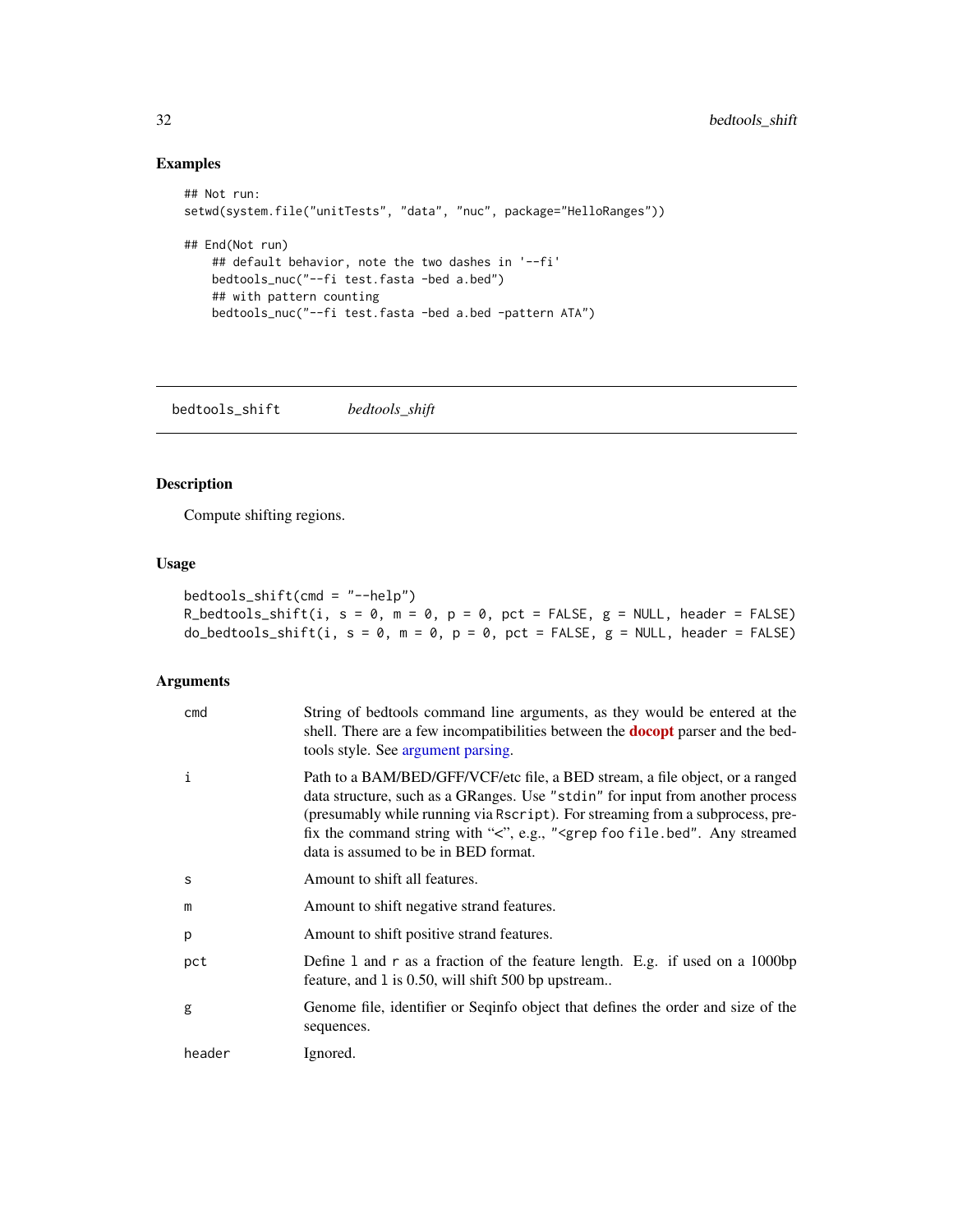### <span id="page-32-0"></span>bedtools\_shift 33

### Details

As with all commands, there are three interfaces to the shift command:

bedtools\_shift Parses the bedtools command line and compiles it to the equivalent R code.

- R\_bedtools\_shift Accepts R arguments corresponding to the command line arguments and compiles the equivalent R code.
- do\_bedtools\_shift Evaluates the result of R\_bedtools\_shift. Recommended only for demonstration and testing. It is best to integrate the compiled code into an R script, after studying it.

This is a fairly straight-forward application of [shift](#page-0-0).

#### Value

A language object containing the compiled R code, evaluating to a GRanges, or similar, object. In principle, this is an endomorphism.

#### Author(s)

Michael Lawrence

#### References

<http://bedtools.readthedocs.io/en/latest/content/tools/shift.html>

#### See Also

[intra-range-methods](#page-0-0) for shift.

#### Examples

```
## Not run:
setwd(system.file("unitTests", "data", "shift", package="HelloRanges"))
## End(Not run)
## shift all ranges by 5
bedtools_shift("-i a.bed -s 5 -g tiny.genome")
## shift only the negative strand features by 5
bedtools_shift("-i a.bed -p 0 -m 5 -g tiny.genome")
```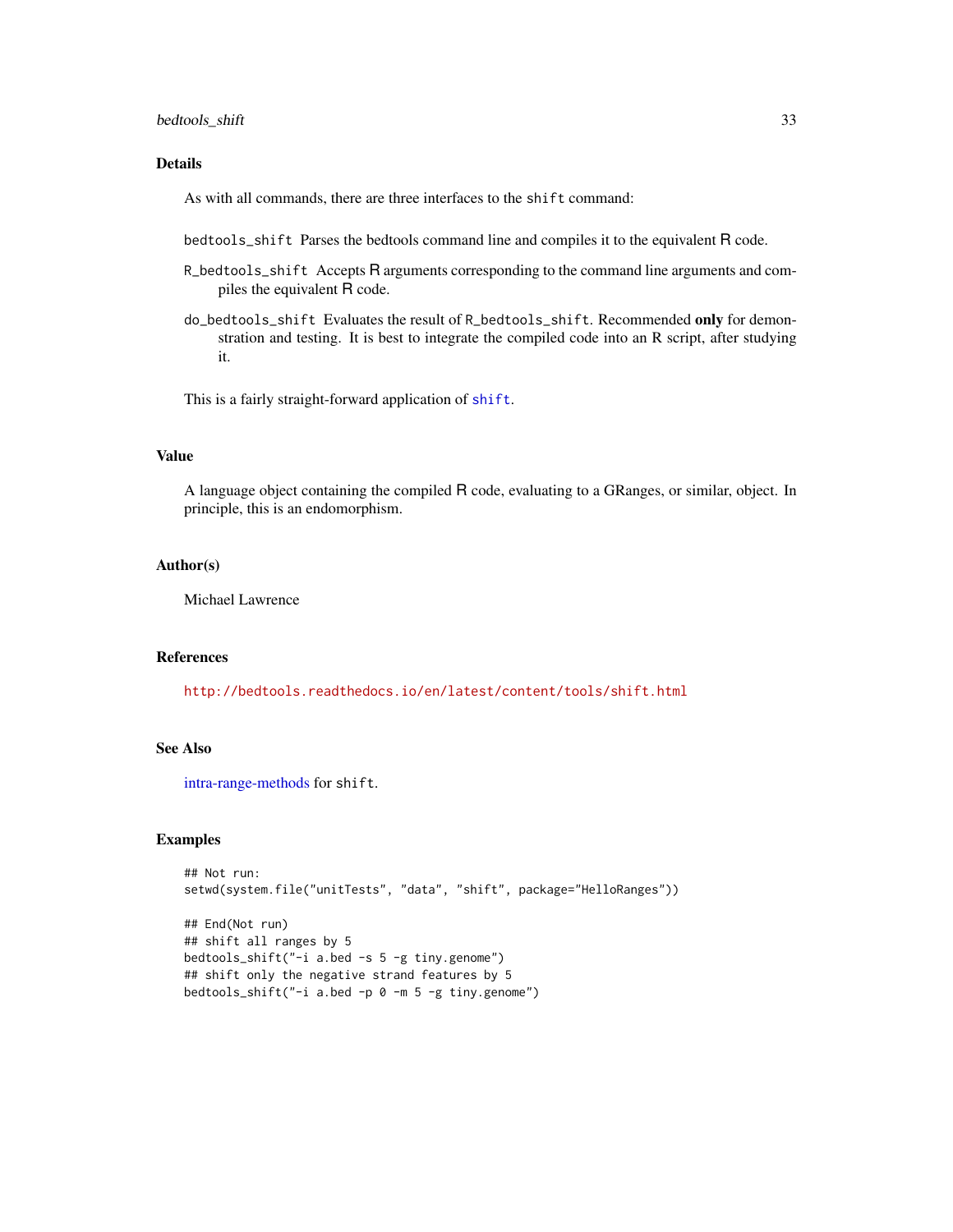<span id="page-33-0"></span>bedtools\_slop *bedtools\_slop*

### Description

Widen ranges on the left and/or right side.

#### Usage

```
bedtools\_slop(cmd = "--help")R_bedtools_slop(i, b = 0, l = 0, r = 0, s = FALSE, pct = FALSE,
                g = NULL, header = FALSE)
do\_bedtools\_slop(i, b = 0, l = 0, r = 0, s = FALSE, pct = FALSE,g = NULL, header = FALSE)
```
### Arguments

| cmd    | String of bedtools command line arguments, as they would be entered at the<br>shell. There are a few incompatibilities between the <b>docopt</b> parser and the bed-<br>tools style. See argument parsing.                                                                                                                                                                              |
|--------|-----------------------------------------------------------------------------------------------------------------------------------------------------------------------------------------------------------------------------------------------------------------------------------------------------------------------------------------------------------------------------------------|
| 1      | Path to a BAM/BED/GFF/VCF/etc file, a BED stream, a file object, or a ranged<br>data structure, such as a GRanges. Use "stdin" for input from another process<br>(presumably while running via Rscript). For streaming from a subprocess, pre-<br>fix the command string with "<", e.g., " <grep any="" file.bed".="" foo="" streamed<br="">data is assumed to be in BED format.</grep> |
| b      | Widen the same number base pairs in each direction.                                                                                                                                                                                                                                                                                                                                     |
| 1      | The number of base pairs to subtract from the start coordinate.                                                                                                                                                                                                                                                                                                                         |
| r      | The number of base pairs to add to the end coordinate.                                                                                                                                                                                                                                                                                                                                  |
| S      | Define 1 and r based on strand. For example. if TRUE, 1=500 for a negative-<br>stranded feature will add 500 bp to the end coordinate.                                                                                                                                                                                                                                                  |
| pct    | Define 1 and r as a fraction of the feature length. E.g. if used on a 1000bp<br>feature, and 1 is 0.50, will add 500 bp upstream.                                                                                                                                                                                                                                                       |
| g      | Genome file, identifier or Seqinfo object that defines the order and size of the<br>sequences.                                                                                                                                                                                                                                                                                          |
| header | Ignored.                                                                                                                                                                                                                                                                                                                                                                                |

### Details

As with all commands, there are three interfaces to the slop command:

bedtools\_slop Parses the bedtools command line and compiles it to the equivalent R code.

R\_bedtools\_slop Accepts R arguments corresponding to the command line arguments and compiles the equivalent R code.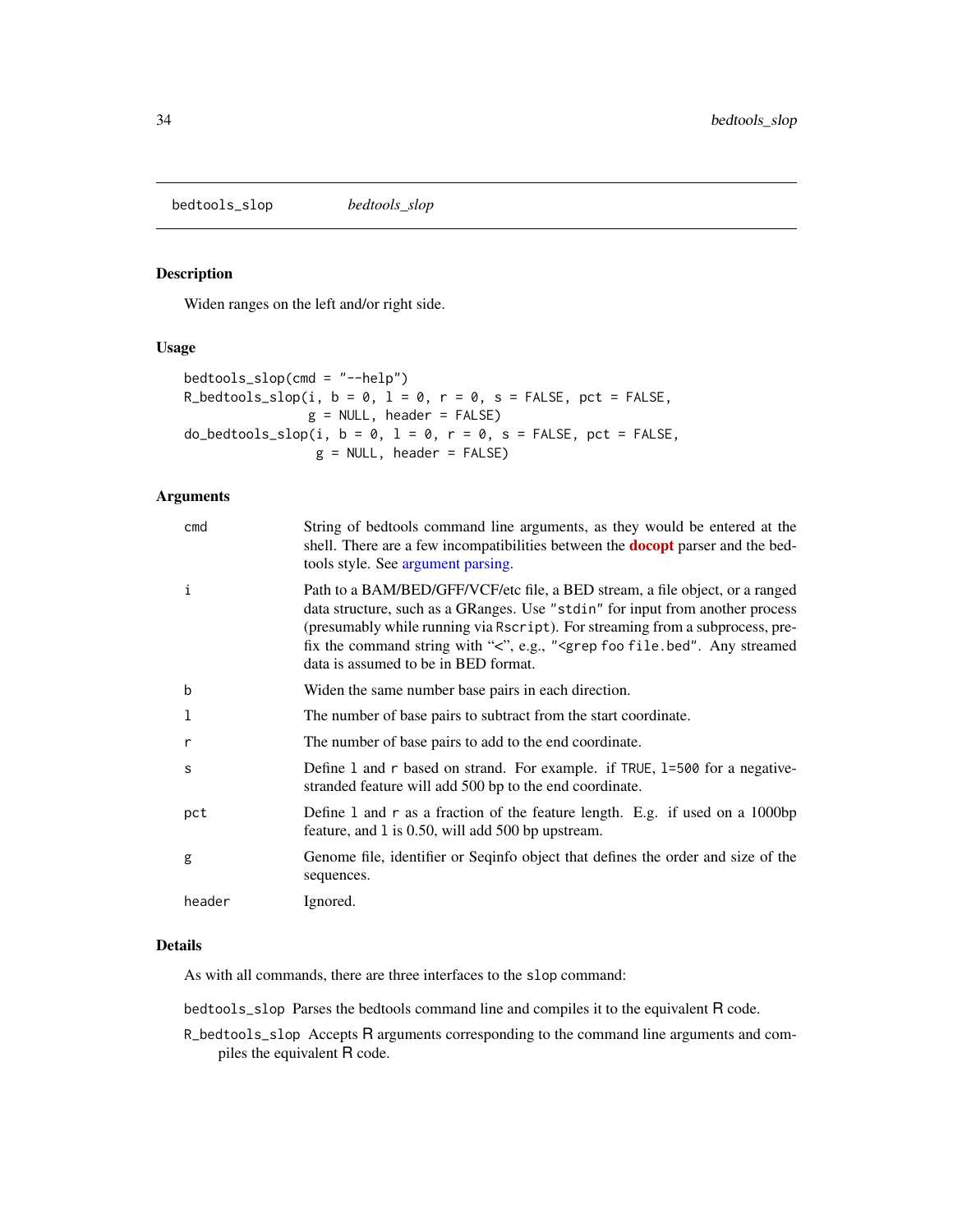- <span id="page-34-0"></span>do\_bedtools\_slop Evaluates the result of R\_bedtools\_slop. Recommended only for demonstration and testing. It is best to integrate the compiled code into an R script, after studying it.
- This is a fairly straight-forward application of [resize](#page-0-0) and the + operator on GRanges.

#### Value

A language object containing the compiled R code, evaluating to a GRanges, or similar, object. In principle, this is an endomorphism.

#### Author(s)

Michael Lawrence

### References

<http://bedtools.readthedocs.io/en/latest/content/tools/slop.html>

### See Also

[intra-range-methods](#page-0-0) for resize.

#### Examples

```
## Not run:
setwd(system.file("unitTests", "data", "slop", package="HelloRanges"))
## End(Not run)
## widen on both ends
bedtools_slop("-i a.bed -b 5 -g tiny.genome")
## widen only on the left end
bedtools_slop("-i a.bed -l 5 -r 0 -g tiny.genome")
```
bedtools\_subtract *bedtools\_subtract*

#### Description

Subtracts one set of ranges from another, either by position or range.

#### Usage

```
bedtools_subtract(cmd = "--help")
R_bedtools_subtract(a, b, f = 1e-09, F = 1e-09, r = FALSE, e = FALSE,
                    s = FALSE, S = FALSE, A = FALSE, N = FALSE,
                    g = NA_{character_{}})do_bedtools_subtract(a, b, f = 1e-09, F = 1e-09, r = FALSE, e = FALSE,
                     s = FALSE, S = FALSE, A = FALSE, N = FALSE,
                     g = NA_character_)
```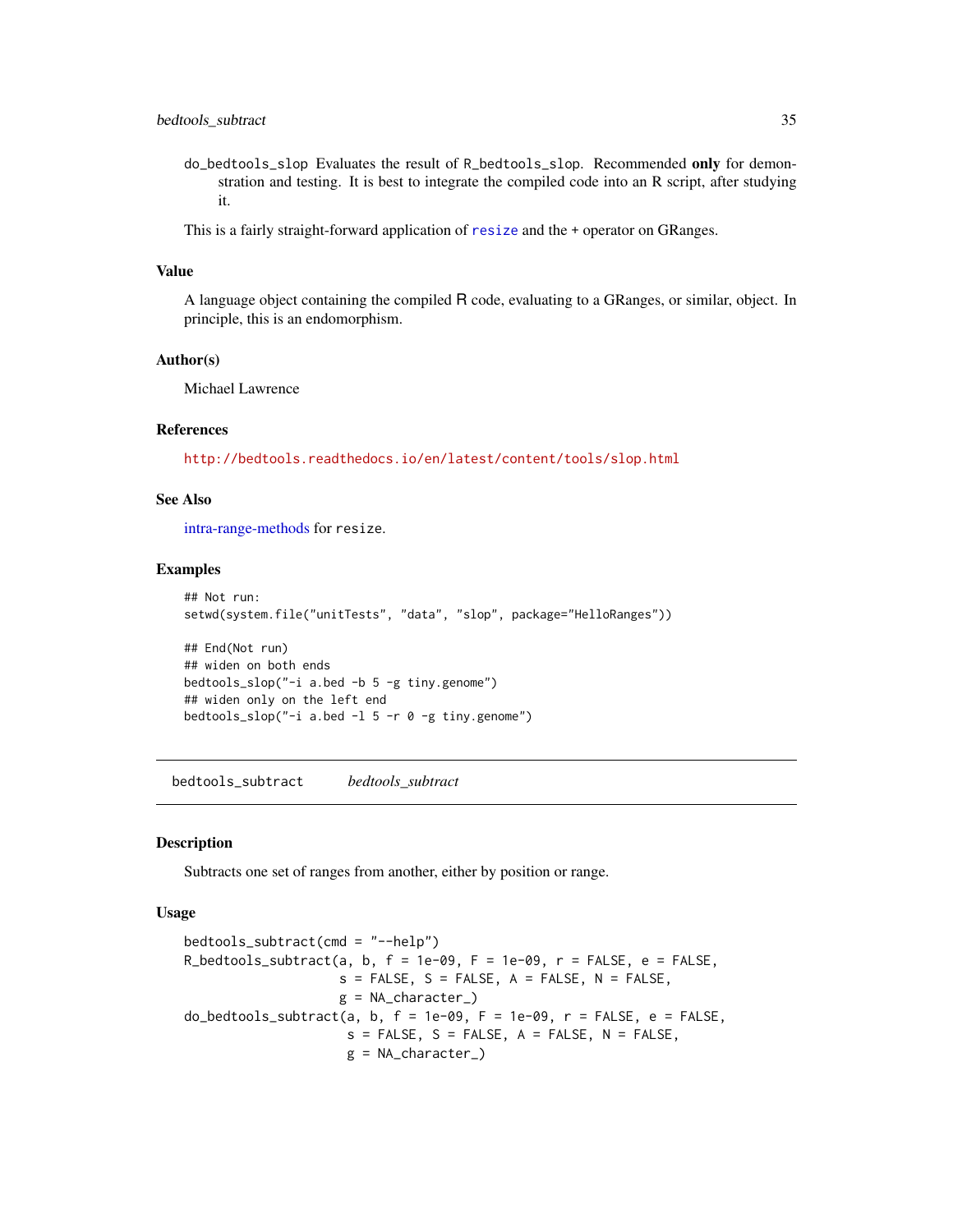### <span id="page-35-0"></span>Arguments

| cmd | String of bedtools command line arguments, as they would be entered at the<br>shell. There are a few incompatibilities between the <b>docopt</b> parser and the bed-<br>tools style. See argument parsing.                                                                                                                                                                                                                                                     |
|-----|----------------------------------------------------------------------------------------------------------------------------------------------------------------------------------------------------------------------------------------------------------------------------------------------------------------------------------------------------------------------------------------------------------------------------------------------------------------|
| a   | Path to a BAM/BED/GFF/VCF/etc file, a BED stream, a file object, or a ranged<br>data structure, such as a GRanges. Each feature in a is compared to b in search<br>of overlaps. Use "stdin" for input from another process (presumably while<br>running via Rscript). For streaming from a subprocess, prefix the command<br>string with "<", e.g., " <grep any="" assumed="" data="" file.bed".="" foo="" is="" streamed="" to<br="">be in BED format.</grep> |
| b   | Like a, except supports multiple datasets, either as a vector/list or a comma-<br>separated string. Also supports file glob patterns, i.e., strings containing the<br>wildcard, "*".                                                                                                                                                                                                                                                                           |
| f   | Minimum overlap required as a fraction of a [default: any overlap].                                                                                                                                                                                                                                                                                                                                                                                            |
| F   | Minimum overlap required as a fraction of b [default: any overlap].                                                                                                                                                                                                                                                                                                                                                                                            |
| r   | Require that the fraction of overlap be reciprocal for a and b. In other words, if<br>f is 0.90 and r is TRUE, this requires that b overlap at least $90\%$ of a and that a<br>also overlaps at least 90% of b.                                                                                                                                                                                                                                                |
| e   | Require that the minimum fraction be satisfied for a $OR$ b. In other words, if e<br>is TRUE with $f=0.90$ and $F=0.10$ this requires that either 90% of a is covered<br>OR 10% of b is covered. If FALSE, both fractions would have to be satisfied.                                                                                                                                                                                                          |
| s   | Require same strandedness. That is, find the subtract feature in b that overlaps a<br>on the same strand. By default, overlaps are reported without respect to strand.<br>Note that this is the exact opposite of Bioconductor behavior.                                                                                                                                                                                                                       |
| S   | Require opposite strandedness. That is, find the subtract feature in b that over-<br>laps a on the <i>opposite</i> strand. By default, overlaps are reported without respect<br>to strand.                                                                                                                                                                                                                                                                     |
| A   | Remove entire feature if any overlap. If a feature in a overlaps one in b, the<br>entire feature is removed.                                                                                                                                                                                                                                                                                                                                                   |
| Ν   | Same as A=TRUE except when considering f the numerator in the fraction is the<br>sum of the overlap for all overlapping features in b.                                                                                                                                                                                                                                                                                                                         |
| g   | A genome file, identifier or Seqinfo object that defines the order and size of the<br>sequences.                                                                                                                                                                                                                                                                                                                                                               |

### Details

As with all commands, there are three interfaces to the subtract command:

- bedtools\_subtract Parses the bedtools command line and compiles it to the equivalent R code.
- R\_bedtools\_subtract Accepts R arguments corresponding to the command line arguments and compiles the equivalent R code.
- do\_bedtools\_subtract Evaluates the result of R\_bedtools\_subtract. Recommended only for demonstration and testing. It is best to integrate the compiled code into an R script, after studying it.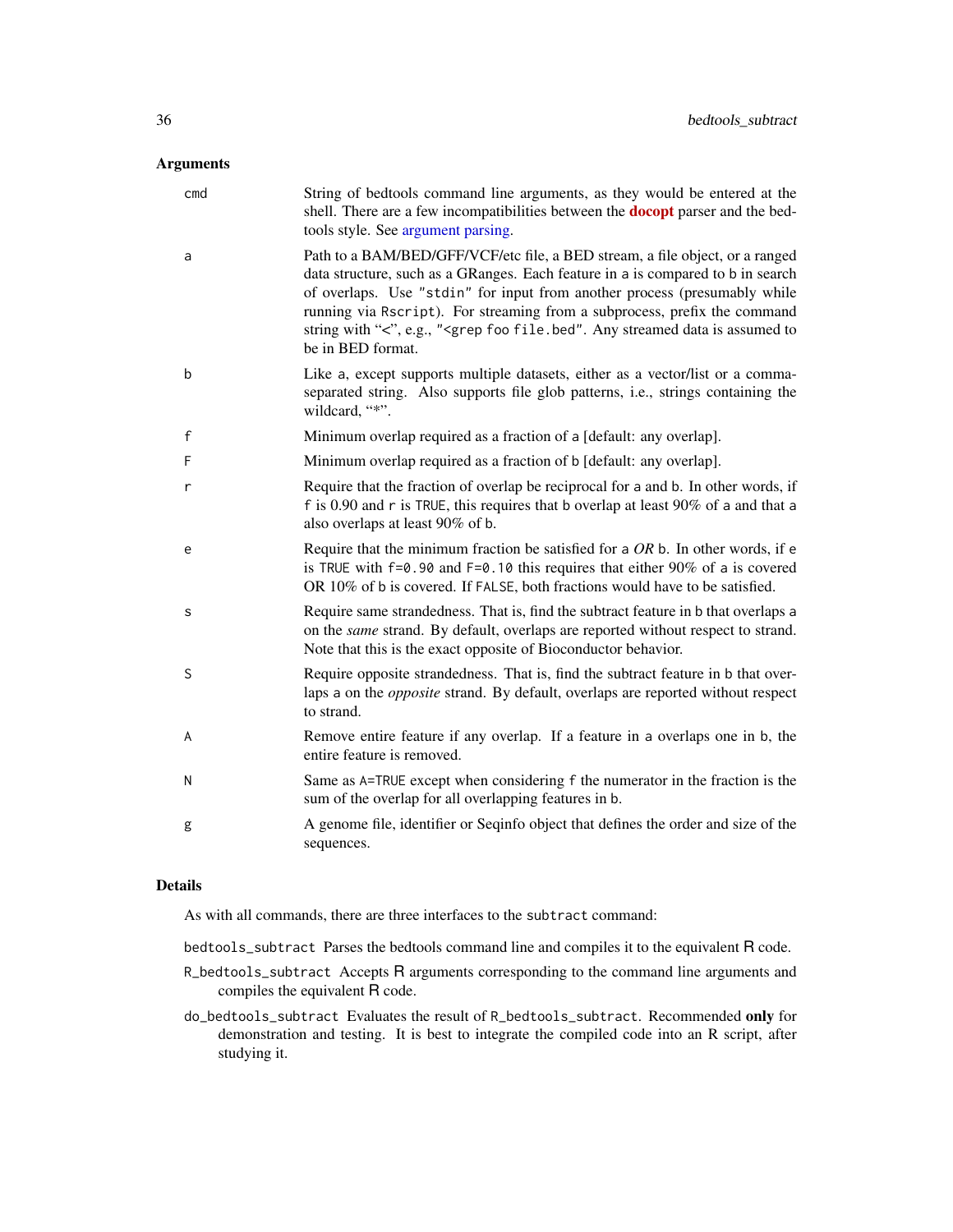<span id="page-36-0"></span>We typically subtract sets of ranges using [setdiff](#page-0-0); however, that will not work here, because we cannot merge the ranges in a.

The algorithm has two modes: by position (where ranges are clipped) and by range (where ranges are discarded entirely). The position mode is the default. We find overlaps, optionally restrict them, and for each range in a, we subtract all of the qualifying intersections in b.

When A or N are TRUE, we use the second mode. In the simplest case, that is just [subsetByOverlaps](#page-0-0) with invert=TRUE, but fractional overlap restrictions and N make that more complicated.

#### Value

A language object containing the compiled R code, evaluating to a GRanges object, except when A or N are TRUE, where the value might be a GRanges, GAlignments or VCF object, depending on the input.

#### Author(s)

Michael Lawrence

#### References

<http://bedtools.readthedocs.io/en/latest/content/tools/subtract.html>

#### See Also

[setops-methods](#page-0-0) for set operations including setdiff, [findOverlaps-methods](#page-0-0) for different ways to detect overlaps.

#### Examples

```
## Not run:
setwd(system.file("unitTests", "data", "subtract", package="HelloRanges"))
## End(Not run)
## simple case, position-wise subtraction
bedtools_subtract("-a a.bed -b b.bed")
## fractional overlap restriction
bedtools_subtract("-a a.bed -b b.bed -f 0.5")
## range-wise subtraction
bedtools_subtract("-a a.bed -b b.bed -A -f 0.5")
```
bedtools\_unionbedg *bedtools\_unionbedg*

#### **Description**

Summarize the ranges according to [disjoin](#page-0-0) and construct a matrix of scores (disjoint range by sample/file). Empty cells are filled with NA.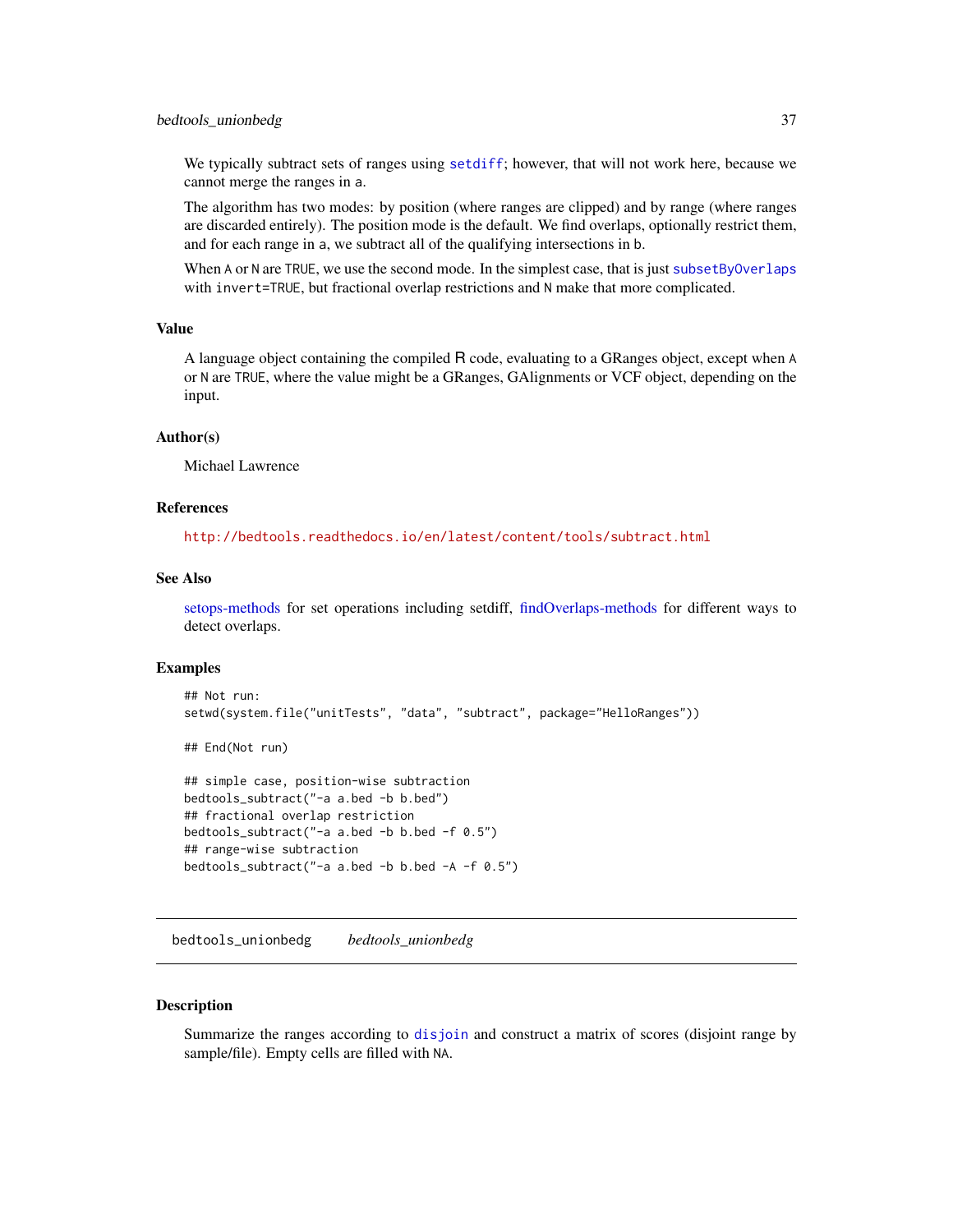### <span id="page-37-0"></span>Usage

```
bedtools_unionbedg(cmd = "--help")
R_bedtools_unionbedg(i, header=FALSE, names=NULL, g=NA_character_,
                      empty=FALSE)
do_bedtools_unionbedg(i, header=FALSE, names=NULL, g=NA_character_,
                       empty=FALSE)
```
### Arguments

| cmd    | String of bedtools command line arguments, as they would be entered at the<br>shell. There are a few incompatibilities between the <b>docopt</b> parser and the bed-<br>tools style. See argument parsing. |
|--------|------------------------------------------------------------------------------------------------------------------------------------------------------------------------------------------------------------|
| j.     | Paths to BAM/BED/GFF/VCF/etc files (vector or comma-separated), or a list of<br>objects.                                                                                                                   |
| header | Ignored.                                                                                                                                                                                                   |
| names  | Provide an alias for each to use for each i instead of their integer index. If a<br>single string, can be comma-separated.                                                                                 |
| g      | A genome file, identifier or Seqinfo object that defines the order and size of the<br>sequences.                                                                                                           |
| empty  | Report empty regions (i.e., regions not covered in any of the files). This essen-<br>tially yields a partitioning of the genome (and thus requires g to be specified).                                     |

#### Details

As with all commands, there are three interfaces to the unionbedg command:

bedtools\_unionbedg Parses the bedtools command line and compiles it to the equivalent R code.

- R\_bedtools\_unionbedg Accepts R arguments corresponding to the command line arguments and compiles the equivalent R code.
- do\_bedtools\_unionbedg Evaluates the result of R\_bedtools\_unionbedg. Recommended only for demonstration and testing. It is best to integrate the compiled code into an R script, after studying it.

This is essentially the same operation as [bedtools\\_multiinter](#page-28-1), except we build a score matrix and embed it into a SummarizedExperiment. This is a bit tricky and relies on the as.matrix, AtomicList-method coercion.

### Value

A language object containing the compiled R code, evaluating to a RangedSummarizedExperiment with an assay called "score".

### Author(s)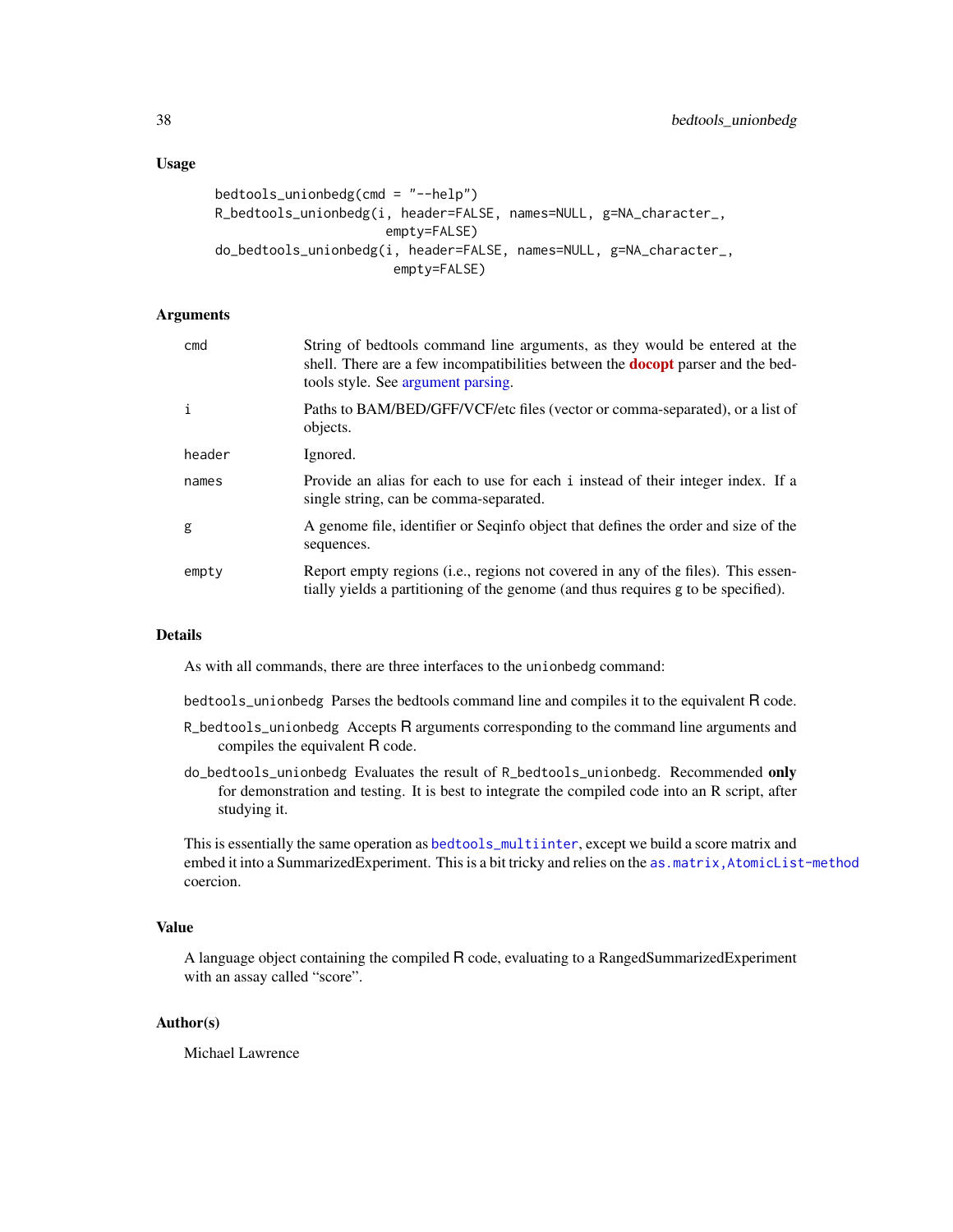#### <span id="page-38-0"></span>distmode 39

#### References

<http://bedtools.readthedocs.io/en/latest/content/tools/unionbedg.html>

#### See Also

[disjoin](#page-0-0) for forming disjoint ranges, [RangedSummarizedExperiment-class](#page-0-0) for SummarizedExperiment objects.

#### Examples

```
## Not run:
setwd(system.file("unitTests", "data", "unionbedg", package="HelloRanges"))
## End(Not run)
## combine three samples
bedtools_unionbedg("-i a.bedGraph,b.bedGraph,c.bedGraph -names A,B,C")
## include empty ranges (filled with NAs)
bedtools_unionbedg("-i a.bedGraph,b.bedGraph,c.bedGraph -names A,B,C -empty -g test.genome")
```
<span id="page-38-1"></span>distmode *Compute the mode of a distribution*

#### Description

Computes the mode (and "antimode") of a distribution. It is not clear whether this is a generally useful statistic, but bedtools defined it, so we did for completeness.

#### Usage

 $distance(x, anti = FALSE)$ 

#### **Arguments**

|      | The vector for which the mode is computed.                                         |
|------|------------------------------------------------------------------------------------|
| anti | Whether to return the value with the least representation, instead of the highest. |

### Details

There are methods for List subclasses and ordinary vectors/factors. The List methods are useful for aggregation.

### Value

The value that is the most (or least) prevalent in the x.

#### Author(s)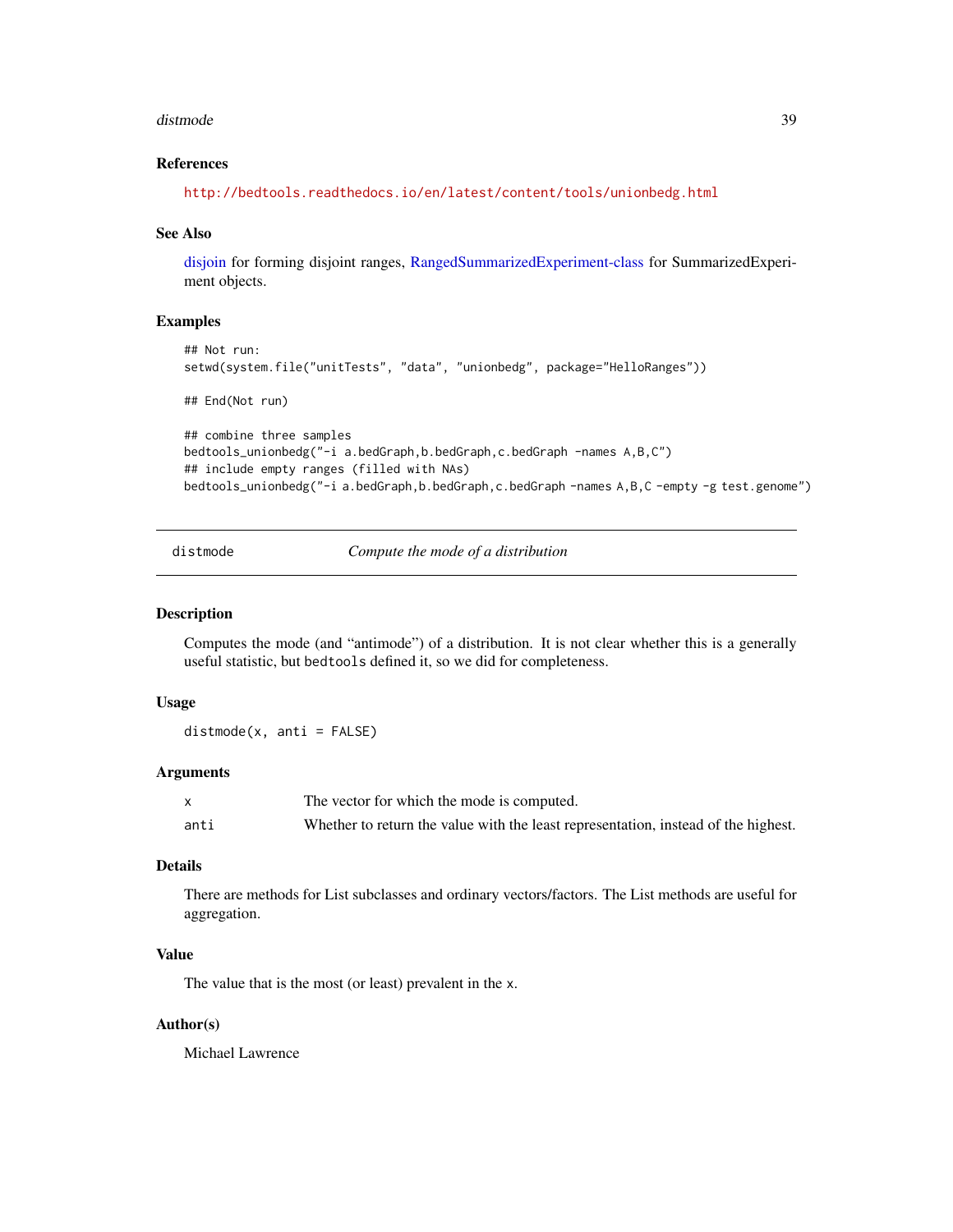### <span id="page-39-0"></span>See Also

Not to be confused with the data [mode](#page-0-0) of a vector.

[bedtools\\_map](#page-23-1) for an example in the context of aggregation.

### Examples

distmode(c(1L, 2L, 1L))

#### pair *Pair up two vectors*

#### Description

Creates a Pairs from two vectors, optionally via a left outer join.

### Usage

pair(x, y, ...) ## S4 method for signature 'Vector, Vector'  $pair(x, y, by = findMatches(x, y), all.x = FALSE,$ NA.VALUE = y[NA])

#### Arguments

| X        | The "first" vector.                                                                                              |
|----------|------------------------------------------------------------------------------------------------------------------|
| У        | The "second" vector.                                                                                             |
| by       | The Hits-class object that matches up the elements into pairs.                                                   |
| all.x    | If TRUE, keep every member of x, even if it has no hits. The "second" component<br>is filled with the NA. VALUE. |
| NA.VALUE | The value to fill holes in $\nu$ when all $\chi$ is TRUE.                                                        |
| $\cdot$  | Arguments for methods.                                                                                           |

### Details

This might move to S4Vectors at some point. It is distinct from simple [Pairs](#page-0-0) construction, because it performs transformations like a left outer join. More options might be added in the future.

For GRanges and other ranged objects, pair adds "." to the seqlevels, because that is the seqname of the missing GRanges.

### Value

A Pairs object

#### Author(s)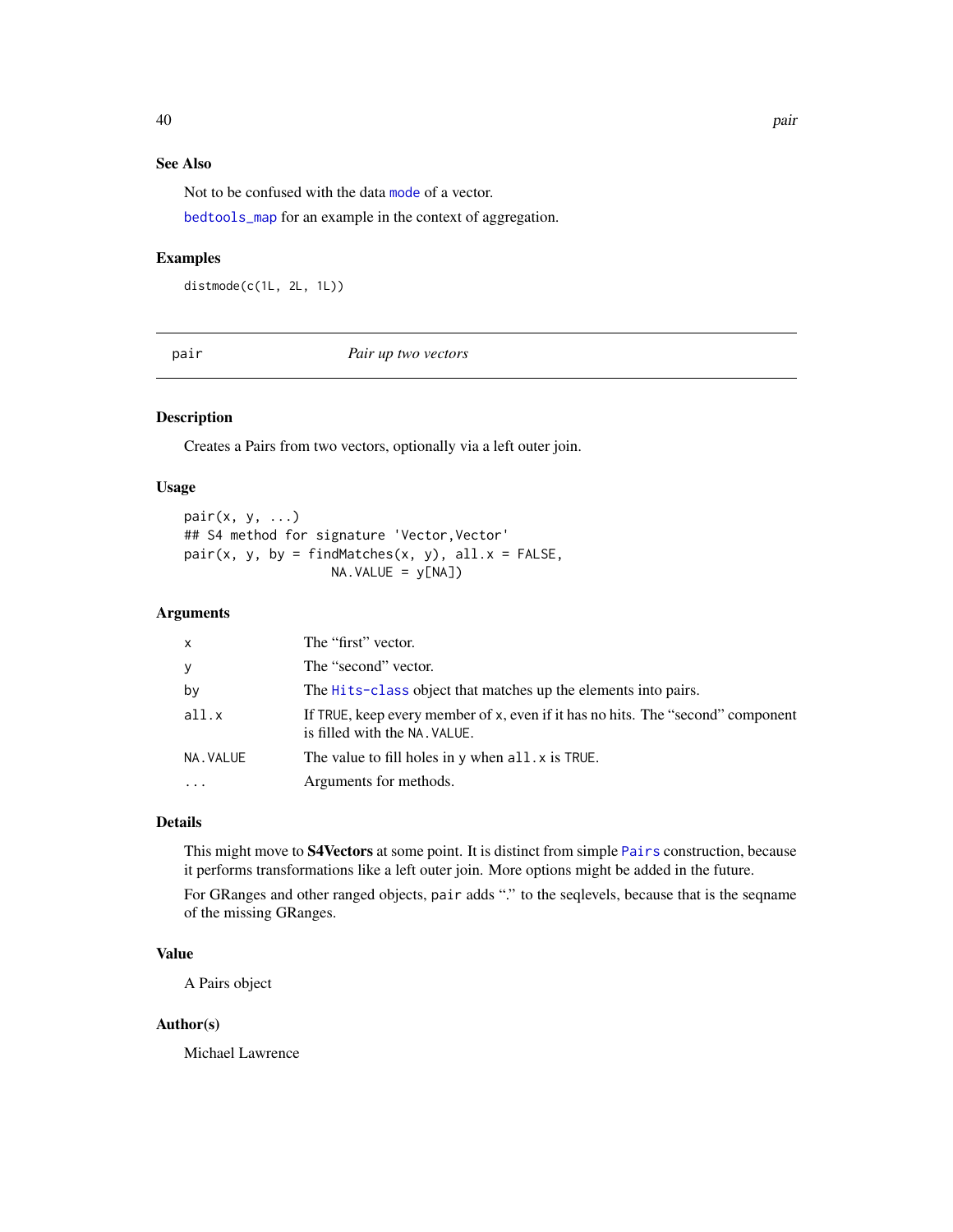<span id="page-40-0"></span>pair the contract of the contract of the contract of the contract of the contract of the contract of the contract of the contract of the contract of the contract of the contract of the contract of the contract of the contr

### See Also

[Pairs-class](#page-0-0), created by this function. [bedtools\\_intersect](#page-17-1), whose loj argument motivated the creation of this function.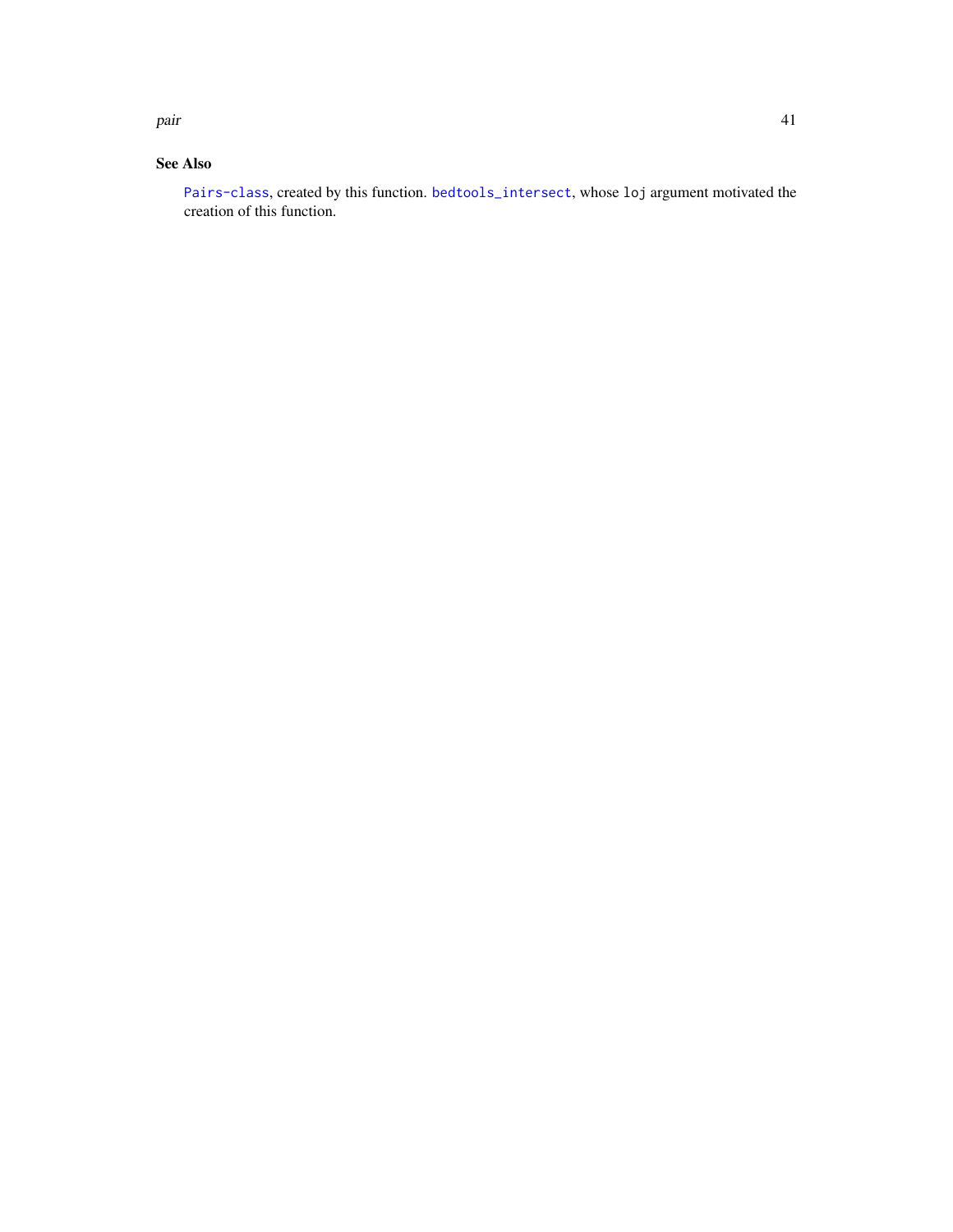# <span id="page-41-0"></span>**Index**

aggregate, *[16](#page-15-0)*, *[26](#page-25-0)*, *[28](#page-27-0)* aggregate-methods, *[26](#page-25-0)*, *[28](#page-27-0)* alphabetFrequency, *[31](#page-30-0)* argparsing, [2](#page-1-0) argument parsing, *[3](#page-2-0)*, *[6,](#page-5-0) [7](#page-6-0)*, *[10](#page-9-0)*, *[12](#page-11-0)*, *[14,](#page-13-0) [15](#page-14-0)*, *[18](#page-17-0)*, *[21](#page-20-0)*, *[23](#page-22-0)*, *[25](#page-24-0)*, *[27](#page-26-0)*, *[29](#page-28-0)*, *[31,](#page-30-0) [32](#page-31-0)*, *[34](#page-33-0)*, *[36](#page-35-0)*, *[38](#page-37-0)* bedtools\_closest, [3](#page-2-0) bedtools\_complement, [6](#page-5-0) bedtools\_coverage, [7](#page-6-0) bedtools\_flank, [10](#page-9-0) bedtools\_genomecov, [11](#page-10-0) bedtools\_getfasta, [14](#page-13-0) bedtools\_groupby, [15,](#page-14-0) *[25](#page-24-0)*, *[27,](#page-26-0) [28](#page-27-0)* bedtools\_intersect, [18,](#page-17-0) *[41](#page-40-0)* bedtools\_jaccard, [20](#page-19-0) bedtools\_makewindows, [23](#page-22-0) bedtools\_map, [24,](#page-23-0) *[40](#page-39-0)* bedtools\_merge, [27](#page-26-0) bedtools\_multiinter, [29,](#page-28-0) *[38](#page-37-0)* bedtools\_nuc, [30](#page-29-0) bedtools\_shift, [32](#page-31-0) bedtools\_slop, [34](#page-33-0) bedtools\_subtract, [35](#page-34-0) bedtools\_unionbedg, [37](#page-36-0) coverage, *[8](#page-7-0)*, *[13](#page-12-0)* coverage-methods, *[9](#page-8-0)* disjoin, *[29,](#page-28-0) [30](#page-29-0)*, *[37](#page-36-0)*, *[39](#page-38-0)* distmode, *[16](#page-15-0)*, [39](#page-38-0) distmode,CompressedAtomicList-method *(*distmode*)*, [39](#page-38-0) distmode,factor-method *(*distmode*)*, [39](#page-38-0) distmode,SimpleList-method *(*distmode*)*, [39](#page-38-0) distmode,vector-method *(*distmode*)*, [39](#page-38-0) do\_bedtools\_closest *(*bedtools\_closest*)*, [3](#page-2-0)

do\_bedtools\_complement *(*bedtools\_complement*)*, [6](#page-5-0) do\_bedtools\_coverage *(*bedtools\_coverage*)*, [7](#page-6-0) do\_bedtools\_flank *(*bedtools\_flank*)*, [10](#page-9-0) do\_bedtools\_genomecov *(*bedtools\_genomecov*)*, [11](#page-10-0) do\_bedtools\_getfasta *(*bedtools\_getfasta*)*, [14](#page-13-0) do\_bedtools\_groupby *(*bedtools\_groupby*)*, [15](#page-14-0) do\_bedtools\_intersect *(*bedtools\_intersect*)*, [18](#page-17-0) do\_bedtools\_jaccard *(*bedtools\_jaccard*)*,  $20$ do\_bedtools\_makewindows *(*bedtools\_makewindows*)*, [23](#page-22-0) do\_bedtools\_map *(*bedtools\_map*)*, [24](#page-23-0) do\_bedtools\_merge *(*bedtools\_merge*)*, [27](#page-26-0) do\_bedtools\_multiinter *(*bedtools\_multiinter*)*, [29](#page-28-0) do\_bedtools\_nuc *(*bedtools\_nuc*)*, [30](#page-29-0) do\_bedtools\_shift *(*bedtools\_shift*)*, [32](#page-31-0) do\_bedtools\_slop *(*bedtools\_slop*)*, [34](#page-33-0) do\_bedtools\_subtract *(*bedtools\_subtract*)*, [35](#page-34-0) do\_bedtools\_unionbedg *(*bedtools\_unionbedg*)*, [37](#page-36-0) findOverlaps, *[26](#page-25-0)* findOverlaps-methods, *[20](#page-19-0)*, *[26](#page-25-0)*, *[37](#page-36-0)* flank, *[11](#page-10-0)* follow, *[4](#page-3-0)* gaps, *[6](#page-5-0)* getSeq, *[14,](#page-13-0) [15](#page-14-0)* Hits, *[26](#page-25-0)* Hits-class, *[26](#page-25-0)*

import, *[14](#page-13-0)*